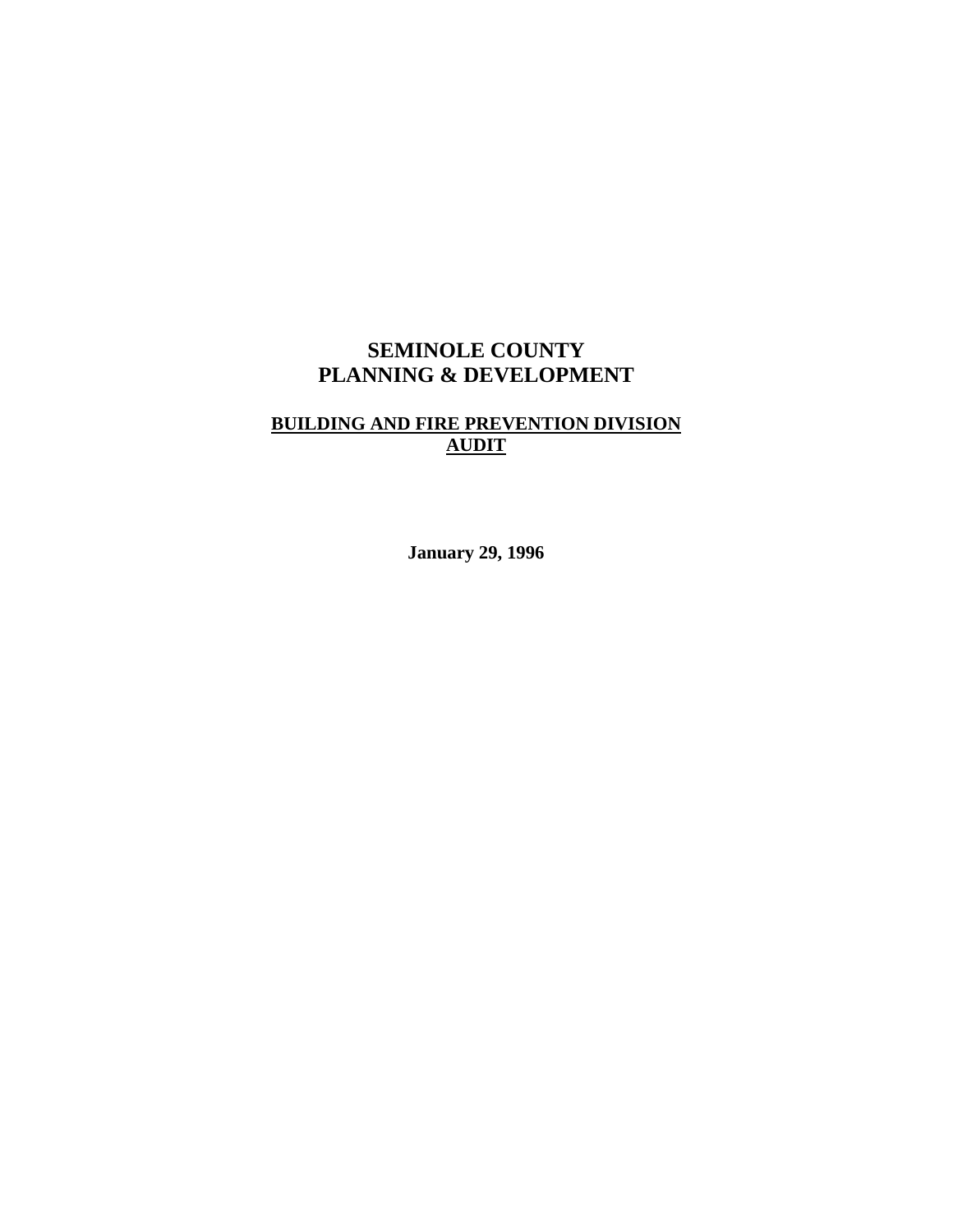# **TABLE OF CONTENTS**

# **Transmittal letter**

# **Introduction**

|    | Purpose<br>Background<br>Scope                                                                                                                                                                                                                   | $\mathbf{1}$<br>$\mathbf{1}$<br>$\overline{2}$ |
|----|--------------------------------------------------------------------------------------------------------------------------------------------------------------------------------------------------------------------------------------------------|------------------------------------------------|
|    | <b>Overall Evaluation</b>                                                                                                                                                                                                                        | $\overline{2}$                                 |
|    | <b>Findings and Recommendations</b>                                                                                                                                                                                                              |                                                |
| 1. | Procedures and controls are not adequate to ensure the<br>integrity of the building plans review process and the accuracy<br>of the corresponding records                                                                                        | 3                                              |
|    | Management response<br>Audit comment                                                                                                                                                                                                             | $\overline{4}$<br>$\overline{4}$               |
| 2. | No independent verification is made to determine that the<br>information supplied on the permit application agrees with the<br>construction plans submitted, or that the fee calculations are<br>accurate and entered into the system correctly. | 5                                              |
|    |                                                                                                                                                                                                                                                  | 6                                              |
|    | Management response                                                                                                                                                                                                                              |                                                |
|    | Audit comments                                                                                                                                                                                                                                   | 6                                              |
| 3. | Adequate procedures are not in place to ensure that plan<br>revisions and restamps are properly controlled and the<br>associated fees collected.                                                                                                 | 6                                              |
|    | Management response<br>Audit comment                                                                                                                                                                                                             | 7<br>8                                         |
| 4. | Fire Safety Fees might not be correctly assessed because there<br>are no procedures and controls in place to ensure that the fees<br>are calculated correctly based on the correct valuation or that                                             |                                                |
|    | they have been entered into the computer system accurately.                                                                                                                                                                                      | 8                                              |
|    | Management response<br>Audit comment                                                                                                                                                                                                             | 9<br>9                                         |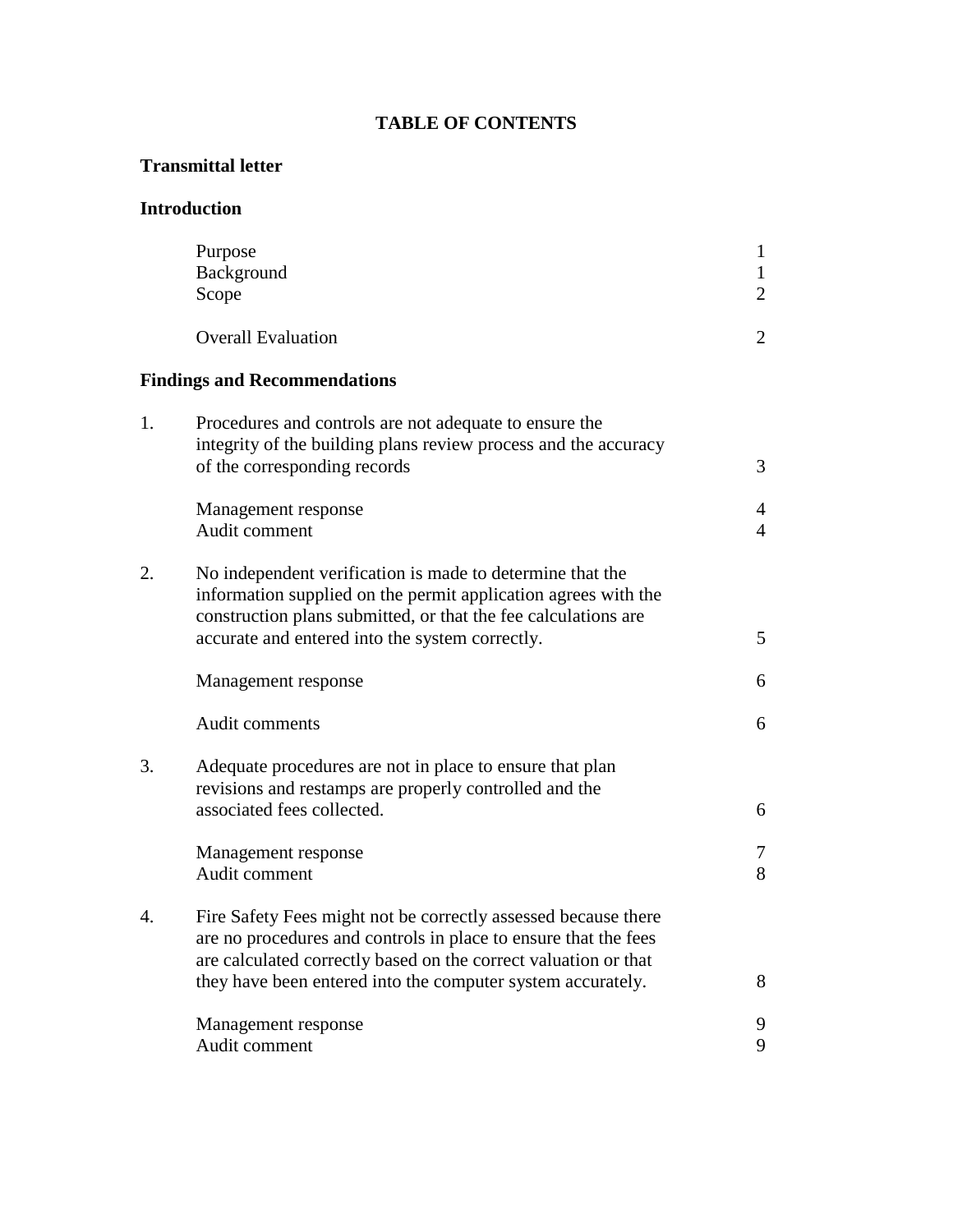| 5.  | Permit fees might not be assessed properly in cases in which a<br>notice of code violation has been issued previously on a property.                                                                                             | 9        |
|-----|----------------------------------------------------------------------------------------------------------------------------------------------------------------------------------------------------------------------------------|----------|
|     | Management response<br>Audit comment                                                                                                                                                                                             | 10<br>11 |
| 6.  | The voiding of permit applications is not adequately controlled to<br>provide a sufficient level of accountability and ensure the integrity<br>of the associated records.                                                        | 11       |
|     | Management response<br>Audit comment                                                                                                                                                                                             | 12<br>12 |
| 7.  | Open, inactive permits due to be automatically voided by the<br>computerized building system are not sufficiently monitored<br>and investigated.                                                                                 | 12       |
|     | Management response<br>Audit comment                                                                                                                                                                                             | 13<br>13 |
| 8.  | Physical security and cash handling procedures and controls in<br>the Building division are not sufficient to properly safeguard<br>cash receipts and cash drawer funds; or to provide an adequate<br>level of personnel safety. | 14       |
|     | Management response<br>Audit comment                                                                                                                                                                                             | 16<br>17 |
| 9.  | Refunds of permit and/or impact fees are not sufficiently<br>researched and documented.                                                                                                                                          | 17       |
|     | Management response<br>Audit comment                                                                                                                                                                                             | 17<br>17 |
| 10. | New building permits are routinely issued to contractors and<br>owners even though they still owe Seminole County payment of<br>re-inspection fees from previously – unrelated – permits.                                        | 18       |
|     | Management response<br>Audit comment                                                                                                                                                                                             | 19<br>19 |
| 11. | The Building Division's inspection records are not accurate and<br>do not provide reliable audit trails of their inspection activities.                                                                                          | 19       |
|     | Management response<br>Audit comment                                                                                                                                                                                             | 20<br>20 |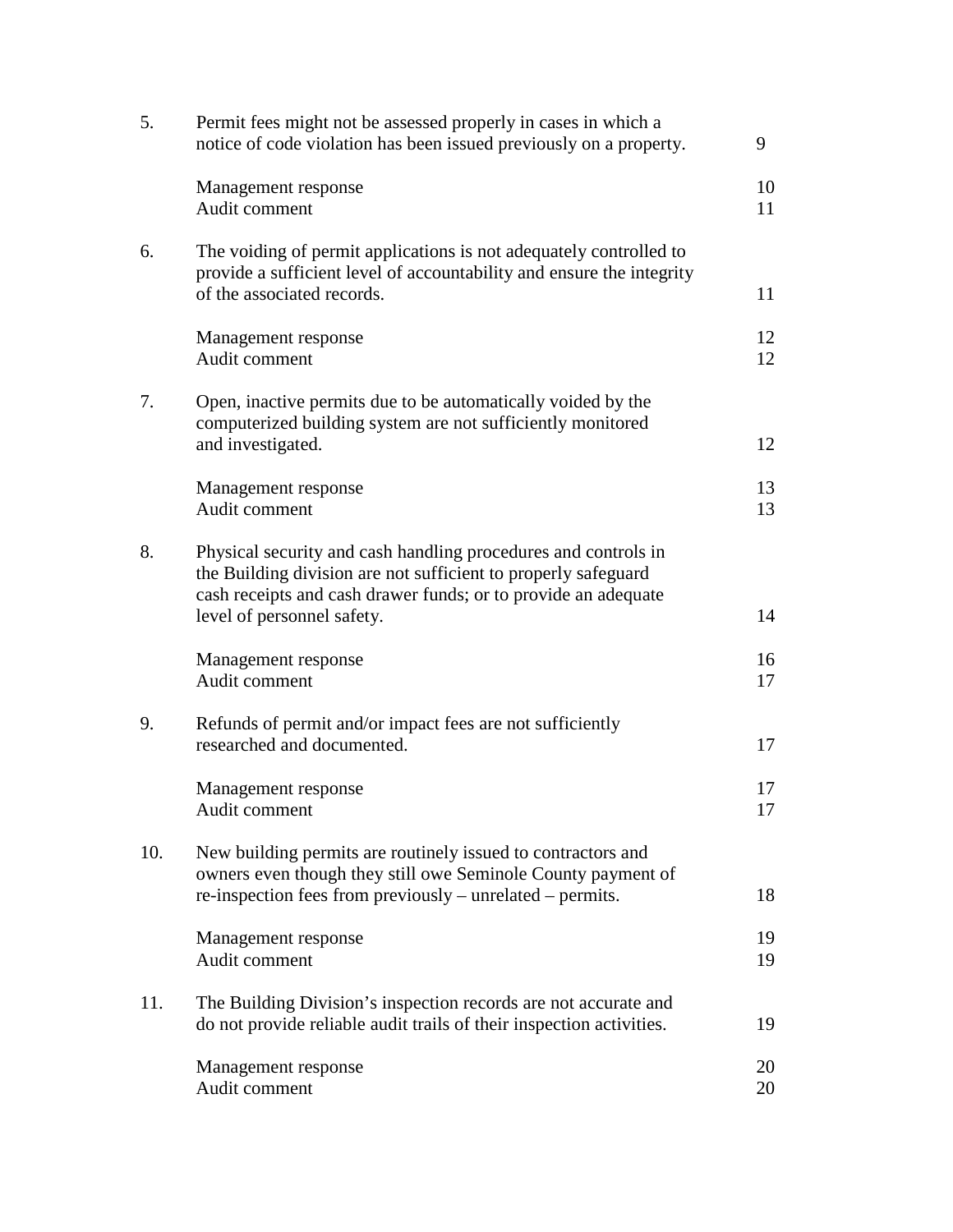| 12. | Inspector training and quality control over the inspection process<br>require improvement.                                                                                                                                                                   | 21       |
|-----|--------------------------------------------------------------------------------------------------------------------------------------------------------------------------------------------------------------------------------------------------------------|----------|
|     | Management response<br>Audit comment                                                                                                                                                                                                                         | 24<br>25 |
| 13. | The Building Division's complaint processing and code<br>violation investigative activities are not sufficiently organized<br>and controlled, and the associated system records are not<br>adequately maintained, to ensure their accuracy and completeness. | 25       |
|     | Management response                                                                                                                                                                                                                                          | 27       |
| 14. | Security procedures and access controls exercised over the<br>computerized Building System are not sufficient to adequately<br>protect system information and prevent or detect errors and<br>unauthorized changes to the system records.                    | 28       |
|     | Management response<br>Audit comment                                                                                                                                                                                                                         | 30<br>31 |
| 15. | The Building Division does not have programs and procedures<br>in place to assure compliance with Seminole County's Fire<br>Safety Code.                                                                                                                     | 31       |
|     | Management response<br>Audit comment                                                                                                                                                                                                                         | 33<br>33 |
| 16. | Seminole County's Building Official has performed and/or<br>approved fire safety plans reviews and final fire inspections<br>even though he was not a Certified Fire Safety Inspector (FS 633).                                                              | 33       |
|     | Management response<br>Audit comment                                                                                                                                                                                                                         | 34<br>35 |
| 17. | There appears to be a conflict between Florida Statutes Chapter<br>633 fire prevention and Control, and Seminole County<br>Ordinance No. 93-4, regarding the responsibility and authority                                                                    |          |
|     | over fire safety enforcement and inspections.                                                                                                                                                                                                                | 35       |
|     | Management response<br>Audit comment                                                                                                                                                                                                                         | 36<br>36 |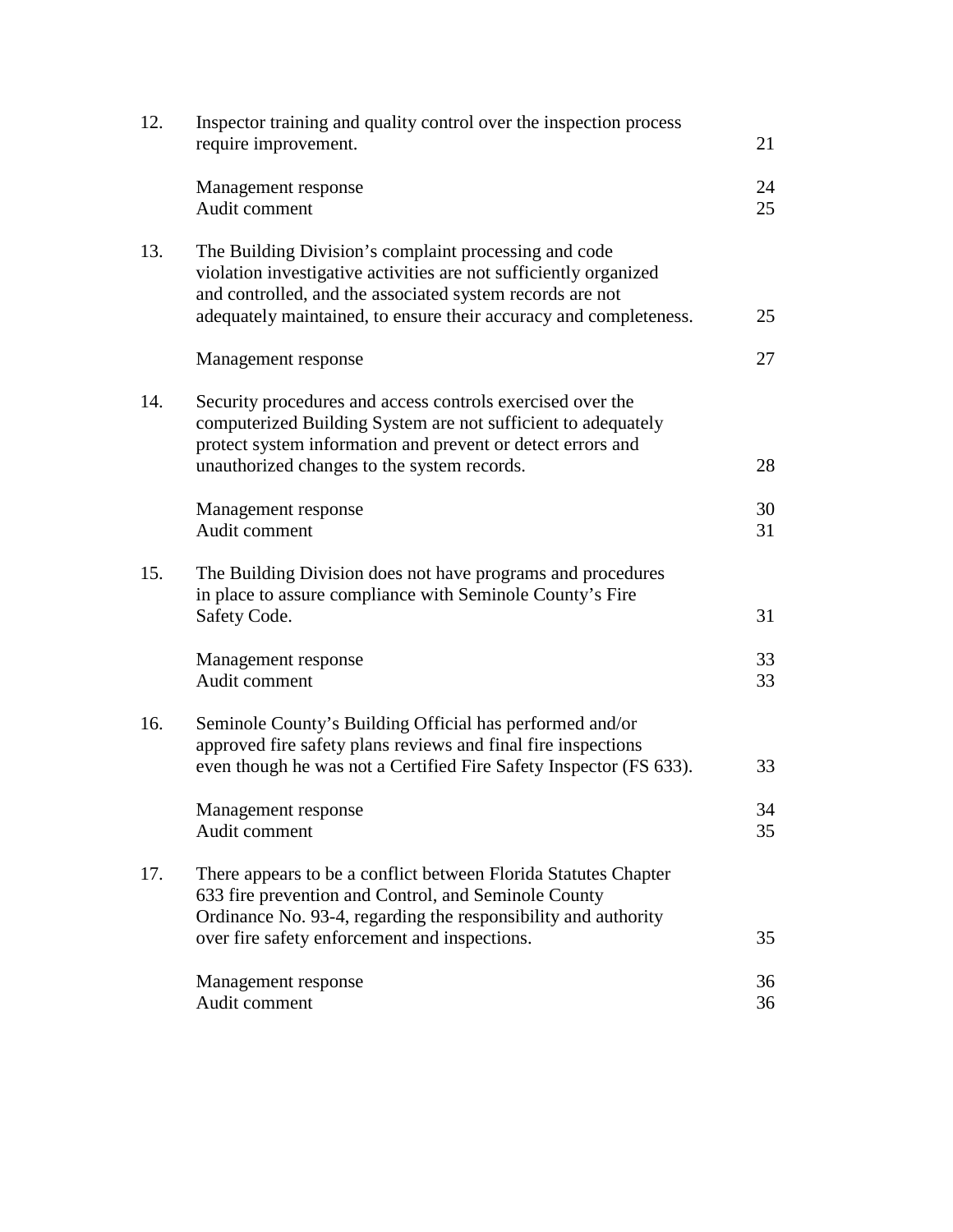| <b>Other issues</b>                     | 37         |
|-----------------------------------------|------------|
| <b>Management response cover letter</b> |            |
| <b>Audit comment</b>                    | $\Delta$ 2 |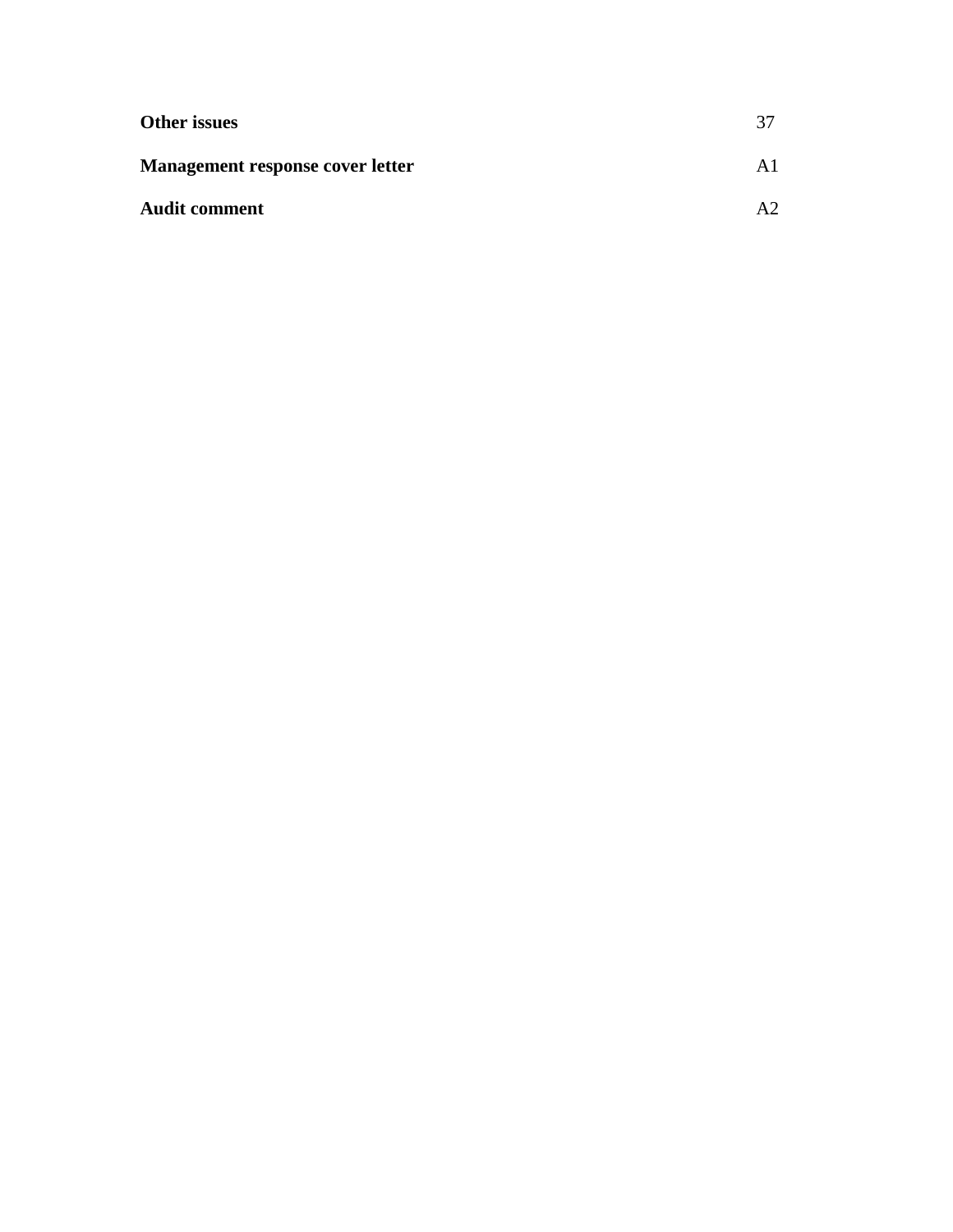January 29, 1996

The Honorable Dick Van Der Weide Chairman The Board of County Commissioners Seminole County, Florida

Dear Mr. Chairman:

 I am pleased to present you with the attached audit report of the Seminole County Building and Fire Prevention Division.

 Fieldwork for the audit took place between August 8, 1994 and January 20, 1995; the draft report was completed and issued on August 18, 1995; management's response to that draft was received on September 29, 1995; and the audit comment was prepared on January 8, 1996. The audit was conducted in accordance with generally accepted government auditing standards.

 County Management's responses to the audit findings and recommendations and our comments relative to their comments are included in the body of this report. County Management's cover letter, which accompanied their responses, and our comments follow the report.

I appreciate the cooperation of County personnel during the course of the audit.

With warmest personal regards, I am

Most cordially,

 Maryanne Morse Clerk of the Circuit Court Seminole County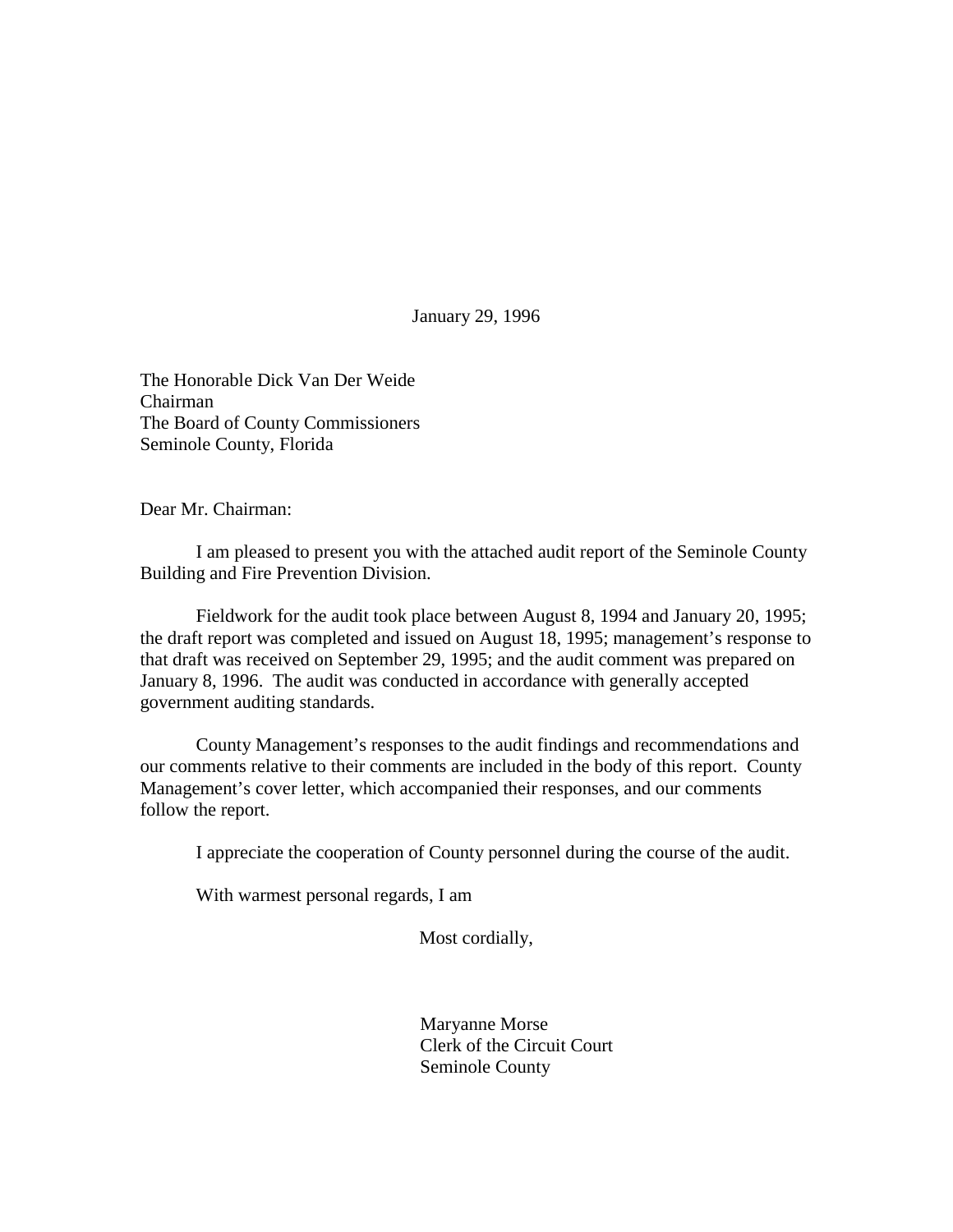# **DISTRIBUTION**

 $\overline{a}$ 

To Dick Van der Weide Pat Warren Randy Morris Win Adams Daryl McLain Ron Rabun Kevin Grace Tony VanderWorp David Beitz cc: Sandy Wall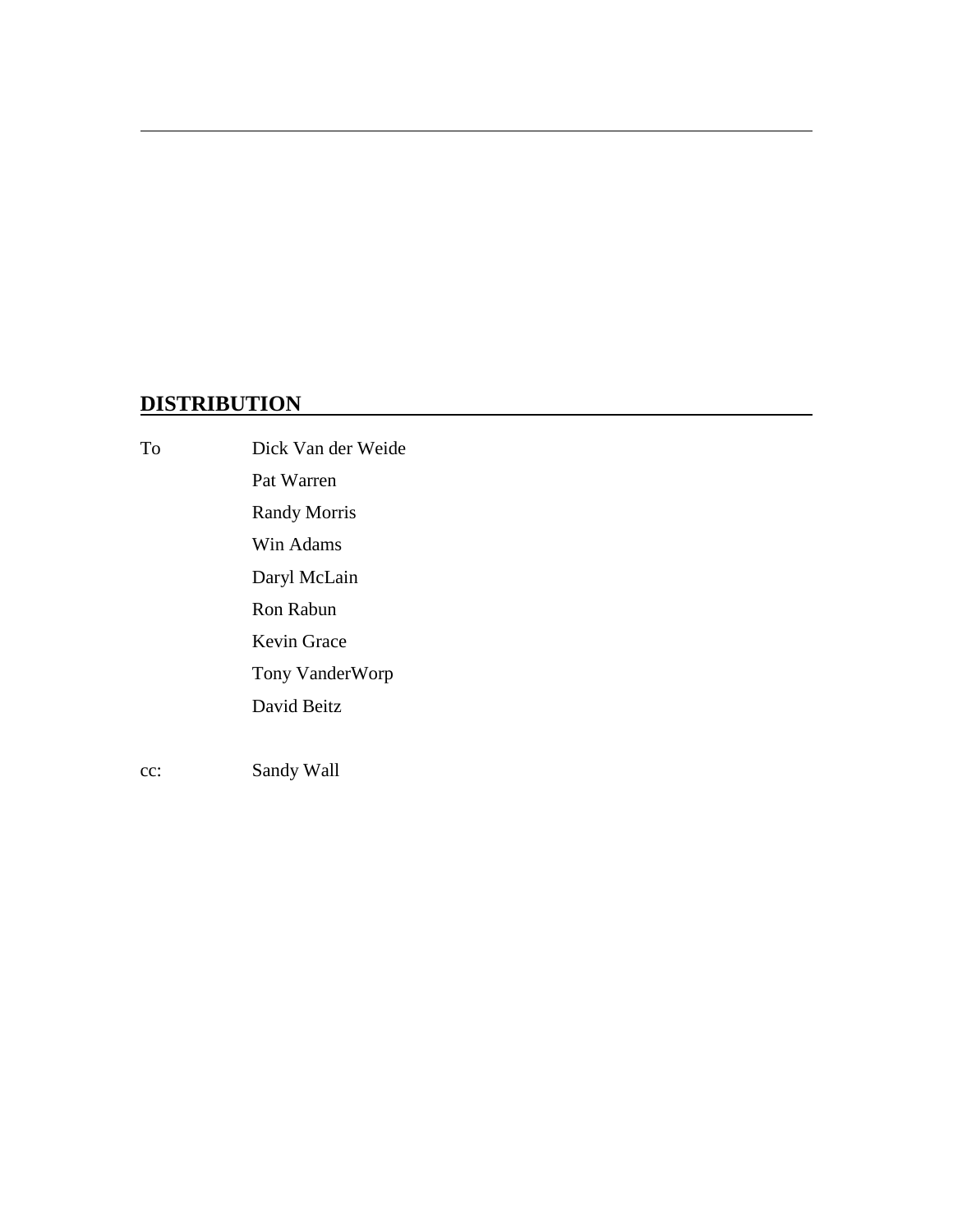# **SEMINOLE COUNTY PLANNING & DEVELOPMENT DEPARTMENT**

## **BUILDING AND FIRE PREVENTION DIVISION AUDIT**

The Internal Audit Department has completed an internal audit of Seminole County's Building and Fire Prevention Division.

#### **PURPOSE**

The purpose of the audit of Seminole County's Building and Fire Prevention Division was to determine if the procedures and controls exercised over the processing of building permit applications, the issuance of building permits, the charging and collection of permit related fees, and the associated inspection process are appropriate and provide satisfactory levels of administrative and financial control and accountability and comply with applicable state statutes and local ordinances.

# **BACKGROUND**

The Building Division of Seminole County's Planning and Development Department was created by resolution of the Board of County Commissioners on February 25, 1975. On April 5, 1993, it became the Building and Fire Prevention Division when certain fire prevention responsibilities were assigned to the Building Official under Seminole County Ordinance 93-4. The Division is charged with protecting the health, welfare and safety of the citizens of Seminole County through the enforcement of state statutes and county ordinances regulating new construction and existing buildings and structures.

The Division is organized around the operational functions of application and permit processing, plans examination, building and fire safety inspections, and code compliance and enforcement. Division responsibilities include:

- Issuance of building and hazardous use permits;
- Collection of permit, reinspection, contractor registration, and other miscellaneous fees;
- Inspections of new construction and existing structures;
- Condemnation activities;
- Investigation of complaints regarding building and fire code violations;
- Registration of contractors to ensure they are properly licensed; and
- Maintenance of both hard copy and computerized administrative, operational, and regulatory documents and records.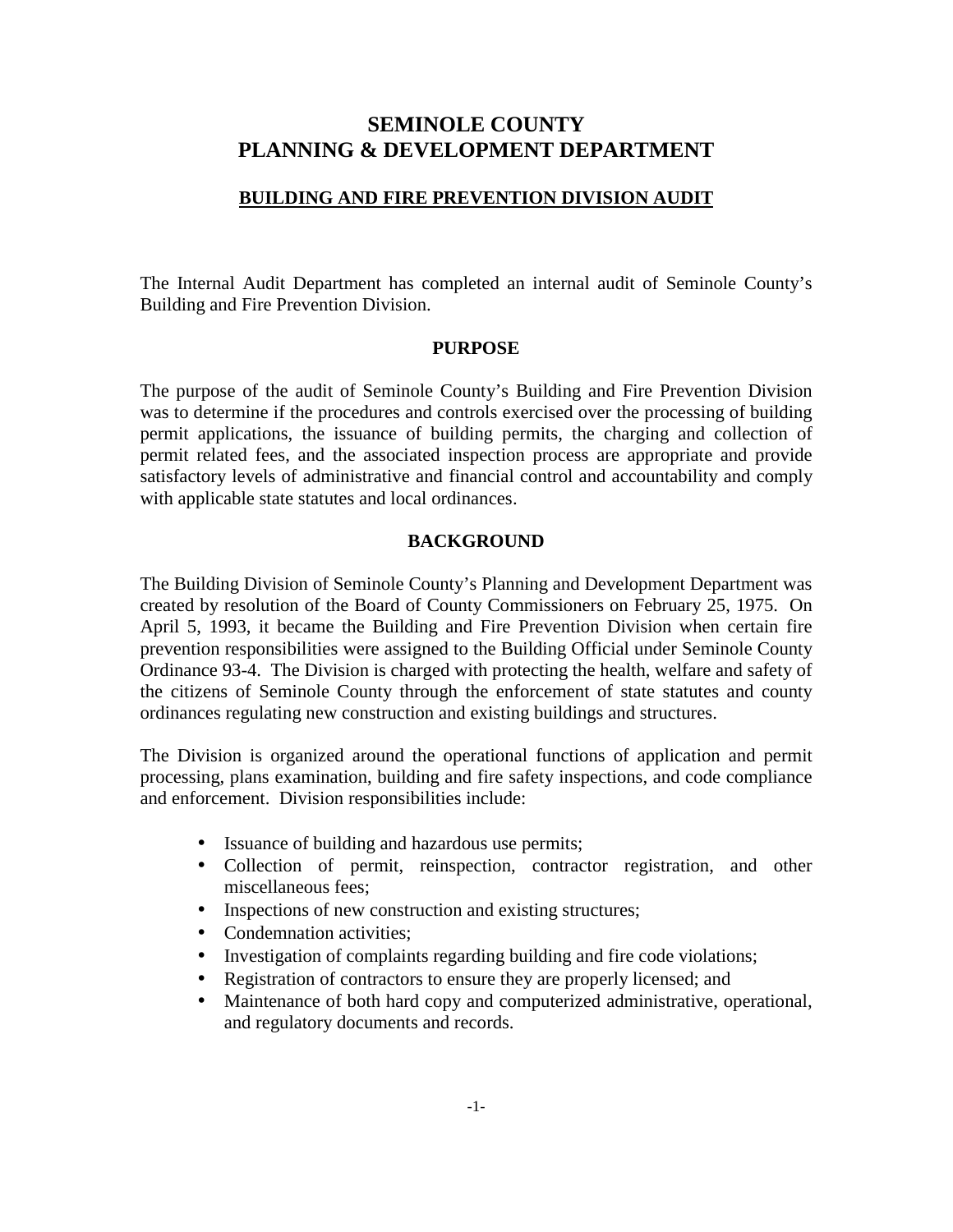#### **SCOPE**

The scope of our internal audit coverage included:

- Reviews of the enabling Florida Statutes and Seminole County ordinances, resolutions, and building and fire safety codes for key criteria for compliance testing and evaluation;
- Analytical reviews of the procedures, controls, and associated records of the Building Division's major operational areas:
	- $\Rightarrow$  Application/permit processing,
	- $\Rightarrow$  Cash control and security,
	- $\Rightarrow$  Processing of daily cash receipts, bank deposits, and fee refunds,
	- $\Rightarrow$  Inspections,
	- $\Rightarrow$  Complaints and code violations,
	- $\Rightarrow$  System security and control, and
	- $\Rightarrow$  Fire safety code compliance;
- Detailed examinations and testing of hard-copy and computerized permit and inspection related records, and the associated fees assessed;
- Discussions with key personnel regarding division operations and responsibilities; and
- Other such auditing as considered necessary under the circumstances.

The internal audit fieldwork was begun August 8, 1994 and completed January 20, 1995. The audit was conducted by Julie Watermolen and Paul Wise.

#### **OVERALL EVALUATION**

It is our opinion, based on the overall results of our internal audit of the Building and Fire Prevention Division, that the procedures and internal controls exercised over the division's activities and records are not adequate to provide a satisfactory level of administrative and financial control and accountability and assure compliance with applicable state and local legislation.

The following details our audit findings and recommendations for corrective action.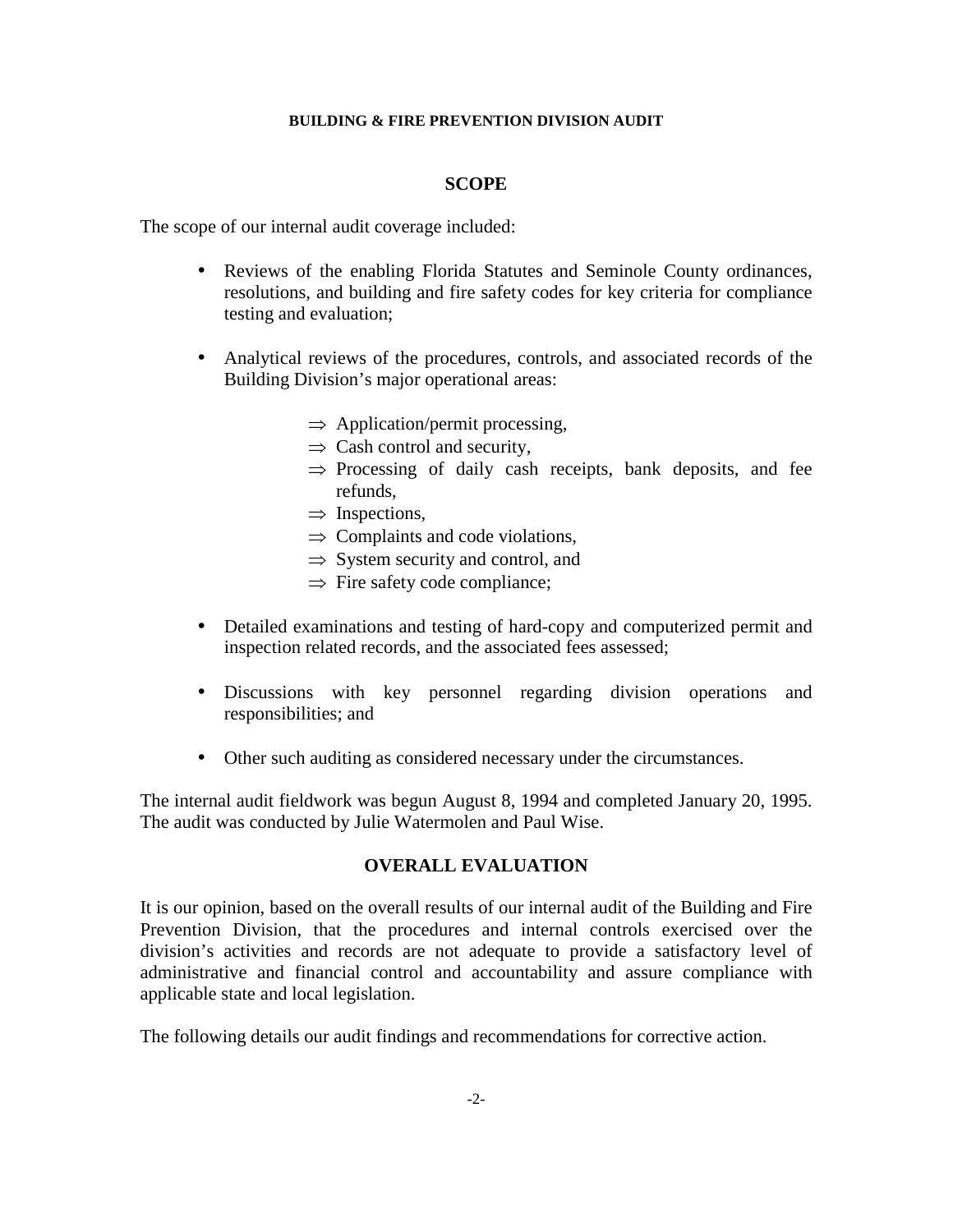# **Finding No. 1**

# **Procedures and controls are not adequate to ensure the integrity of the building plans review process and the accuracy of the corresponding records.**

Before a permit can be issued, the application and building plans are routed to the various plans examiners for their review based on the nature of the construction (e.g., commercial, residential, remodel). If approved, an application routing form is signed and dated by the examiners and entered into the building system to document their review and approval of the plans. If an examiner cannot approve the plans as submitted, the applicant is contacted and advised that the application has been rejected and the reason why. After all the required reviews are performed and approvals obtained, the application, routing form, and plans are returned to the permit technicians who inform the applicant that the application has been approved and a permit can be issued.

Our examination of this process determined numerous discrepancies regarding special approval documentation. In our test sample of 50 application/permit packages, we noted a number of differences between special approvals sign-offs and dates recorded on the application routing form and the corresponding information entered in the system records. For example, we found that:

- 12% had approvals indicated on the computer system but not indicated on the routing form;
- 4% had approvals indicated on the routing form but not on the system; and
- 20% had differences between approval dates indicated on the routing form and the dates indicated on the system.

The Deputy Building Official explained that these discrepancies were probably the result of the permit technicians completing the special approvals so a permit could be issued. Apparently, an applicant will show up to pick up a permit and the technician waiting on him finds that the required approvals have not been completed on the computer system record. Since the system will not allow the permit to be printed unless all required approvals have been recorded, the technician will sign them so that the permit can be generated and the applicant doesn't have to wait or come back at a later time.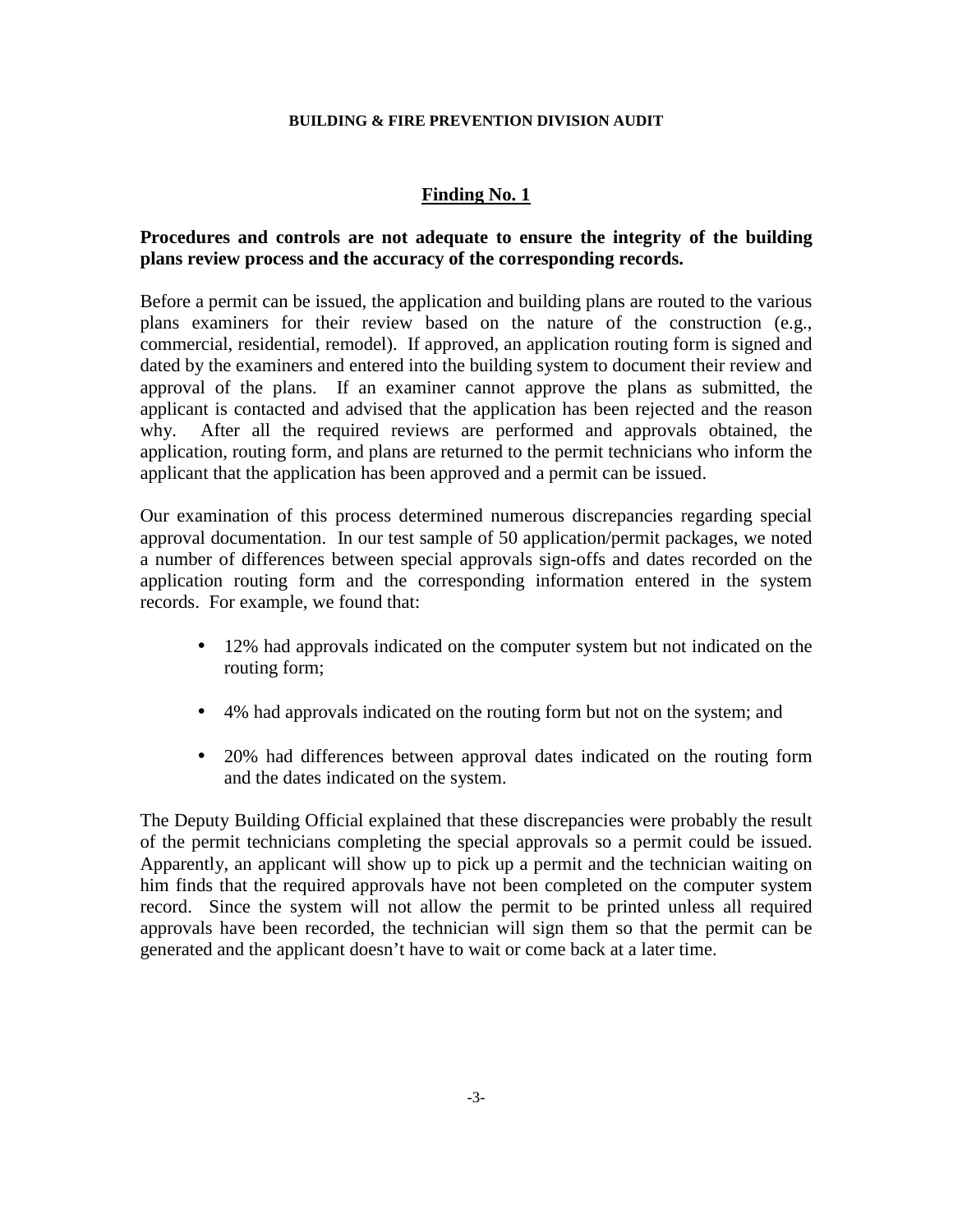# **Recommendations**

To safeguard the integrity of the plans review process, we recommend that procedures be implemented to ensure that:

- Only the plans examiners enter their approvals of the building plans into the computer system; and
- The permit technicians verify that all required examinations and approvals have been completed and documented on the system before a permit is issued.

Although both the routing form and the system provide evidence of proper accountability over the plans review process, the key record is the documented approval on the computer system. Eventually, if procedures are implemented to ensure that the plans examiners approvals are entered into the computerized building system, the routing form could possibly be eliminated.

# **Management Response**

The computer record is the record of a plan review not a routing sheet. As recommended, the routing form will be eliminated when the team concept moves are completed and reviewers are co-located in the same area. Procedures for plan examiners to enter their information into the record have been made. Permit techs will be issuing express permits (i.e., fences, sheds, etc.) that have only one final inspection and these permits will be issued at the counter. The previous practice of completing sign-offs will be discontinued since the team concept will eliminate the delay of routing the form back to another department just for computer input.

# **Audit Comment**

We assume these procedures will ensure that the plans examiner who performed the specific examination will document his review and approval on the computerized Building system and that all required examinations and approvals will be completed and documented on the system before a permit is issued.

Regarding express permits by permit technicians, Florida Statute 468.607 specifies that "no person may be employed by a state agency or local governmental authority to perform the duties of a building code administrator, plans examiner, or inspector" without being properly certified to perform such duties. It would appear that allowing permit technicians to issue permits without a review of the plans by a certified plans examiner may be a violation F.S. 468.607.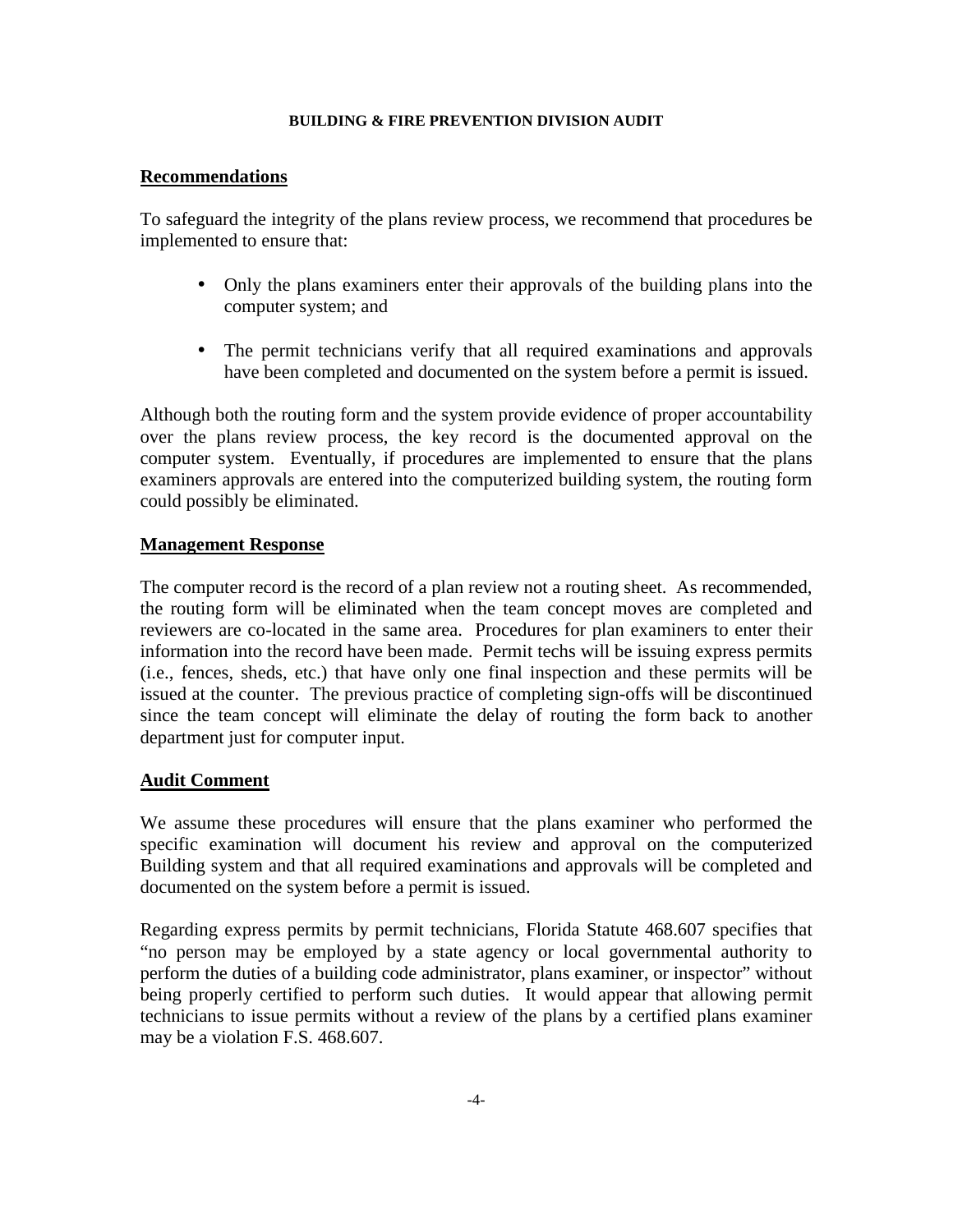# **Finding No. 2**

# **No independent verification is made to determine that the information supplied on a permit application agrees with the construction plans submitted, or that the fee calculations are accurate and entered into the system correctly.**

For commercial construction, sub-contractor permit fees must be annually calculated (residential construction permits have flat fees so no calculations are necessary). The electrical subcontractor fee is based on the type and number of electrical installations; the mechanical subcontractor fee is based on the valuation of the mechanical work; and the plumbing subcontractor fee is based on the number of traps. This information, provided by the applicant on the application, is used by the permit technicians to manually calculate the permit fees charges. The fees are then entered into the computerized Building system records.

No independent verification is made to determine if the information supplied on the application agrees with the plans submitted, or that the technicians' fee calculations are accurate and entered correctly. We found the following discrepancies in our test sample of 50 permit packages regarding the sub-contractor fees assessed:

- The electrical fees on four permits were calculated incorrectly, varying from a \$13 undercharge to a \$64 overcharge.
- The mechanical fees on two permits were calculated incorrectly resulting in an undercharge of \$10 each. The minimum charge of \$20 was assessed rather than the \$30 that should have been charged based on the valuation of mechanical work supplied by the contractor on the application.
- The plumbing fee on one permit was calculated incorrectly resulting in a \$10 overcharge.

#### **Recommendations**

To ensure that subcontractor fees for commercial construction are calculated and input accurately in the building system, we recommend that:

- 1) The plans examiners, as part of their review procedures, compare the information supplied on the application to the construction plans and make any corrections necessary to ensure the accuracy of the information; and
- 2) Procedures be implemented for the independent verification of the fee calculation and input.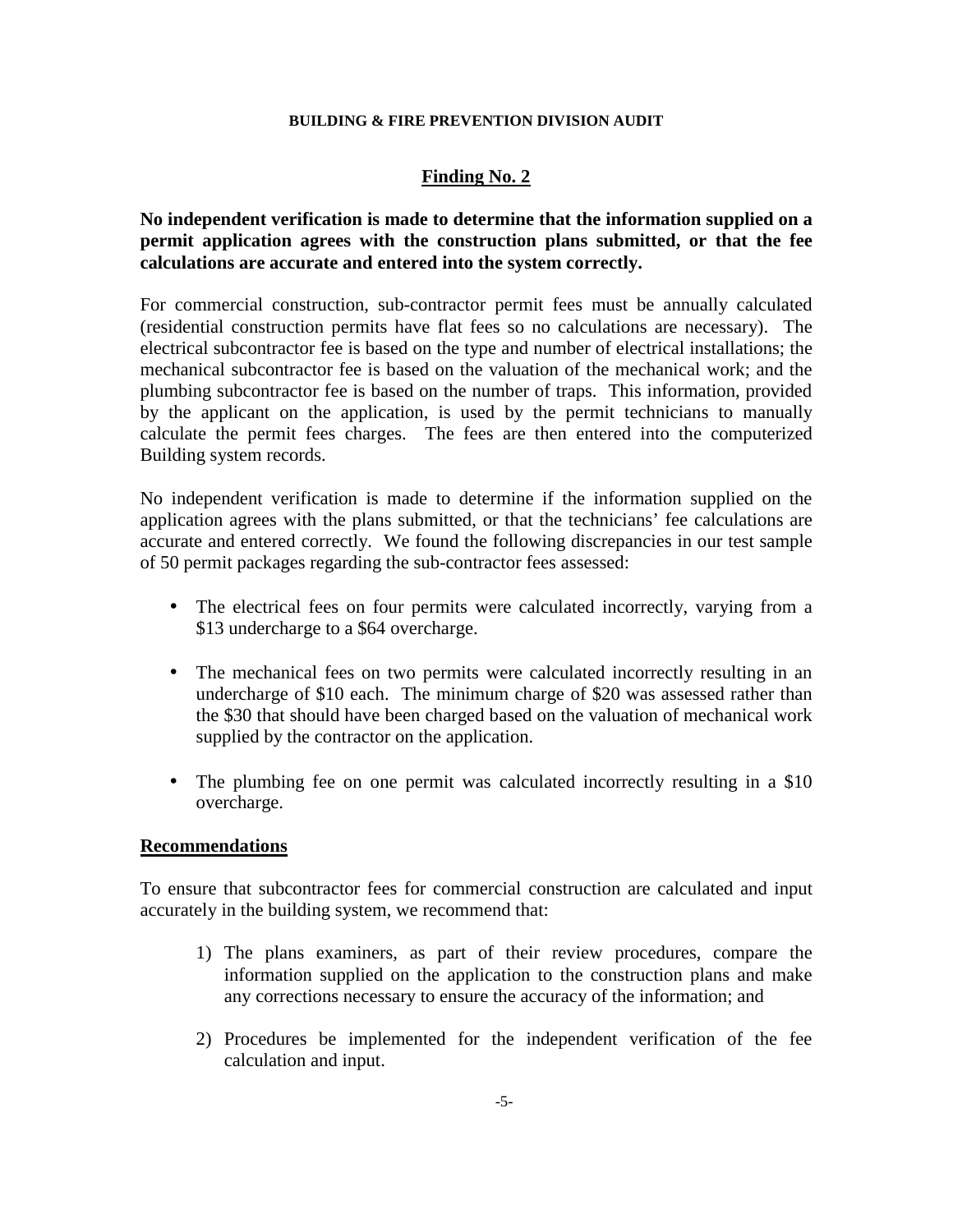For a better long-term solution, the calculations of the subcontractor fees should be automated to eliminate the possibility of human errors and the need for independent verification.

#### **Management Response**

The recommendation is to have the commercial plan examiner double check fees; to have the fee calculated automatically as a long-term solution, and an immediate program update for fee calculations. Our proposal is to simplify the fee structure (i.e. use a system similar to the calculation of fees for single family permits) and initiate the computer program update for fee calculations. The fee structure is scheduled for amendment concurrent with the 1995 Code updates this fall.

#### **Audit Comment**

Simplifying the permit fee structure and programming the computer system to calculate the fees would appear to eliminate the need for independent verification. However, if any of the fees are based on information supplied by the applicant, verification of this information is still necessary to ensure the accuracy of the fee calculation and billing. An implementation date for programming the computer system should be established.

#### **Finding No. 3**

# **Adequate procedures are not in place to ensure that plan revisions and restamps are properly controlled and the associated fees collected.**

Original construction plans approved by the Building Division may be changed for a number of reasons after a permit has been issued. For example, an owner asks the contractor to make some design modifications or a building inspector finds variances at the construction site that require a revision. A "Revision or Additional Information" form is completed by the applicant and attached to the revised plans for routing to the plans examiners. The approvals, or rejections, and the associated fees for re-examining the new plans are noted on this form. A "restamp" is a process in which an additional set of stamped (i.e., approved) original plans are requested by the applicant. (The fee for the revision or restamp service is a flat \$35 fee for residential plans and \$5 per page with a \$35 minimum for commercial plans and fire safety review).

After the revised or restamp plans have been reviewed by the plans examiners and all approvals are completed, they are returned to the permit technicians who contact the permit holder and inform him of the plans (i.e., approved or rejected) and the fees due. Then the plans and attached revision form are filed in a drawer for pick-up by the permit holder. The fees due are not entered into the system until the plans are picked up.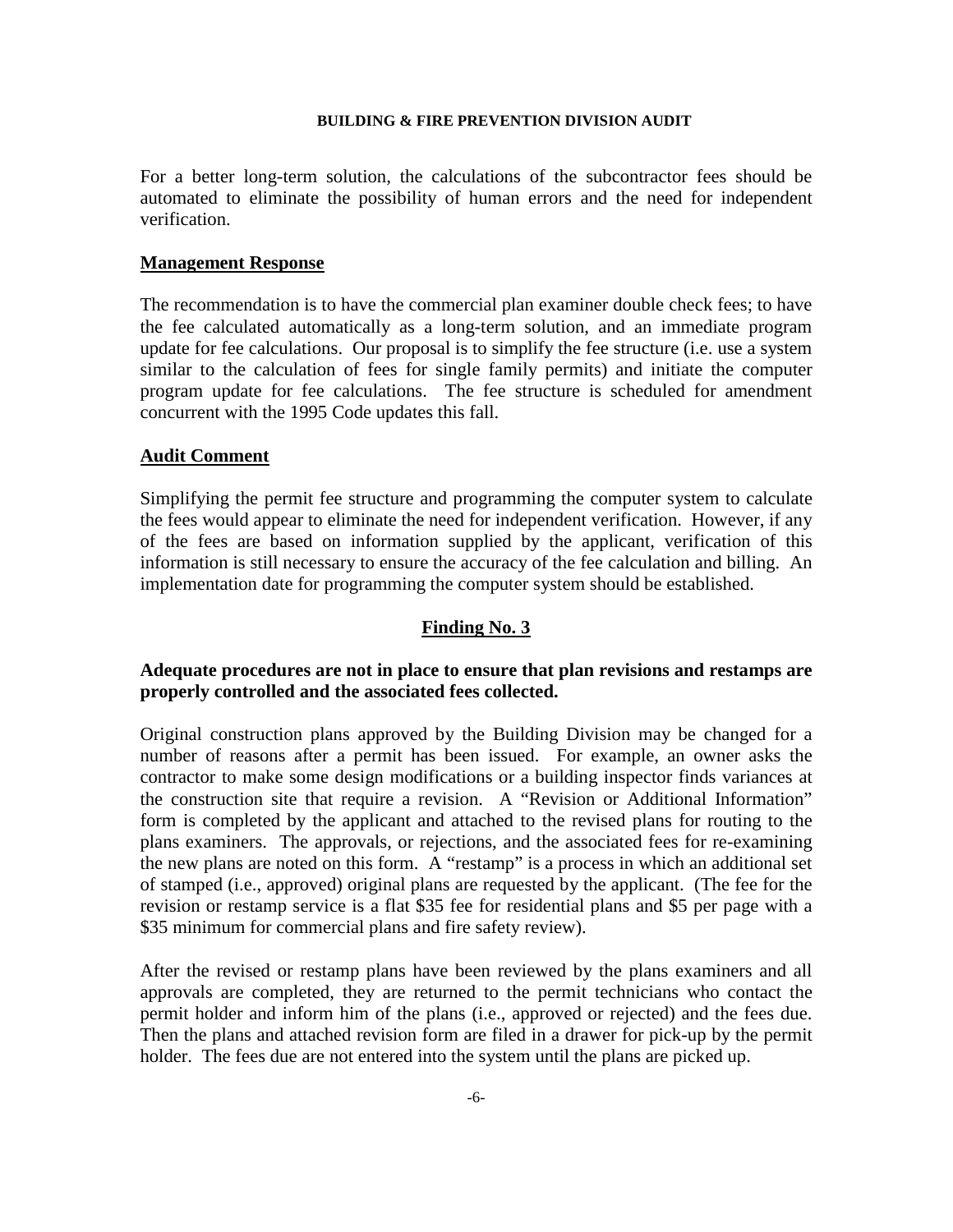Unfortunately, due to a lack of consistent follow-up with the permit holder by the building division personnel, the plans are not always picked up. Consequently, the permit could be closed and Certificates of Occupancy or Completion issued without the revision fees being entered into the system collected. There are also no procedures in place to prevent inspections scheduled under the original plans from taking place while revised plans are being examined or even if the revised plans are rejected by an examiner.

We examined 41 sets of revision/restamps plans in the holding drawer and compared them to the corresponding permit records system. Our examination determined that:

- Sixteen set, or 39% of our sample, had fees due totaling \$921. Of those 16, twelve had final inspections completed or Certificates of Occupancy issued; the other four had the corresponding permits voided.
- Nine sets, or 20% of our sample, had been rejected by the examiners, yet a Certificate of Occupancy had been issued or the final inspection completed.

#### **Recommendations**

We recommend that procedures and controls be developed and implemented to ensure that:

- 1. The inspection process be halted when plans are submitted for revision or restamp, and that new inspections are scheduled as necessary based on the revisions;
- 2. The permit holder is contacted in a timely manner and informed of the status of his plans (i.e., approved or rejected) and the fees due, and that these contacts are followed up on when plans are not picked up; and
- 3. Fees owed for restamp or revision of plans are entered into the computerized building system to prevent the issuance of certificates of occupancy or completion until the fees are paid.

#### **Management Response**

1. We do not recommend halting the inspection process until revised plans are submitted for revision and re-stamping unless the revisions are major items (e.g. change in structural design, exitways etc.). Approximately 50% of plans have some minor changes and to halt construction would unduly delay the construction process.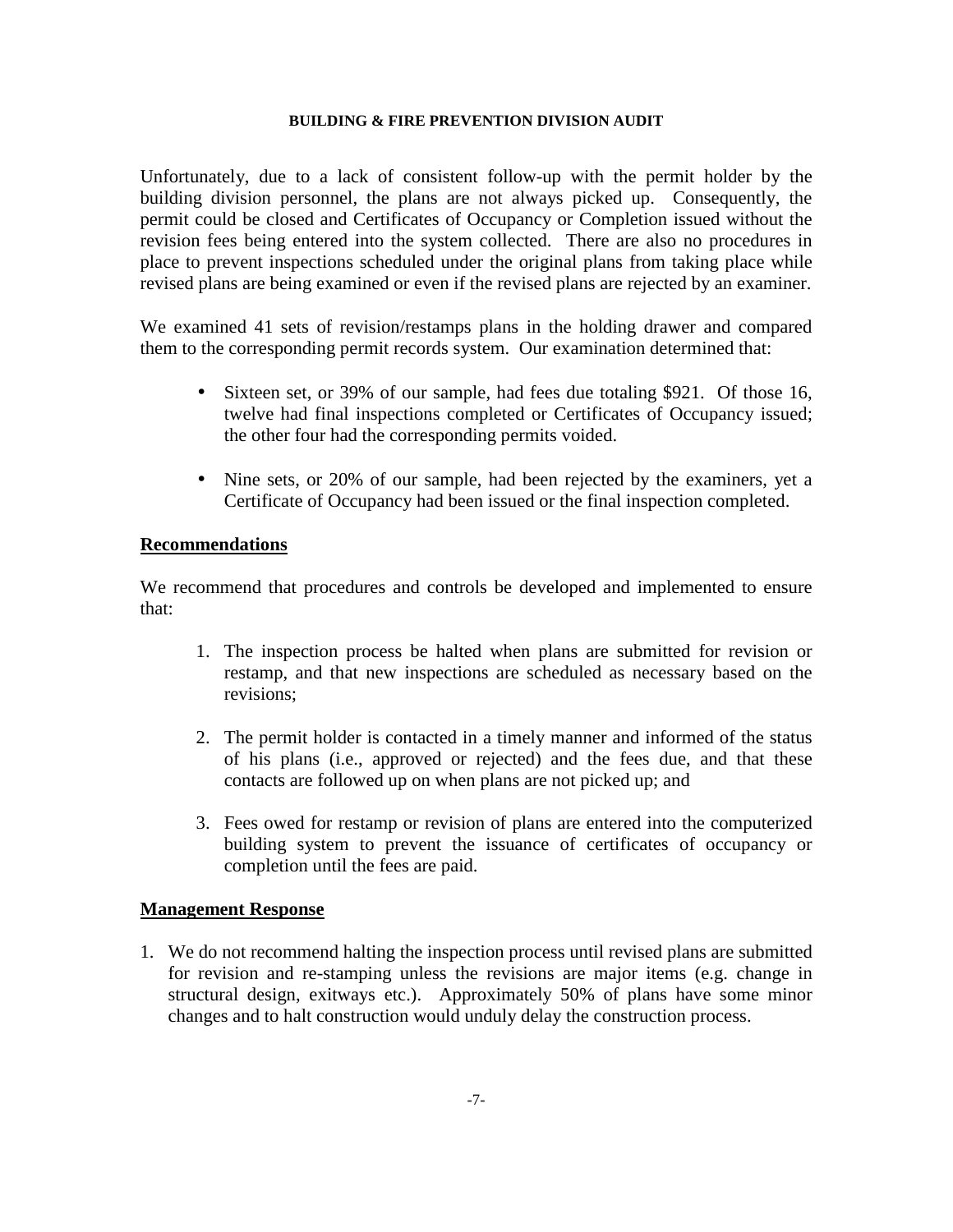- 2. To provide better documentation, the process was changed to catch revisions by the plan examiner. Computer notes to revisions are made, a copy of revisions are transmitted to the chief inspectors and fees attached in the computer. The revision is added as a special condition, which will stop any CO issuance.
- 3. The County always contacts the applicant regarding the status of plans (approved/rejected). Fees are assessed when the applicant picks up the revised permit and/or prior to CO. Only those plans where the applicant/owner does not follow through with the change doe not result in CO assessments. See response to finding No. 6 regarding voided applications.

#### **Audit Comment**

- 1. If as stated, "approximately 50% of the plans have minor changes", then 50% of the plans submitted for revision have major changes that will impact both the plans review and inspection processes. It would seem prudent to have adequate procedures and controls in place over these processes to minimize the operational and financial discrepancies disclosed in the audit report.
- 2. It is not clear how adding the revision information, as a special condition in the computer record will ensure that fees are collected. Also, it is not clear if the chief inspectors will be advised when revision plans are rejected by an examiner.
- 3. The report indicates, based on the 41 sets of plans in the holding drawer we examined, that after the initial contact was made there was no additional follow-up. It is our opinion that once revision plans are in the possession of the Building division, it is their responsibility to continue to follow-up with the applicant as to the status of the construction project until resolved and to initiate collection of any fees due.

# **Finding No. 4**

# **Fire Safety Fees may not be correctly assessed because there are no procedures and controls in place to ensure that the fees are calculated correctly based on the correct valuation or that they have been entered into the computer system accurately.**

Permit related fire safety fees are based on the valuation of the planned construction. A flat fee of \$92 is charged for commercial or multi-family construction valued up to \$262,860. For valuations in excess of \$262,860, a variable formula is used to assess fire safety fees. The fees are manually calculated by the Fire Plans Examiner and recorded on the application routing form. The form is forwarded to the permit technicians who input the fee into the building system. We noted the following internal control weaknesses in this process: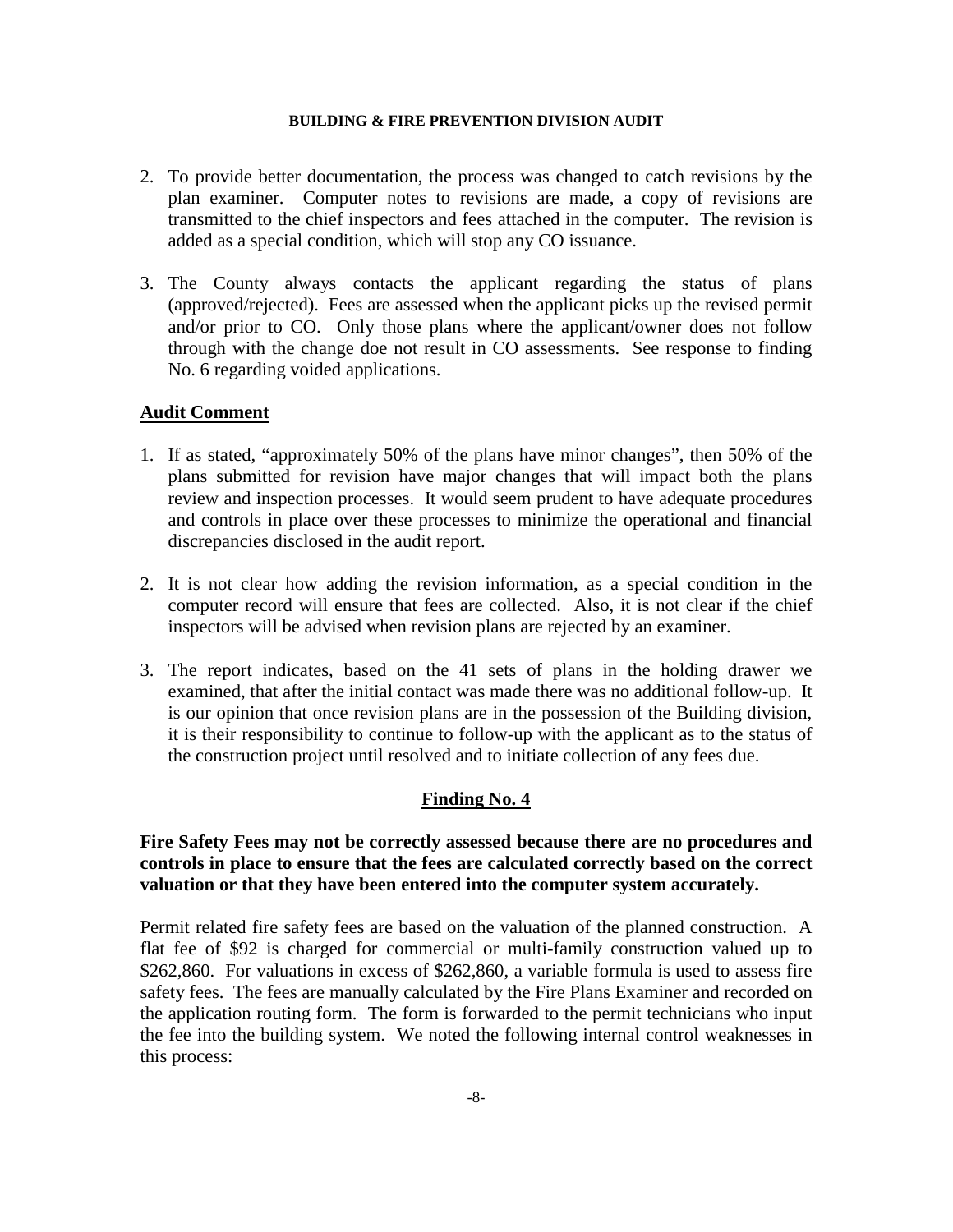- Building plans are first reviewed by the Fire Plans Examiner, then the Commercial Plans Examiner. When the Commercial Plans Examiner changes a valuation based on his review, he does not inform the Fire Plans Examiner. Consequently, the fire safety fee is not recalculated to reflect the correct amount that should be charged based on the revised valuation.
- No independent verification is made to determine if the fire safety fees were calculated correctly by the Fire Plans Examiner, or that the fees were entered into the system accurately by the permit technicians. Calculation or input errors, intentional or unintentional, can be made and not detected.

#### **Recommendations**

To assure the proper assessment and collection of fire safety fees, we recommend that:

- 1) Procedures be implemented to ensure that all construction plans, where the valuation has been changed by the commercial plans examiner, are re-routed to the fire plans examiner, and any other applicable examiner, for reassessment of fees;
- 2) An individual, such as a permit technician, be assigned to ensure that all applicable plans examiners have assessed the permit fees based on the correct valuation and have entered the fees accurately into the computer system; and
- 3) The computerized building system be programmed to automatically recalculate all permit fees, including the fire safety fee, based on the latest valuation entered into the system to ensure, in the most efficient way, the accuracy of the fees assessed.

#### **Management Response**

The best way to address this issue will be to simplify the fee calculations and develop computer program enhancements, which automatically calculate fees (see response to finding No. 2). Note: As with finding No. 2, independent verification is costly and inefficient when looking at customer service.

#### **Audit Comment**

We concur and encourage the development and implementation of programming to calculate fees automatically. However, until these changes are completed, the deficiency reported still exists and a temporary solution should be implemented.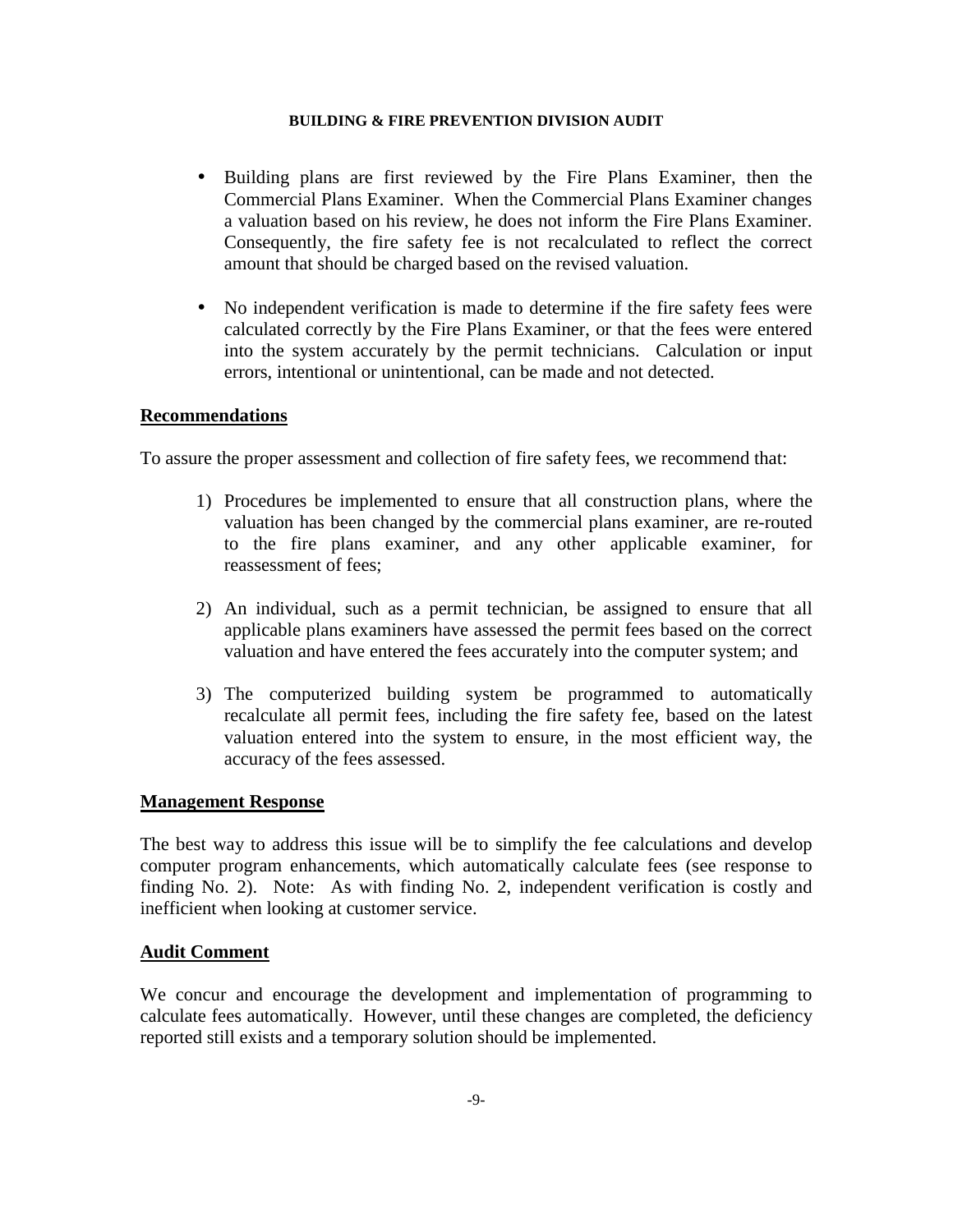## **Finding No. 5**

# **Permit fees might not be assessed properly in cases in which a notice of code violation has been issued previously on a property.**

Prior to September 12, 1994, the fire inspectors had a manual system, separate from the computerized Building system, for tracking notices of code violation. If a notice of code violation was issued previously against an address listed on a permit application, County ordinance requires that all permit fees be doubled. Under this system, when the Fire Plans Examiner determined that an address had a citation, he would advise the permit technicians that fees need to be doubled by noting it on the routing form. The technicians would then access the application on the building system and double the fees. However, we found that this was not always done. On two permits in our test sample of fifty, only the fire fee was doubled. No procedures were in place to ensure that the Fire Plans Examiner checked for a Notice of Code Violation on an application, properly communicated it to the permit technicians when found, or that the permit technicians doubled all the permit fees as required when advised to do so by the Fire Plans Examiner.

All notices of code violations issued by fire safety inspectors after September 12 are now entered into the Building Division's complaint system. The system will automatically "red flag" the permit screen to indicate that the permit fees should be doubled whenever an address on a permit application has a corresponding notice of (fire) code violation recorded. However, the address on the application and the address on the notice must match exactly or the system will not recognize that it is the same address. Notices of code violations issued prior to 9/12/94 have not been entered into the complaint system and must be reconciled manually with the new system. Although automating the notices of code violations checking process is an improvement, there are still no assurances that discrepancies between permit applications and notices will be identified and corrected or that the permit technicians' will detect a flagged permit screen and adjust the permit fees accordingly.

#### **Recommendations**

To ensure that all permit fees are properly calculated and assessed on permit applications for properties where notices of code violations have been previously issued, we recommend that:

- 1) All the outstanding notices of code violations be entered on the new automated complaint system;
- 2) Programming be initiated to improve the computerized matching routine, and to automatically double the fees where applicable; and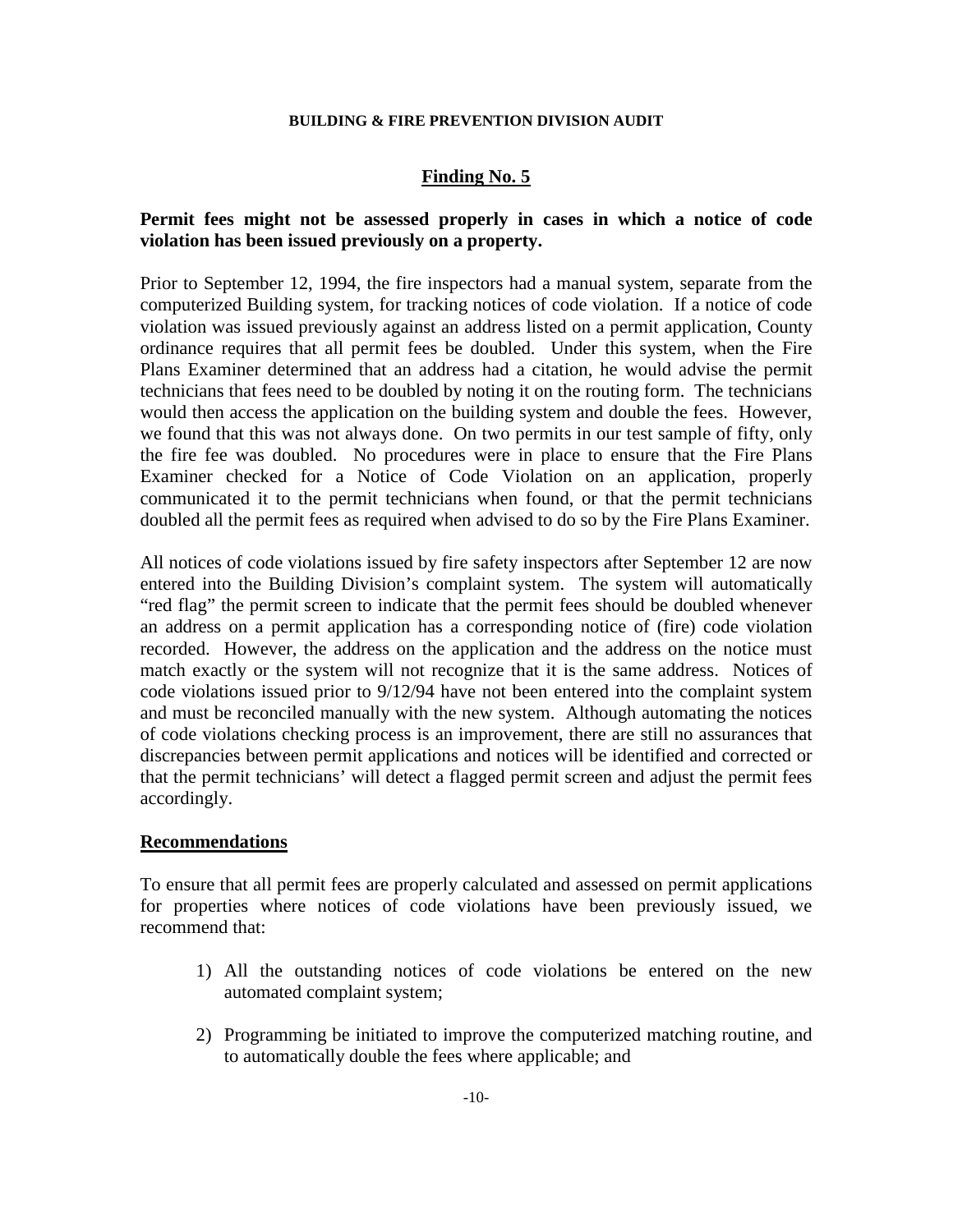3) Procedures be implemented to ensure that flagged permits are scrutinized by the permit technicians and the fees adjusted accordingly as required by County ordinances.

## **Management Response**

The system was corrected in September 1994 to identify all properties that have received notices of violation. If a flagged address applies for a permit in response to a notice of violation, the screen flashes a red tag, which alerts the permit technician that this is a double fee issue. To take any further guesswork out of the system the computer should be enhanced on the red flag to automatically double fees without permit technician input. However, as long as there are differences in addresses in the field and the addresses in the 911 system this issue will not be resolved. Note: Readdressing is a continuous program that would require an additional 3-4 full time staff to resolve discrepancies within a 3 year timeframe. Due to competing priorities staffing and fiscal restraints, the department is on a 5-10 year time frame for 90% resolution.

# **Audit Comment**

A 5-10 year time frame for resolving the re-addressing problem does not appear to be reasonable.

# **Finding No. 6**

# **The voiding of permit applications is not adequately controlled to provide a sufficient level of accountability and ensure the integrity of the associated records.**

Although there are no formal procedures for reviewing open permit applications, the permit technicians periodically review and void open applications in the computerized building system. Our review determined that this process is not adequately controlled and documented to provide for accountability and appropriate audit trails as to why an application was voided and by whom. No supervisory oversight is performed to selectively test voids for validity. At Internal Audit's request, a special report was generated by Computer Services that indicated that 258 permit applications, or 28% of the sample, did not have an actual hard copy application on file; and 12 voided applications in the files, or 5% of the sample, were not listed on the report. We were informed that these applications were probably submitted for projects in Seminole County municipalities that required a permit from that municipality rather than the County and the application number was reused by the permit technician for a new project.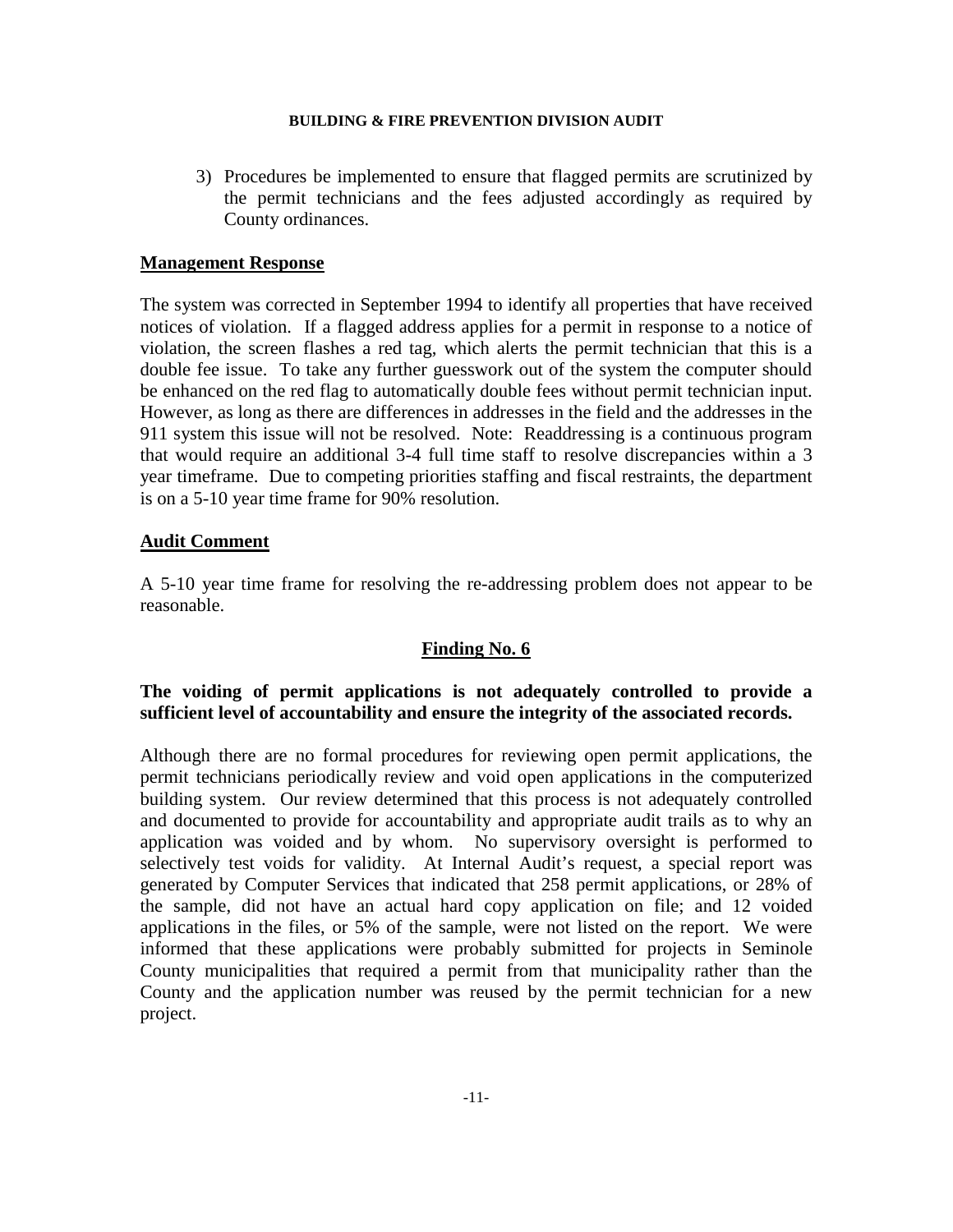#### **Recommendations**

We recommend:

- 1) A formal plan be developed to periodically review and investigate open permit applications and procedures implemented to ensure that the reason for voiding an application is documented and that the hard copy is retained in the division's files; and
- 2) Application numbers not be reused to ensure the integrity of the records.

#### **Management Response**

The computer is programmed to automatically void applications at six-month intervals. The applications voided by the system are coded and voided by the program. procedure for reviewing voided applications has been implemented by the Permits and Records Manager and Deputy Building Official. With respect to reusing application numbers, this can not be done as they are assigned by the program system.

#### **Audit Comment**

Internal Audit noted that permit technicians were manually voiding applications and were not using the report that initiates the computerized voiding process. Regardless of how the application is voided, it should be reviewed to ensure that construction has not taken place without a permit being issued.

We understand that application numbers are automatically assigned by the computer system. The discrepancy noted was that there are voided applications in the division files that are not recorded in the system. Management needs to ensure that the Division's input records (i.e., the applications) agree with the computer systems records.

# **Finding No. 7**

# **Open, inactive permits due to be automatically voided by the computerized building system are not sufficiently monitored and investigated.**

Permits may be voided at the request of the owner/contractor, or automatically voided by the building system after 180 days of system inactivity. After 150 days of inactivity, a computer-generated card is mailed informing the permit holder that the permit will expire in 30 days. Except for permits for re-roofing, no procedures are in place in the Building division to monitor, control, or selectively follow-up on inactive permits that are due to be voided by the system.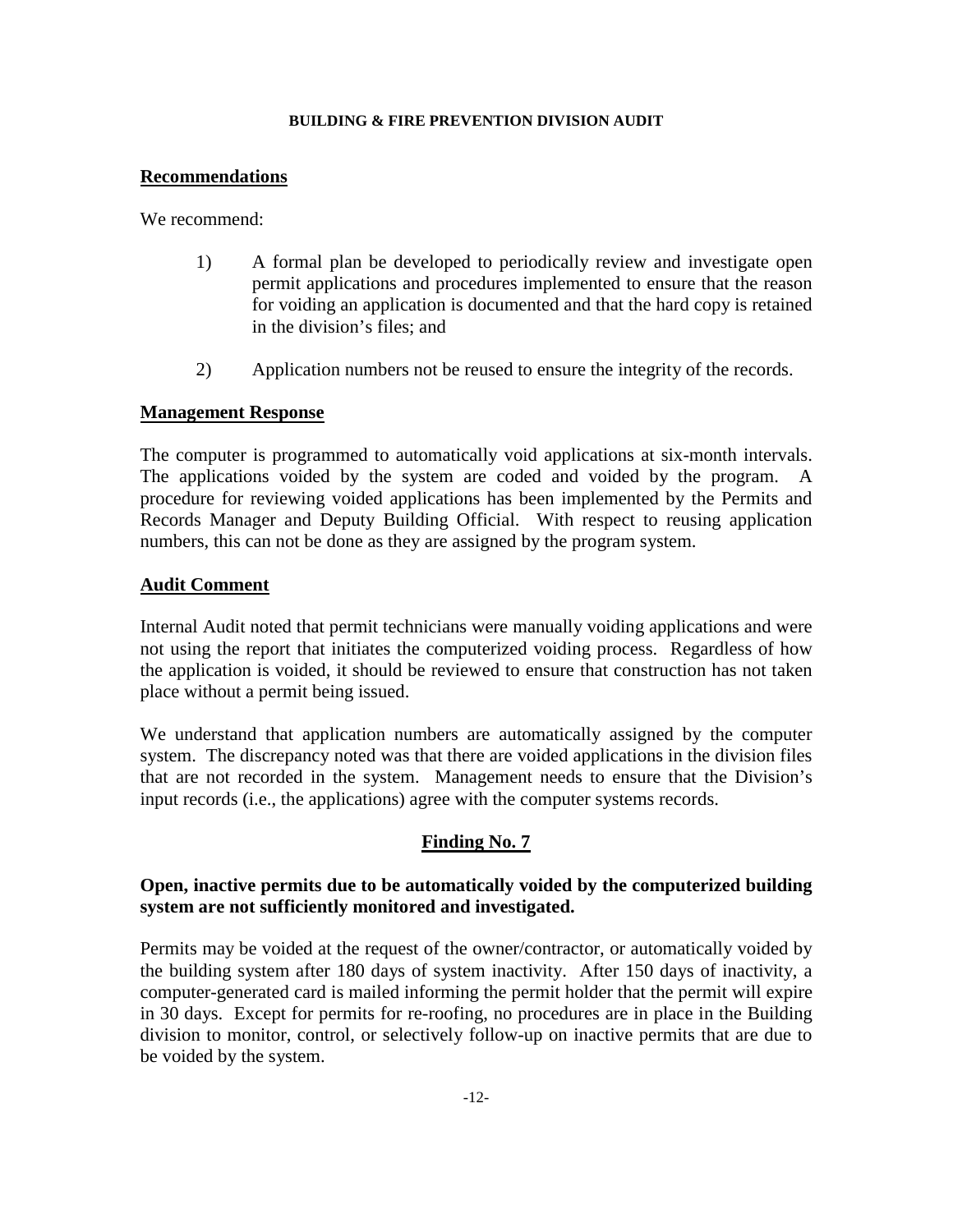A sample of 50 voided permits was selected for examination from a computer-generated report of 2,379 voided permits from January 1, 1993 through October 6, 1994. Our review revealed that 13 permits, 26% of our sample, had final inspections completed but were voided without any explanation instead of closed. Of the other 32 voided permits in our sample, we found that 40% of them had discrepancies that should have been investigated:

- Four had reinspection fees owed totaling \$220;
- Four failed to pass all inspections and had been rejected, the fees were paid but there was no indication that the reasons for the rejection was ever satisfied;
- Eleven had some, but not all, of the required inspections completed; and
- One was for a project that had a Notice of Code Violation issued against it, although there was no documentation to indicate that any inspections were performed.

# **Recommendations**

Internal Audit recommends that:

- 1) Procedures be implemented to review and investigate all open, inactive permits after the computer-generated cards are mailed to the permit holders informing them that their permits will expire in 30 days. The results of the investigations and final dispositions should be recorded in the permit records in the Building system.
- 2) Internal controls should also be implemented to ensure that all permits that had final inspections completed are properly closed on the system rather than voided.

# **Management Response**

The computer program that voids permits requires enhancements. As it reads only that a CO was issued and uses this identifier to determine if a project is complete. Many permits that are issued do not require a CO (e.g., sheds, roofing, fences, docks, etc.). This has caused the report of voided permit activity to be misrepresented. A request to enhance this program has been initiated. A written procedure to investigate all voids is now in place (see response to Finding No. 6) (Note: The building business is a volatile business due to contract disputes, contractor pull outs, job changes and license issues, among other.) To investigate every single void would create an excessive amount of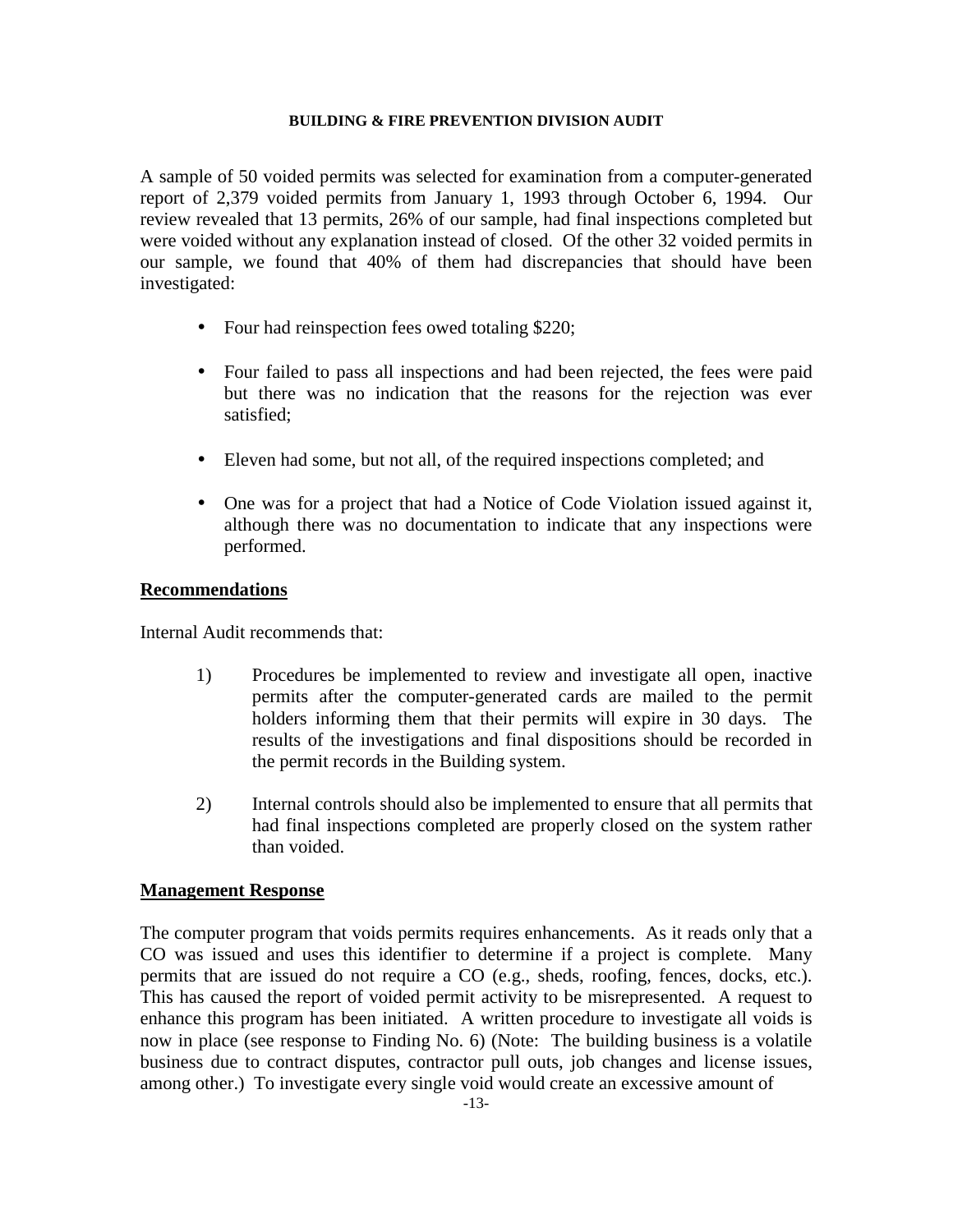work that current staff could not keep up with. The focus has been on work proceeding. The computer program when enhanced will be more accurate because the voided permit numbers will be reduced approximately 60-75% by reading final inspections only.

#### **Audit Comment**

Management's response is confusing and indifferent. It does not address the control weakness reported; i.e., that open, inactive permits are automatically voided by the computer system instead of being properly investigated and closed.

# **Finding No. 8**

**Physical security and cash handling procedures and controls in the Building division are not sufficient to properly safeguard cash receipts and cash drawer funds and to provide an adequate level of personnel safety.** 

#### **Cashiering**

Our review and examination of the Building Division's cashier function and fee processing procedures determined the following discrepancies and internal control weaknesses:

- There is no designated cashier for the cash receipts function. All the permit technicians in addition to the Permit & Records Supervisor and the Senior Permit Technician perform cashier duties throughout the course of day. Consequently, there is no segregation of duties and no fixed accountability over the handling of cash receipts including end-of-the-day cash balancing process.
- Voided cash receipts are not sufficiently controlled and accounted for. Therefore, cash is not adequately safeguarded. Building division personnel who perform cashier duties can void receipts. We found that although there are some procedures in place to control and monitor the voiding of cash receipts, they are rarely followed. Voided receipts and copies are not retained. The reason for voiding a receipt is usually not documented. Supervisory approval is not obtained. Void Receipt Audit Reports, which are automatically generated by the Building system whenever a receipt is voided on the cash register, are not consistently reviewed by supervisory personnel or retained in the division's records. Internal Audit obtained a computer generated report from Computer Services which listed 261 cash receipts voided between January 3 and September 28, 1994. The list was compared to the Void Receipt Audit Reports on file. We determined that: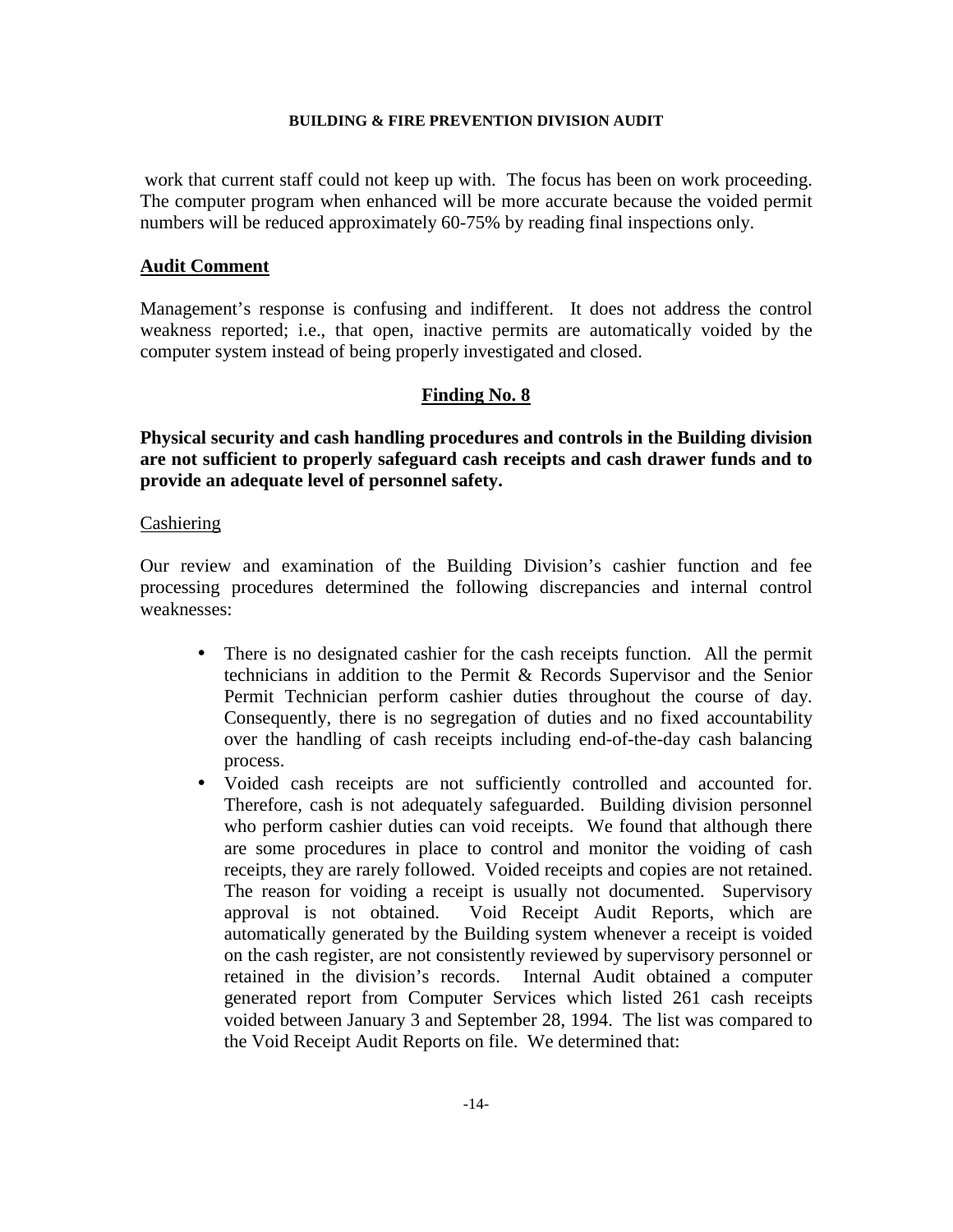- $\Rightarrow$  The Void Receipt reports were missing for 25% of our sample (56 voided receipts);
- $\Rightarrow$  Of the 196 voided receipts (i.e., 75% of our original sample) that had a Void Receipt report on file, 88% did not have the reason for voiding it documented; and
- $\Rightarrow$  No original receipts (i.e., the pink copy that is given to the customer) nor any of the other receipt copies were retained and/or attached to the Void Receipt reports. We did find that 31 Void Receipt reports had the white receipts, which is irrelevant since the white copy is the one retained by the Building division for all cash transactions anyway).
- Cash receipts can be backdated. Consequently, the integrity of building systems cash receipts records are compromised and manipulation of cash transactions to cover internal theft could occur on a daily basis without detection. The Receipts Maintenance program allows a new receipt to be backdated. Therefore the receipts amount and number do not appear on the current day's business transactions as recorded by the Building Permit system transferred to County Finance's computerized records.
- The Building division generates its daily cash receipts and transaction processing reports internally through the automated building system. The division staff performs the cash balancing and transactions accounting duties and prepares the bank deposit, which is delivered in a sealed package to County Finance. The accounting and balancing process is performed by one individual with no segregation of duties between the cash counting and deposit preparation and the balancing of cash receipts and the business processed. Daily cash overages and shortages are not recorded and monitored by the division management.

# Physical Security

Our audit coverage of the Building Division's permit related fees processing and cash controls procedures included reviews of the cashiering activities and the physical security measures over cash. Our review and observations determined the following weaknesses:

• The Building division's cashiering area does not provide restricted access to only authorized personnel. All Building division personnel have free access to the cashier area.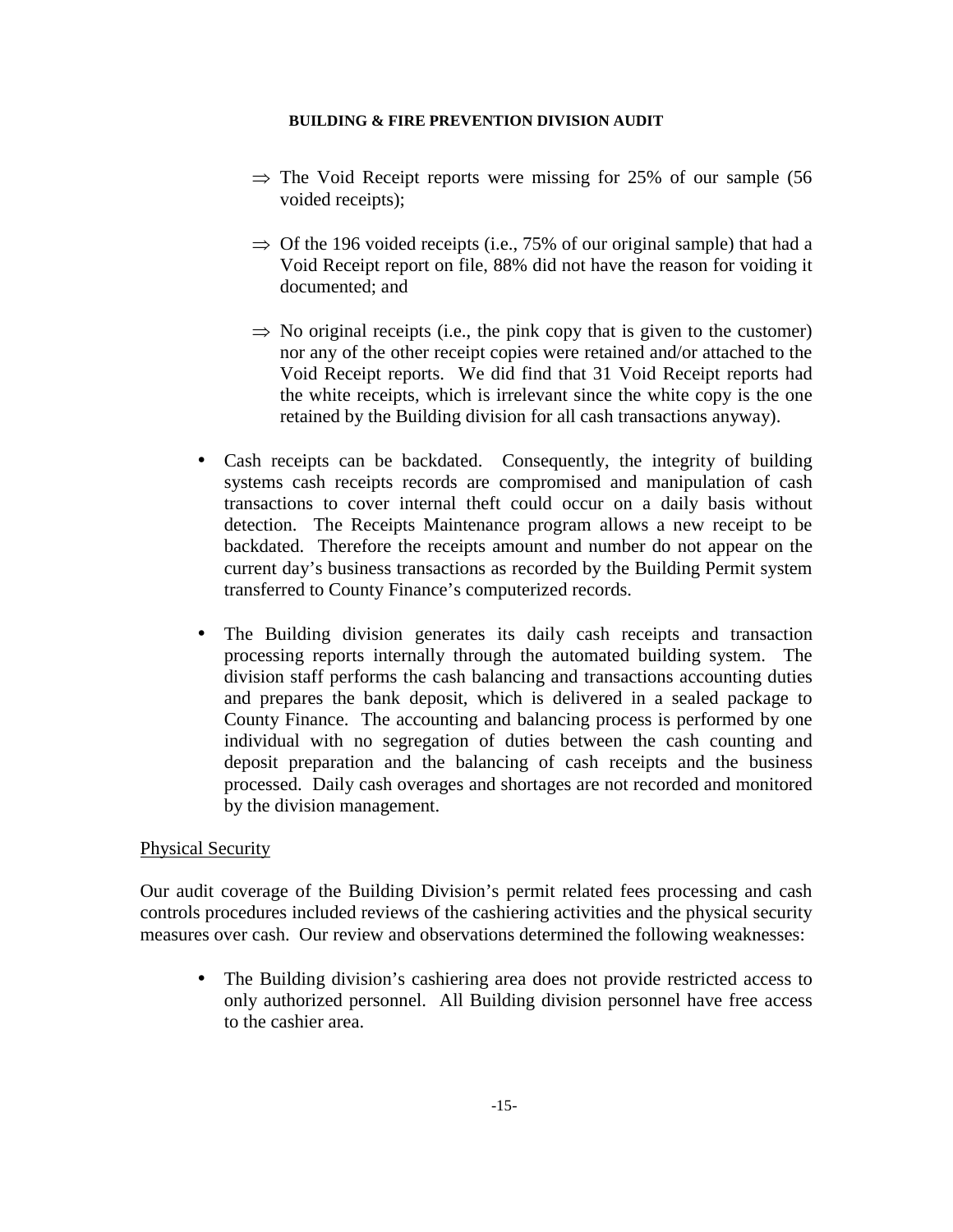• The safe in which the cash receipts and drawer funds are stored during nonbusiness hours is located in a closet/storage room in another section of the division's offices. This location has several access points from within the County Services building as well as direct access from the outside. The key to the closet/storage room is not secured and controlled. It is hung on hook in plain sight of all Building personnel.

# **Recommendations**

To provide for adequate segregation of financial related duties, properly safeguard cash receipts and drawer funds, and fix accountability over cash transactions, we recommend that:

- 1) A cashier and back-up(s) be designated with each having her own cash fund drawers for which they are responsible. No other individuals should have access to the cash register or the cash drawers.
- 2) The voiding of cash receipts be properly controlled and accounted for. This should include supervisory approval of a void, recording the reason on it, and retaining it with the daily transaction records.
- 3) The computerized building system be programmed to prevent the backdating of cash receipts.
- 4) The daily accounting and balancing process be segregated between two individuals. One individual would perform the cash counting and deposit preparation and the other person would balance the cash receipts and the business processed. Daily cash overages and shortages should be recorded and monitored by the division management.
- 5) The cashier area be sufficiently enclosed to limit internal access.
- 6) The safe be located in close proximity to the cash register within the secured cashier area.

# **Management Response**

The majority of the business is by check in the building division. A three-drawer cash register will be purchased and used which will narrow the accountability to the users by individual drawer. A cashier and two back-up cashiers will be assigned. Daily overages and under reports are currently signed off by management with a reason slated for each transaction.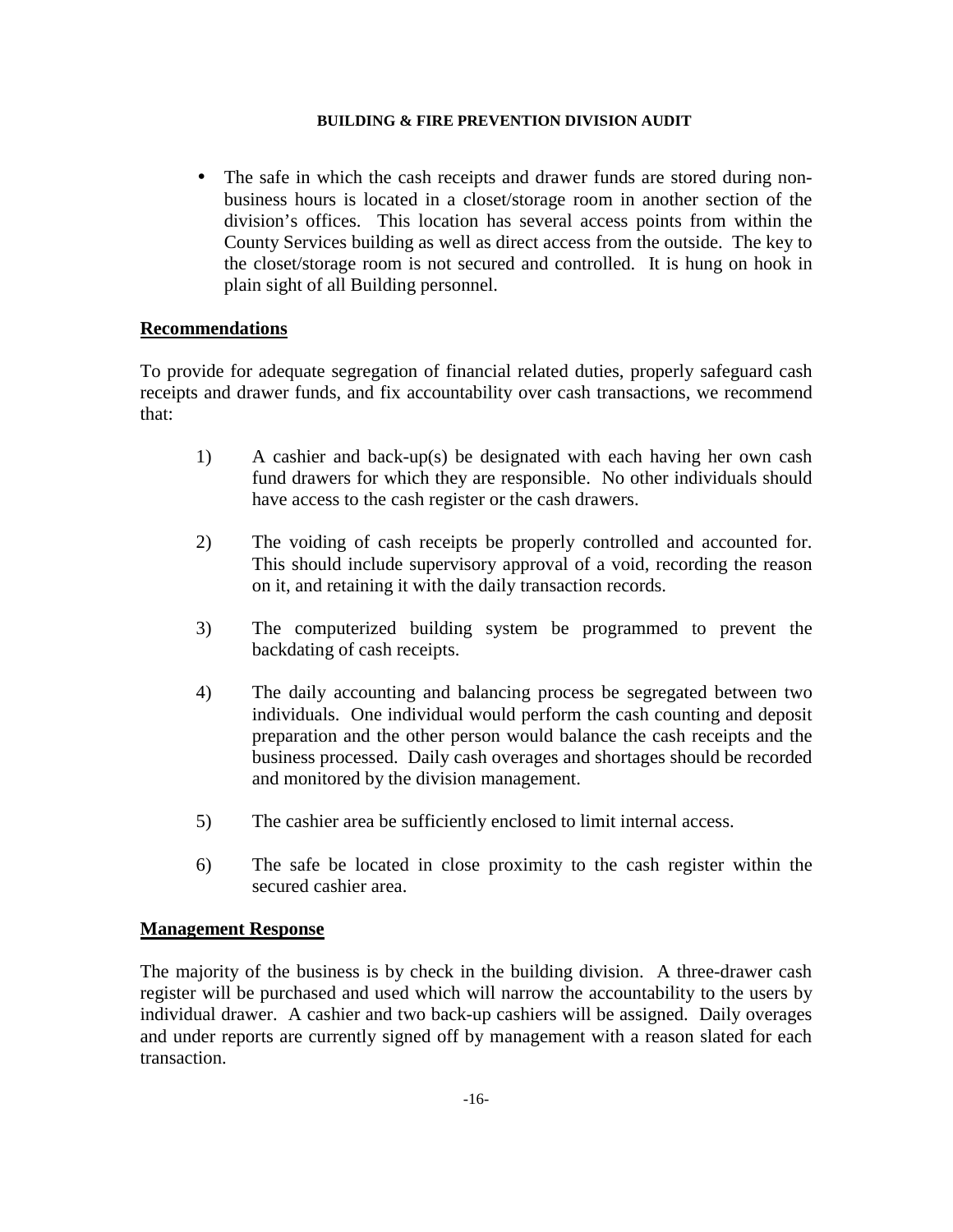The backdating issue was put in place about a year ago to assist in speeding the inspection process. When sub-contractor fees are paid by the contractor he can sometimes specify the wrong trade, at times a technician may make an error on input. The receipt would be credited to another trade. At inspection time, the computer would not allow an inspection since then the trade permit did not show paid in the system. After research the supervisor would find the credit to the wrong account, to speed the process she would void the old receipt and make a new receipt for the correct trade. This was a difficult way to handle the situation but it speeded up the customer issue when the computer would not accept his inspection request. A correction method will be requested from computer services to properly provide a similar service with traceable correction information through finance.

A three-drawer cash register will be purchased to control and audit daily business, and a cashier assigned with two back-up cashiers. The two supervisory personnel will not be assigned cashier duties but will be responsible for auditing, approval of voids etc. in an effort to provide control and accounting.

The current safe location we feel is sufficient. We cannot provide better security than a locked room with controlled access. The key to the safe location is and was controlled. We recognize that in one instance it was observed outside the control due to staff error. The cashier area is limited to department personnel and access to the permit area is now controlled with a push-button combination lock. The cashier area is located with great public visibility but no public access. Access by permit techs is necessary to provide the best customer service.

#### **Audit Comment**

We stand by our findings and recommendations.

#### **Finding No. 9**

#### **Refunds of permit and/or impact fees are not sufficiently researched and documented.**

Refunds of permit and/or impact fees to contractors and owners are not sufficiently researched and documented to substantiate the refund amount. Refund documentation is prepared by the Building Official and forwarded to County Finance, who processes the request and issues the check. Although the documents submitted provide the support for what was paid by the contractor or owner, there is no independent verification to determine that the refund amount is valid and accurate based on permit processing and inspection activity as recorded in the building system records (which may indicate that only a partial refund is applicable).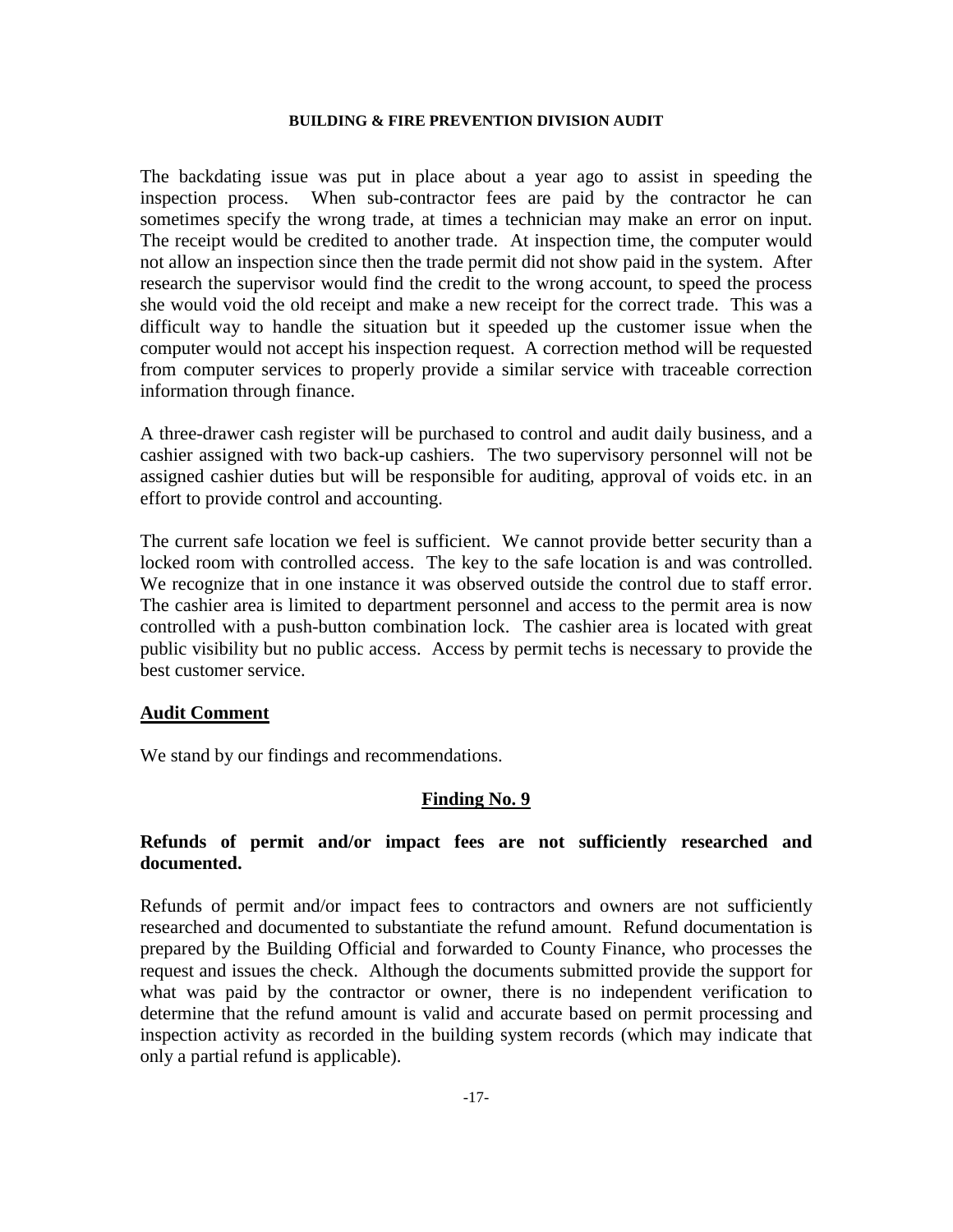We also noted that one permit applicant was charged a \$50 deposit at the time of application. The actual permit fee amount was \$32.20, but the \$17.80 was not refunded.

#### **Recommendation**

To provide for segregation of duties (a preventive control against erroneous refunds) and the necessary documentation to support the refund in the County's financial records, we recommend that, in addition to documenting what was paid by the contractor or owner, the permit activity be reviewed independently of the Building Official to ascertain that the requested refund amount is warranted (i.e., there is no indication that construction has taken place).

#### **Management Response**

Division staff verifies that no construction has occurred before processing refunds. The fee schedule does not provide for a graded refund (only the deposit is retained). Having the Building Official independently verify that no construction has occurred for each refund is an inefficient use of resources given the minimum number of refunds issued each year.

#### **Audit Response**

This is not what we recommended. In fact, we recommended just the opposite: that the permit activity be reviewed by someone other than the Building Official. We believe that an adequate level of financial and administrative control requires that the Building Official's involvement in the refund process be limited to initiating, and then reviewing and approving the refund request, after all the needed documentation has been gathered and the legitimacy of the refund has been verified.

#### **Finding No. 10**

# **New building permits are routinely issued to contractors and owners even though they still owe Seminole County payment of re-inspection fees from previous permits.**

A detailed review of the Inspection Rejections Address Labels Report (program BC306L), which identifies fees due by contractor/owner name and permit number, indicated that \$80,992 in fees were outstanding and uncollected for a 10 year period, August 28, 1984 to August 28, 1994. A second report dated sixteen weeks later (12/19/94) indicated that the total amount due had increased by \$11,148, or 13.8%, to \$92,140.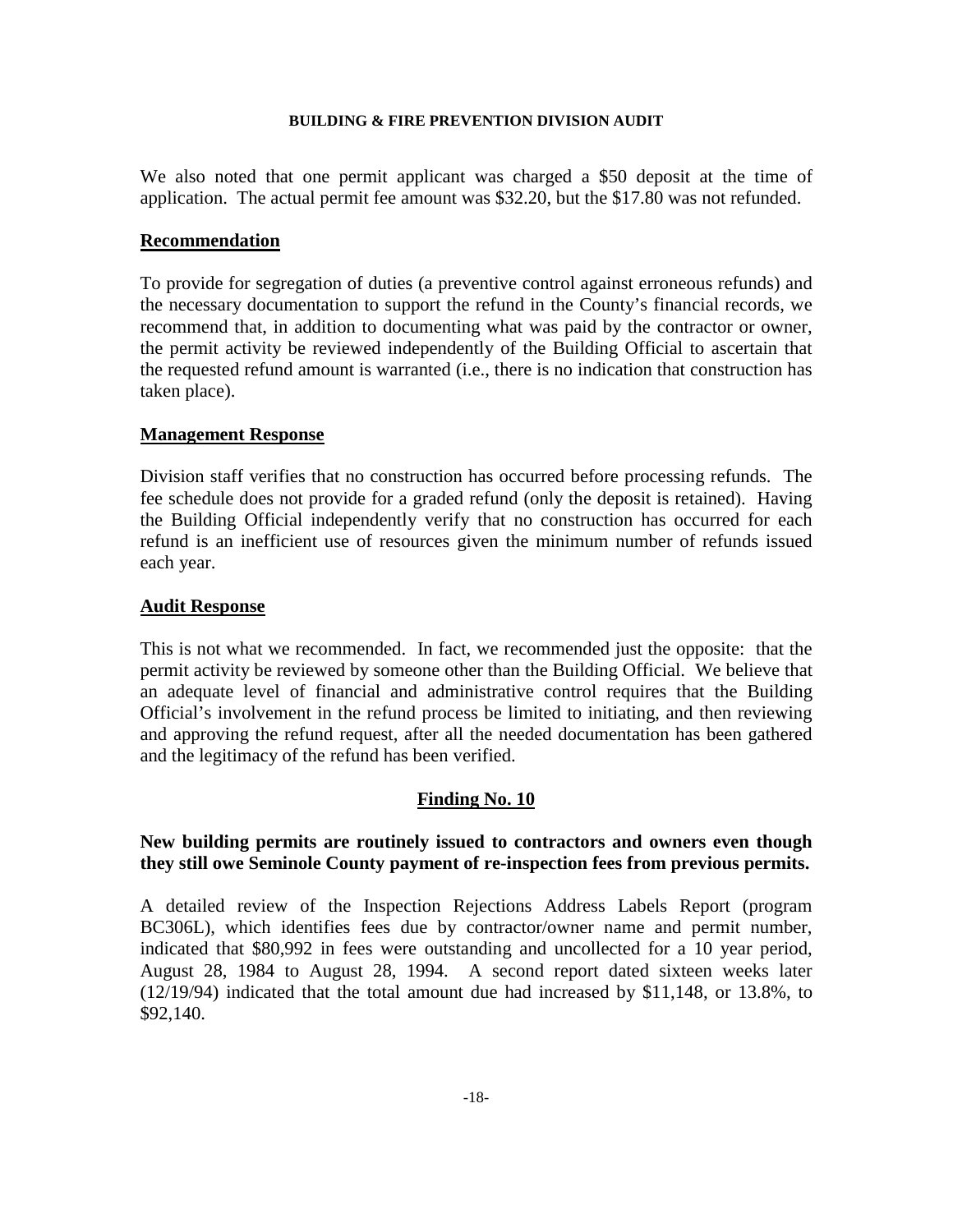We determined that the Building division has a process in place for identifying and collecting unpaid reinspection fees. The permit technicians review the hard copy inspection logs to identify fee(s) to be collected. Based on this information, they prepare and mail collection letters. However, it is our opinion that this manual process is timeconsuming and not very effective. There are no computerized processes or reports (e.g., system-generated flags or exception reports) in place to assist with the collection effort to prevent the issuance of additional permits to contractors and property owners who have outstanding fees.

There are no plans for collecting the outstanding balance of fees due the County, nor has the total outstanding balance ever been reported to County Finance for recording in the County's financial records.

#### **Recommendations**

We recommend:

- 1) The Building division management work with the County's Computer Services division to develop an automated process for identifying and billing contractors and owners who owe outstanding fees. We were advised by Computer Services that collection letters can be automatically generated by the computer system, and the Inspection Rejections Address Labels Report (program BC306L), which identifies fees due by contractor/owner name and permit number can be generated monthly for monitoring the collections process.
- 2) A copy of the last page of the Inspection Rejections Address Labels Report which has the total uncollected amount on it should be forwarded to County Finance for recording of the total balance due in the County financial records.
- 3) Research be initiated to determine if any measures can be taken to collect the reinspection fees due, and how uncollectible fees should be accounted for and/or written off.

#### **Management Response**

As indicated previously, this finding is based on a ten-year period and not the current collection methods. In addition, the permit staff has a listing of contractors who owe funds to check against applications when made. These internal collection efforts have continued to result in an excellent collection rate. We have discussed this issue with Finance and Computer Services and the address label report will be forwarded each month to Finance for processing through the County collection agency for bad checks.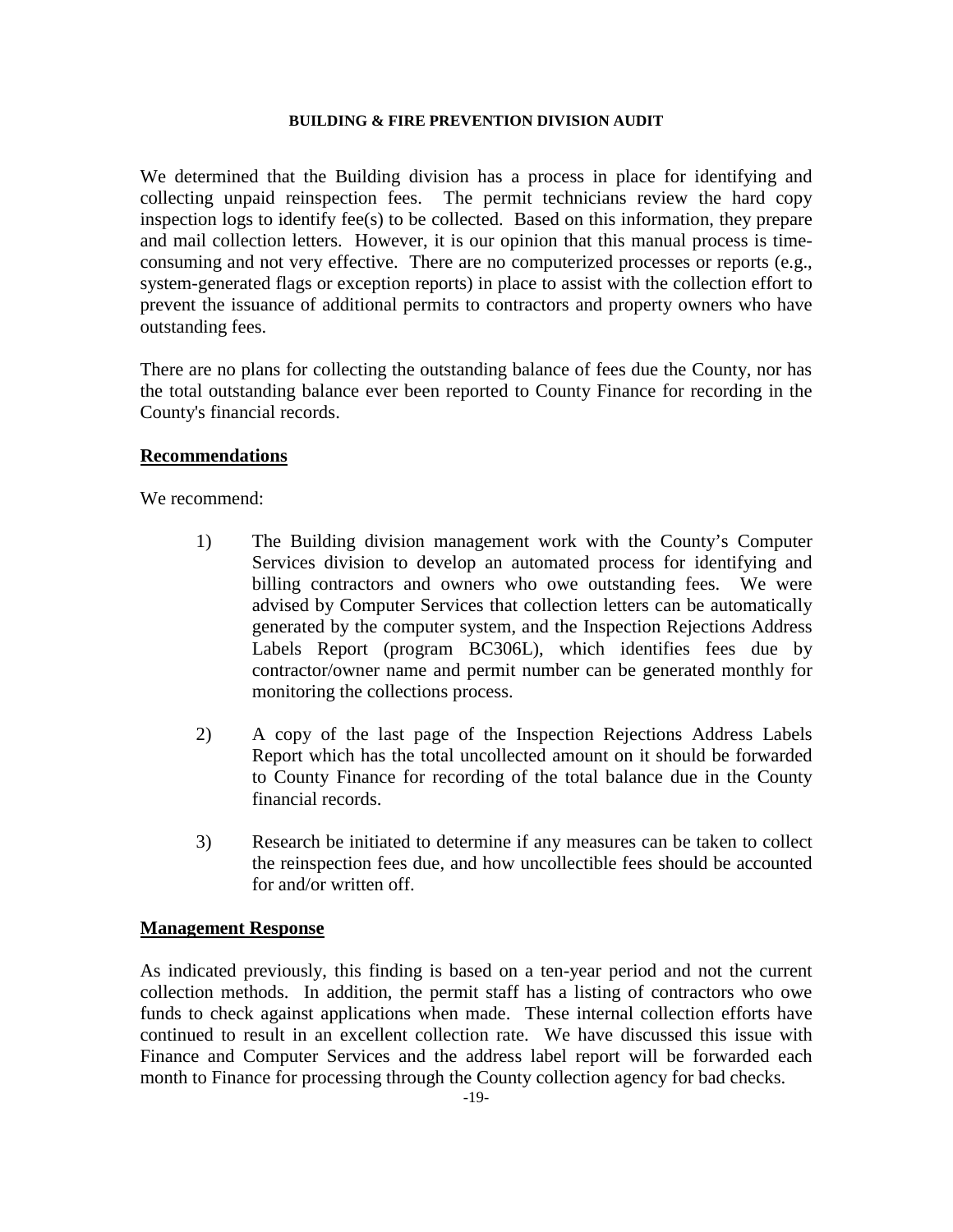#### **Audit Comment**

We stand by the accuracy of our findings. During a sixteen-week period, from August 28, 1994 to December 19, 1994, uncollected fees increased \$11,148, or 13.8% of the original ten-year total. We don't believe this is indicative of an (excellent collection rate). Management, in fact, told us at the start of the audit that the collection of outstanding fees was a problem that they needed to address.

The only listing of contractors/individuals owing fees used by the permit staff, that we observed while conducting the audit field work, was a white board located in the permit technicians' area that never had more than five names written on it. Management was not aware that the computer generated Address Label Report, which lists all fees outstanding by contractor and individual, was available for their use. It is our evaluation that the action taken by management, i.e., the printing and forwarding of the Address Label Report "each month to County Finance for processing through the County collection agency for back check"(?), is only a single step and not a complete solution to this significant problem.

#### **Finding No. 11**

# **The Building Division's inspection records are not accurate and do not provide reliable audit trails of their inspection activities.**

The plans examiners establish the inspections required based on their review of the plans submitted by the permit applicant. When Inspectors visit the construction site, they may determine that a "required" inspection is not really necessary. However, there are no procedures in place to document this determination and update the inspection records on the computerized building system. Using our original sample of 50 closed permits as our sample base, we found that the system records indicated that 41 required inspections had not been performed for 18 permits, or 36% of our sample. After further investigation with the Deputy Building Official, it was determined that only one permit had required inspections to be done. The other 17 permits did not require the inspections listed, but they had not updated the system.

A sub-sample of 12 permits from the original 50 was used to review the inspection process. We traced and verified these inspections to the inspectors' log sheets used to document the results of their inspections. Based on the results of this examination, we believe that process of documenting actual inspections performed is reasonably accurate and reliable. But, given the discrepancies we found in the documenting of changes in status of "required" inspections, it is out conclusion that overall the Building Division's inspection records are not accurate and do not provide reliable audit trails of the division's inspection activities.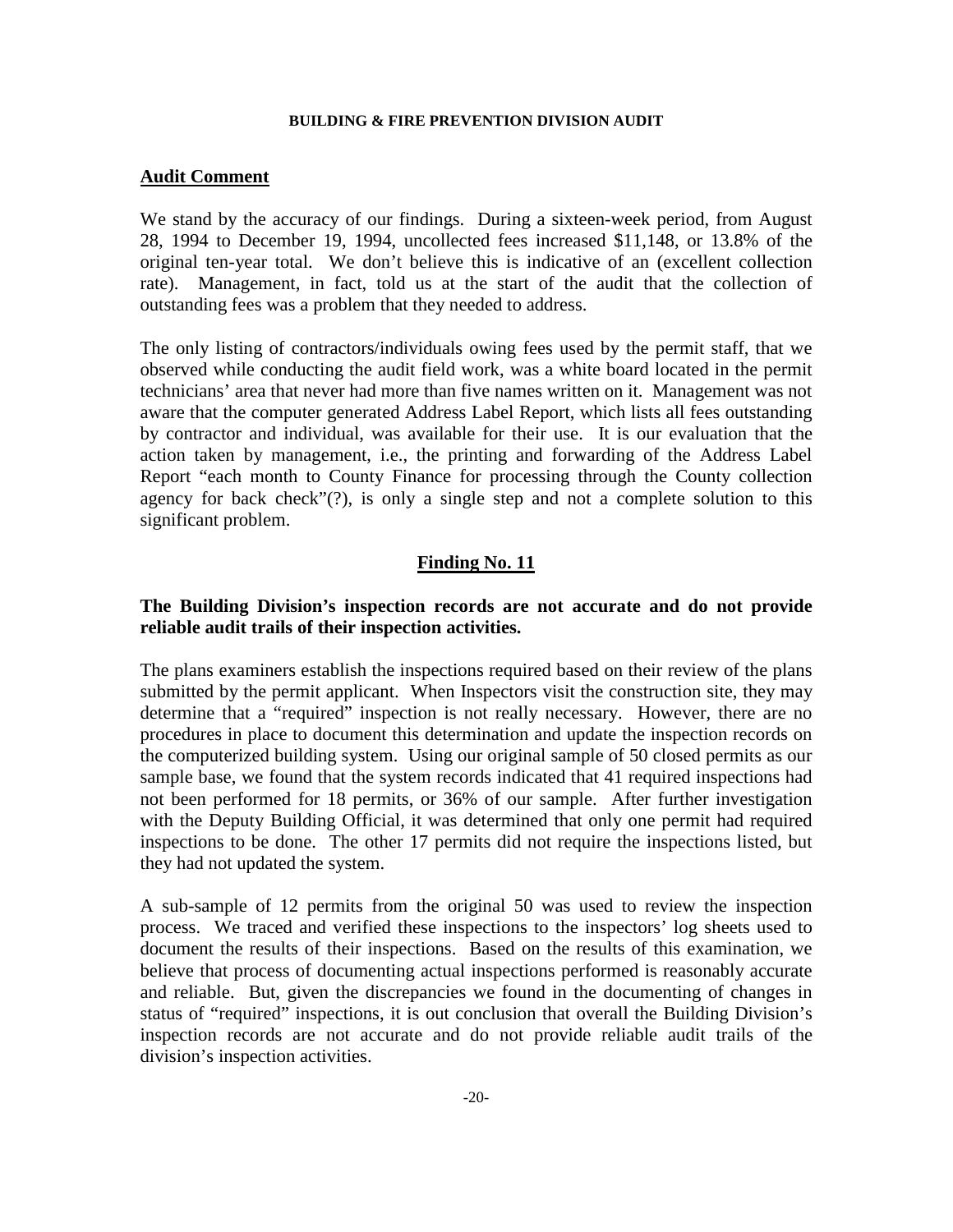#### **Recommendation**

When an inspection scheduled on the system is determined to be unnecessary, it should be properly documented in the building division's system records that the inspection was not required and the individual who made the determination.

#### **Management Response**

As stated, the process for documenting actual inspections is reasonably accurate and reliable. Complete documentation will require further enhancements to the AS400. This program enhancement is considered a relatively low priority but will be included in our work program for the upcoming year.

#### **Audit Comment**

Internal Audit has concluded that overall the Division's inspection records are not accurate and do not provide reliable audit trails of the inspection activities because of the discrepancies found in documenting the change in status of inspections from "required" to "not required". The corrective action we recommended does not require further enhancements to the AS400 or Building system programming. This is not a systems problem; it is an administrative problem. When an inspection, scheduled on the system, is determined to be unnecessary, it should be properly documented in the Building Division's system records.

#### **Finding No. 12**

# **Inspector training and quality control over the inspection process require improvement.**

Based on our reviews all available Division documentation regarding supervisory control and accountability over the inspection process and related discussions with the chief inspectors and the Deputy Building Official, Internal Audit determined that improvement is needed in the areas of inspector training and quality control.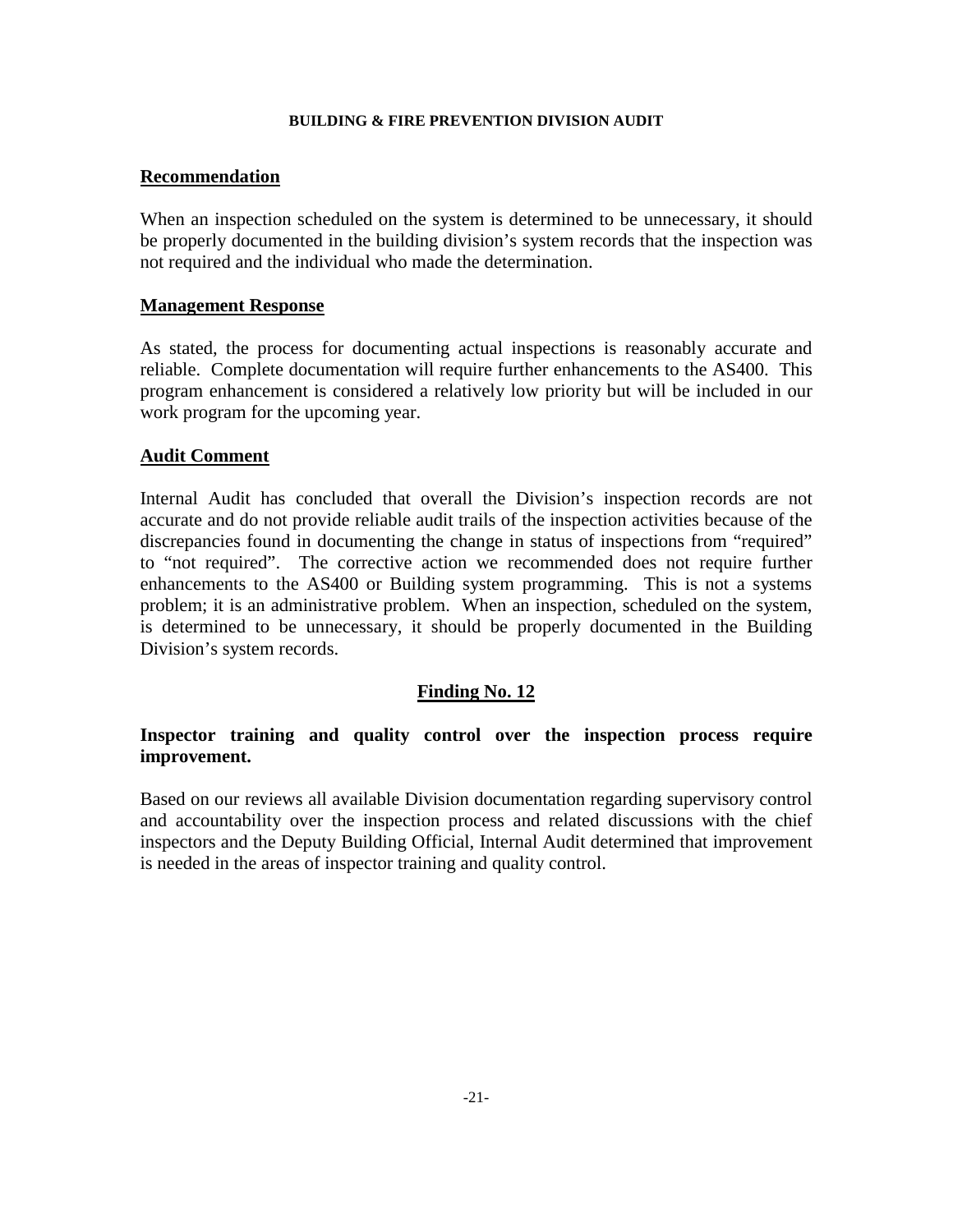# Inspector Training

The documentation (i.e., Chief Inspectors' Daily Duties/Responsibilities) received from the Deputy Building Official indicated that the Chief Inspectors are to schedule and hold half hour training sessions a minimum of once a month. We found no evidence that formal training plans have been developed within the division. Our discussions with the four Chief Inspectors (Building, Plumbing/Mechanical, Electrical, and Fire) determined that inspector training does take place, but it is not well organized and consistently done. Only one training session held in the past two years has been documented in the division records.

# Quality Control

From our discussions, observations, and testing, it is apparent that the Building division does not have a formal program in place to assure that inspections are performed, performed correctly, and that the inspectors are accountable for their actions. It is our opinion that:

- There is a lack of quality control techniques and methods for the inspection process; and
- The amount of time available for the chief inspectors to discharge their supervisory duties and responsibilities is limited because they spend a significant amount of time doing regular inspections and other necessary duties such as handling contractor disputes and mediating issues between owners and/or contractors and their inspectors.

Although some effort is made, we found the Building Division's commitment to quality control over the inspection process is limited and ineffective. According to the chief inspectors' Daily Duties and Responsibilities list, each chief inspector should review the previous day's inspections logs of their inspectors for inconsistencies and errors, check off each inspection, and initial the log to document their review. Our examination of a sample of inspection logs determined the following discrepancies:

- The Chief Fire Inspector reviews, but does not initial, the fire inspectors' logs;
- Thirty-six percent of the logs reviewed were not initialed by the appropriate Chief Inspectors; and
- None of the inspection logs that were initialed included the date the review was performed.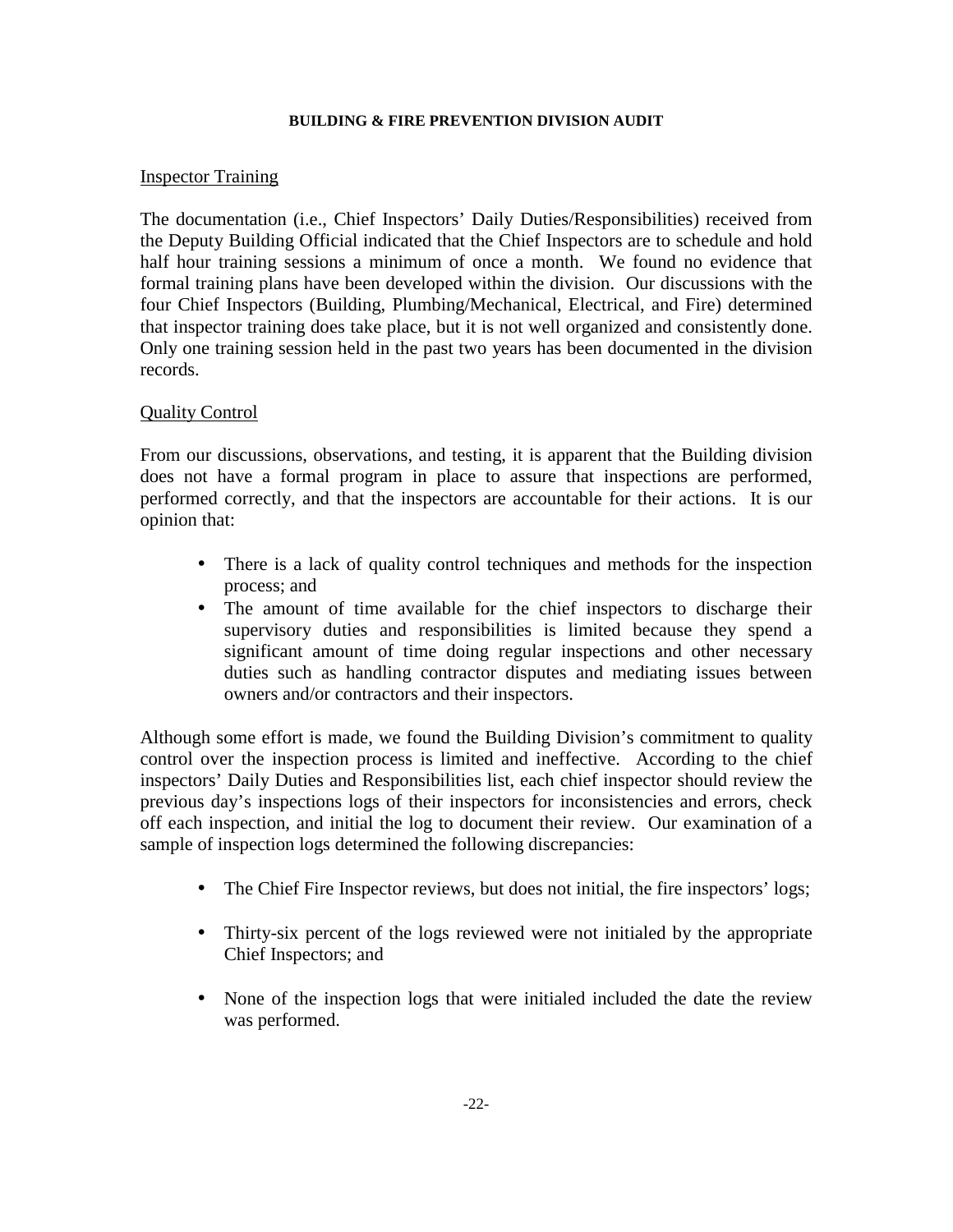Two other quality control techniques are employed by the chief inspectors: riding with each inspector to observe their work monthly and rotating territories each year. We believe that neither of these techniques, even when done consistently, are very effective unless they are combined with other more productive methods such as performing reinspections to evaluate and document the quality of completed inspections and utilizing inspection rejections comparison reports to monitor inspector performance. Our review of the two methods used determined that the chief inspectors do not ride with and observe their inspectors each month. We were informed that:

- The electrical chief has not ridden with her inspectors for "several months or a year", however, she does visit job sites after inspections have been done.
- The building chief periodically meets his inspectors in the field to resolve problems and observe how they handle inspections but does not ride with them.
- The plumbing/mechanical chief rode with each inspector three or four times last year.
- The fire safety chief rides with one inspector each week.
- All the chief's inspectors usually make a written notation when a problem with an inspector's work was observed. However, we did not find any documentation on file of their observations regarding their inspectors' work.

Given that riding with and observing each inspector is applied inconsistently at best and rotating territory on an annual basis is too long a period to be very effective, in our opinion, we do not believe that these techniques provide any significant impact regarding quality control over the inspection process.

We found no evidence of active involvement by division management to insure the quality and consistency of the inspection process and provide individual accountability over inspection personnel. The chief inspectors' inspection logs are not reviewed and approved by either the Deputy Building Official or the Building Official. And, even though the chief inspectors were given a written list of their daily duties and responsibilities by the Deputy Building Official, they are considered only guidelines and the chief inspectors are not held accountable for meeting them.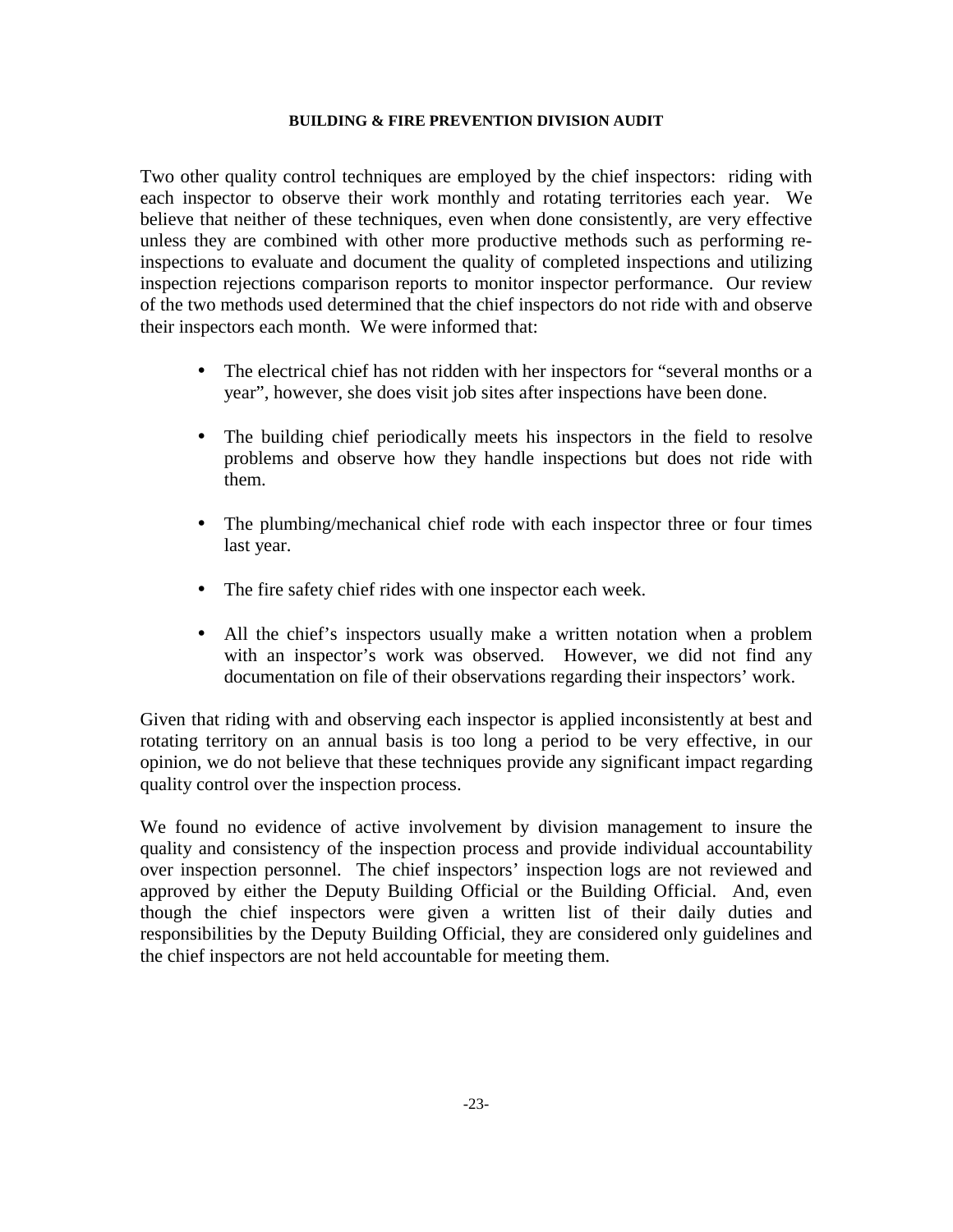When inspectors are out due to illness, vacation, or other reasons, the chief inspectors will perform the scheduled inspections in their place. It was also determined that the chief inspectors are routinely scheduled to perform a partial inspection route due to the inspection work load of the division which causes them to neglect some of their other duties. Internal Audit reviewed the chief inspectors' inspection logs for November 1 through December 6, 1994. All three of the chiefs, except for the fire safety chief, spent approximately half of their working days (24) doing an average of nine inspections per day. (The fire safety chief was not included in this review because his logs were incomplete and the time for fire safety inspections does not allow for valid comparison to the other chiefs' logs).

#### **Recommendations**

Although Internal Audit does believe efforts are made to properly train and supervise the inspectors, and that the inspectors appear to have high standards and probably do a very good job, we can't quantify or validate these conclusions because there are no training and quality control plans and procedures in place, nor any documentary evidence to base them on. It is our opinion that the Building division's inspector training activities and administrative control procedures are not sufficient to provide an adequate level of quality control and accountability over the inspection process. We recommend that:

- 1) A formalized inspector-training plan be developed and training sessions be properly documented and maintained in the division's files.
- 2) A quality control program be developed and implemented to ensure the quality and consistency of the inspection process and provide individual accountability over inspection personnel. This program should include:
	- a) The review and approval of inspection logs by the chief inspectors with the date of the review noted and initialed.
	- b) The development and implementation of new quality control techniques, such as a re-inspection program by the chief inspectors to evaluate the quality of their inspectors work, and an inspection rejection comparison report for identifying variances outside the normal ranges for follow-up.
	- c) The consistent application by the chief inspectors of riding with each inspector to observe their work monthly and documented all observations for reference.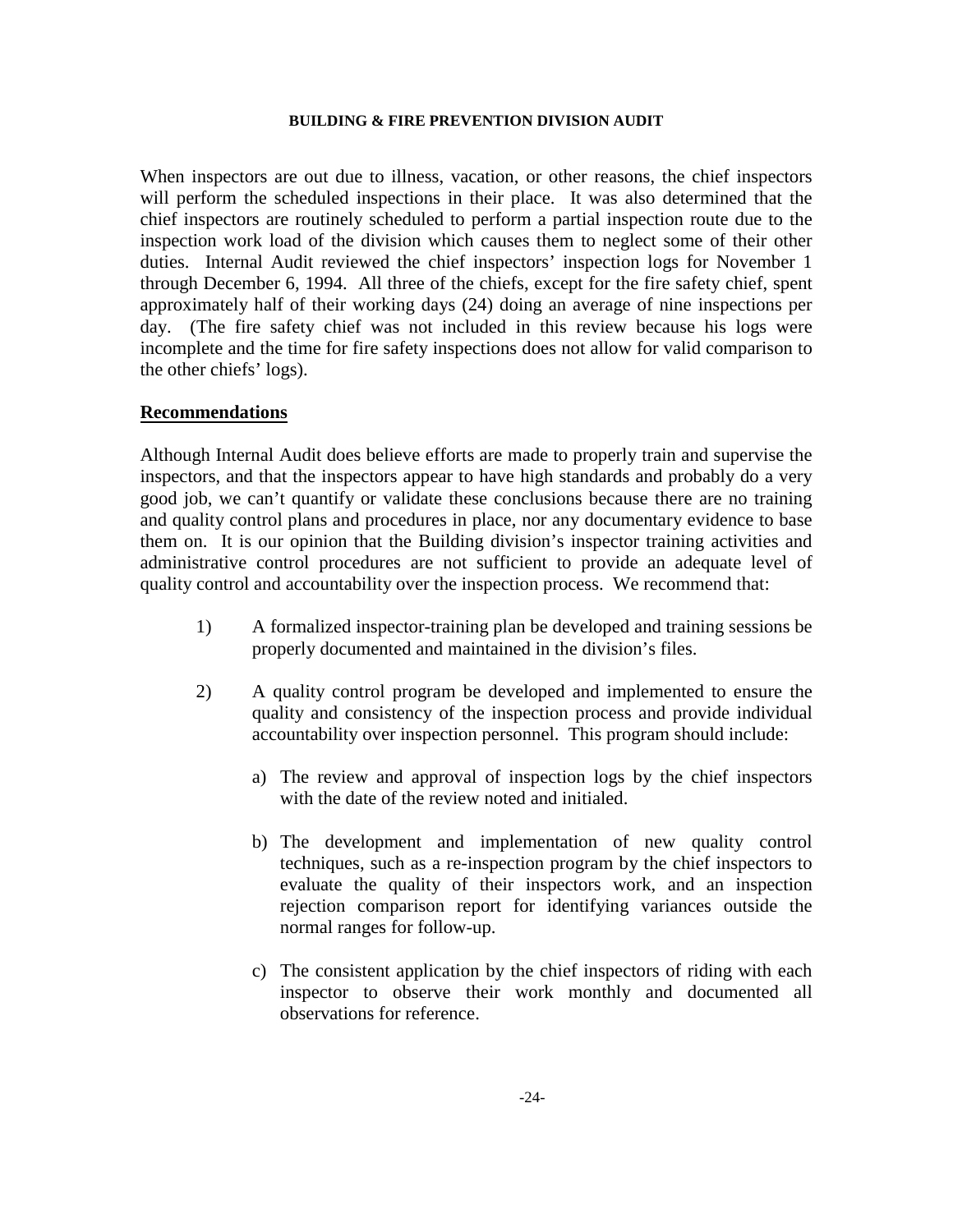- d) The rotation of inspectors' territories every six months. The rotation schedule should be documented with the date of rotation and new territory assigned.
- e) A review of the chief inspectors' inspection logs by either the Building Official or his Deputy on a regular basis.
- f) The development of a formal, written list of daily duties and responsibilities of the chief inspectors for which they are held accountable.

# **Management Response**

The chief inspectors are assigned an informal training program. However, no mandate has been made for them to document the training. In addition to the daily meetings with staff after the inspection day and discussions about inspection difficulties, the Chief Inspectors also perform inspections on a daily basis as a result of workloads, sick leave, and vacations. The Chief Inspectors also deal with all complaints concerning inspections. This gives them insight into the performance of each inspector. Formal training programs are held and these records (documented back to 1989) have been provided to the auditors.

We strongly disagree with statements such as the Division's commitment to quality control is limited and ineffective. Complaints from contractors about inspectors are checked by management and these issues are resolved through training or correction to the process. The Building Official and Deputy review field work in progress and the inspection reports on jobs. The Electrical Chief follows behind the inspectors on a continuing basis and reviews inspection quality. A recent ISO review of the department indicated that they found our operations to be one of the best in the state. While every single step may not be written down, documented and filed for future reference, quality control is continually monitored.

According to Tom Peters, quality control occurs best through the daily discussions about issues and informal process adjustments. The records for paid training programs are available through finance records of our purchases for this training. Our formal training sessions, by outside corporations, utilize sign in sheets. These sheets are on record in the building office. One of the best quality control programs is the outside contractors, builders, county management and Board members. Through these customers, department management receives constant feedback on how the field process is working. Monthly meetings with HBA committees also gives strong feedback on field issues.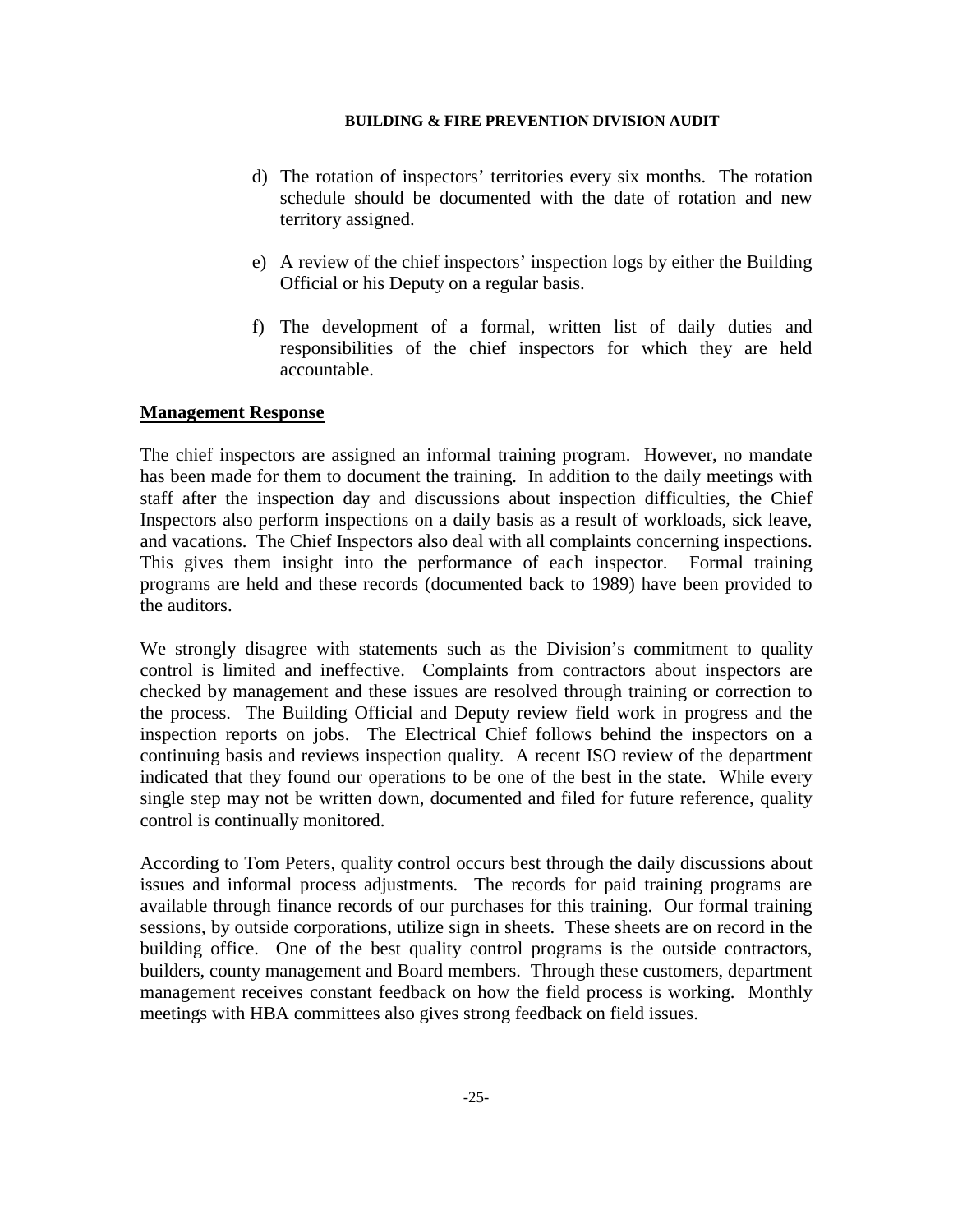Specific recommendations (a-f) will be evaluated (among other techniques) this year as the Department transitions into teams. Specifically, the Inspection Team will be responsible for developing performance measures and the teams performance will be formally reviewed by the management team for reporting to the County Manager and the Board of County Commissioners as part of the quarterly reports.

# **Audit Comment**

We stand by our findings.

- 1. We did review the training records and sign-in sheets for training conducted by outside corporations dating back to 1989 and found the documentation to be minimal and incomplete.
- 2. We asked the Building Official for a copy of the ISO report. We were informed that a report has not been issued. Consequently, the claims made in the response regarding the ISO results cannot be substantiated.

# **Finding No. 13**

# **The Building Division's complaint processing and code violation investigative activities are not sufficiently organized and controlled, and the associated system records are not adequately maintained to ensure their accuracy and completeness.**

Investigating complaints regarding Building Code violations and resolving code violations are the responsibilities of the Building division. Complaints are received from citizens and other county departments by division personnel. Code violations are also generated by the Building inspectors in the course of their work. Usually this information is entered into the complaint/violation records on the building system by the permit technicians. The information can also be entered by the Building Official, Deputy Building Official, or the Inspector designated in September, 1994 to handle complaints, arrange inspections with the property owners, and conduct on-site inspections. (Our review of computer system access revealed that a number of division employees have access to these records. See finding No. 14 for related comments).

All complaints received are investigated by an inspector. Complaints found to be without merit, are noted as such on the system and closed. When an inspector determines that a building or fire code violation has occurred, a Notice of Code Violation is prepared and posted at the property. Information relative to these code violation inspections are recorded in the computerized complaint/violation records. If corrective action, such as obtaining a permit, is not taken by the "satisfy by" date on the Notice, a certified Letter of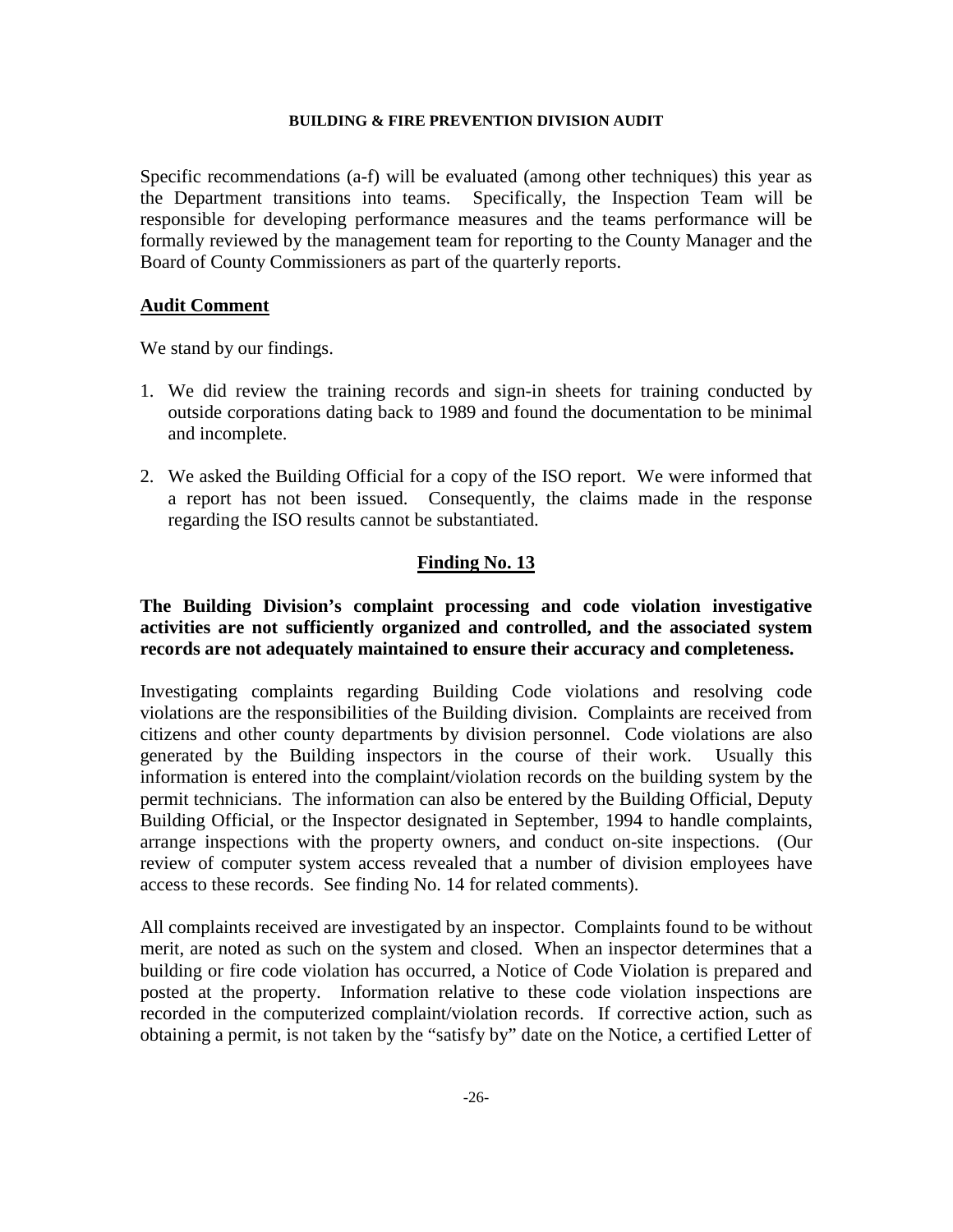Violation is sent to the property owner of record. If the code violation is not satisfactorily resolved during this stage, the enforcement process continues with an "Order to Show Cause" being sent by certified mail to the owner of record and may proceed through a formal hearing before the Code Enforcement board. Fines of up to \$250 a day can be levied by the Board. If a contractor is involved, they may be required to attend a hearing with the Seminole County Board of Building Contractor Examiners who could, if warranted, revoke a contractor's permitting privileges in Seminole County. The matter could also be referred to the Florida Department of Professional Regulation.

Because of potential legal ramifications that can occur if building code violations are not resolved properly, it is imperative that the building system's complaint records are kept current and accurately document the actions taken by the Building division regarding each complaint and/or code violation. Based on the results of our audit work however, it is our opinion that these records are not sufficiently maintained to ensure their accuracy and completeness, and that the Building division's complaint and code violation activities are not very well organized and controlled.

We reviewed a random sample of 50 complaints selected form a computer generated report of complaints entered into the system between January 4, 1993 and October 10, 1994. It was determined that:

- Twenty-five of the complaints were resolved by the issuance of a permit. In six of these cases, the permit fees were not doubled because work commenced before a permit was issued as required by County regulations (Resolution No. 92-R-130); and
- Twenty-eight of the complaints had a "satisfy by" date indicated; however, only 54% of the complaints were resolved by that date. None of the thirteen complaints where the "satisfy by" date was not met had any recorded explanation given to show why the "satisfy by" date was not met, or to indicate if an extension of time was granted.

Additionally, our review revealed that fifty-seven complaints from our sample period were closed on September 1, 1994. We were informed that, under instruction from the Building Official to "clean up" the complaint system, the chief inspectors and their staff reviewed the open complaints on the system and closed all that were either too old to pursue or a permit was subsequently issued. Our examination of these fifty-seven complaints closed on September 1, 1994 determined that:

• Thirty-seven complaint, or 65%, had no documented explanation as to the reason why the complaint was closed; and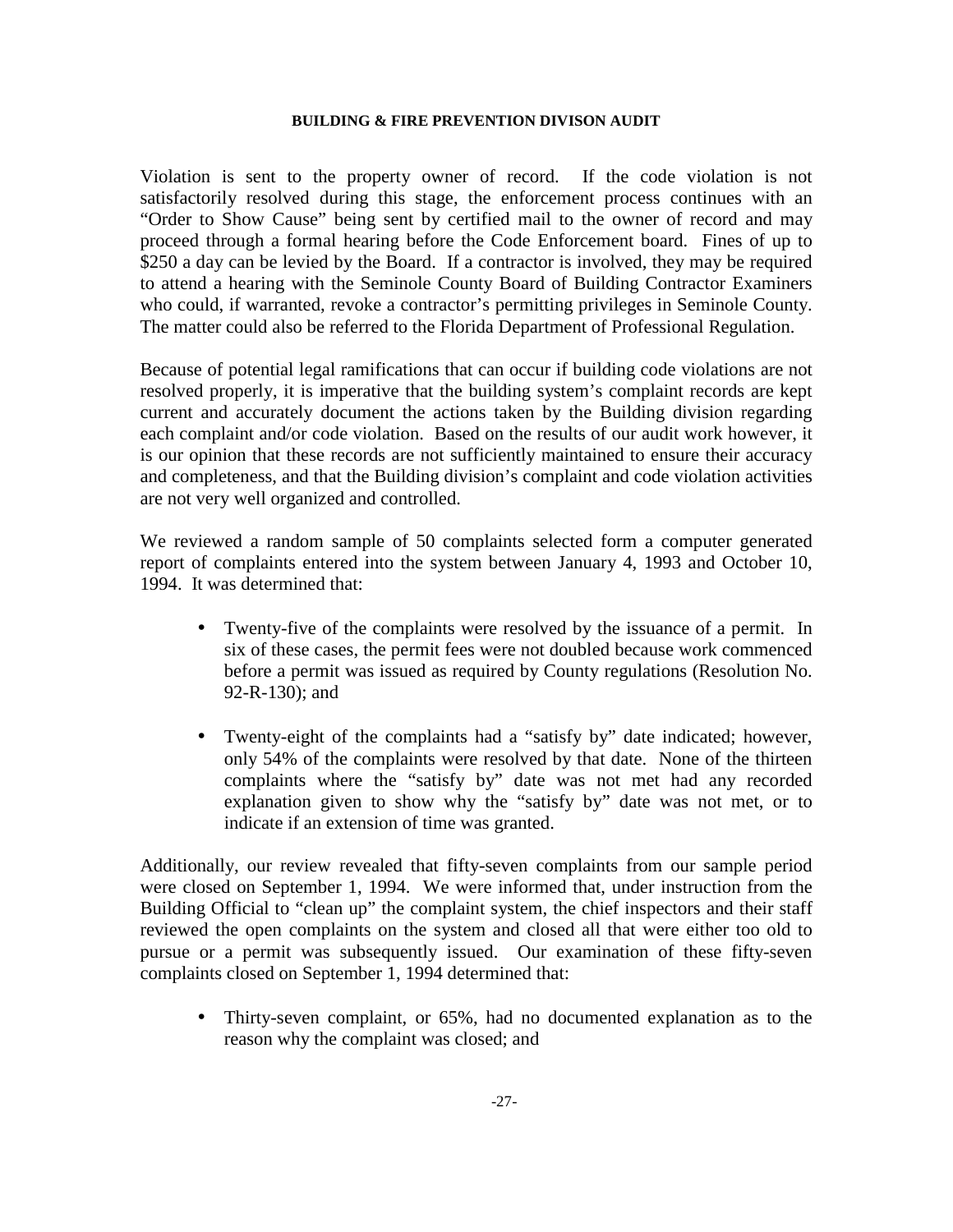• Eleven complaints, or 19%, eventually had permits issued, but the permit number was not referenced on the complaint system.

The Deputy Building Official thought that many of the complaints closed on September 1, 1994, were probably related to re-roofs because unless a roofing complaint is investigated in a timely manner it is difficult to prove a violation has occurred. However, our review determined that re-roofs made up only 14% of the undocumented complaints closed on 9/1/94. So, it doesn't appear likely that roofing complaints made up a significant number of them. In any event, whatever the reason for closing a complaint, it should have been recorded in the system records. It appears to us that the Deputy Building Official was not actively involved in the project.

We also determined that:

- There is no "audit trail" record of a complaint once it has been deleted from the computerized Building system; and
- Unauthorized deletions of a complaint or a serious code violation can occur because the building system allows anyone having access to the complaints/violations screens to delete records without supervisory approval (a preventative internal control) or an exception report being generated (a detective internal control).

# **Recommendations**

In September 1994, one inspector and one permit technician were designated to work the complaints and handle code enforcement issues. Internal Audit recognizes that this should help improve the complaint/code violation process. Nonetheless, additional improvement is necessary to provide an adequate level of administrative control over the Building division's complaint and code violation activities. Therefore, we recommend that procedures be implemented to insure that:

- 1) Complaints are investigated in a timely manner as determined and established as a performance goal by Division Management.
- 2) The current status and, when applicable, the reason for closing a complaint are properly documented in the Building division records.
- 3) Permit fees are accurately assessed as required by County regulations when it is determined that work was begun prior to obtaining a permit.
- 4) All complaint record deletions are properly documented as to the reason for the deletion and subject to supervisory review and approval.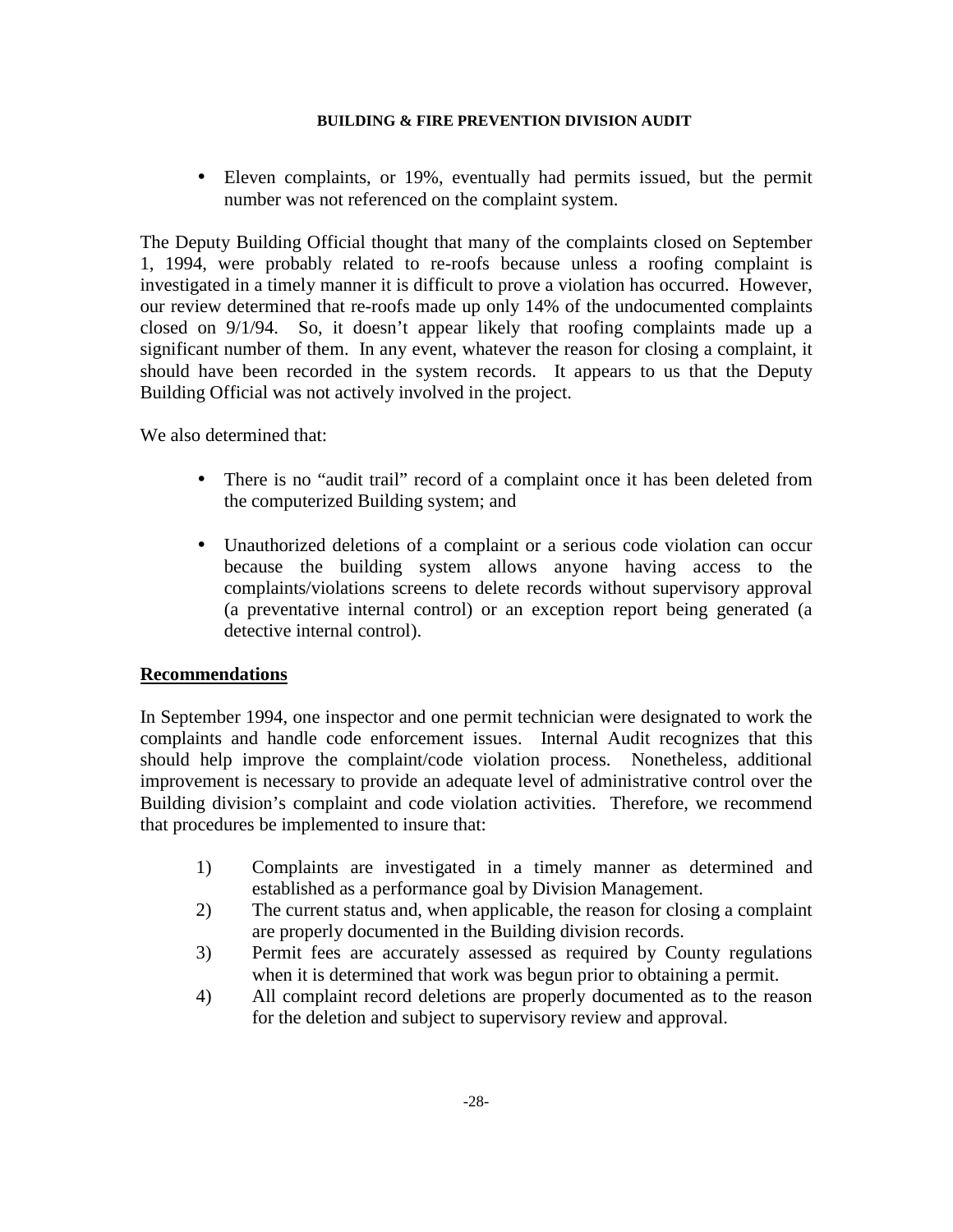#### **Management Response**

Code complaints have been addressed through the team concept and the entire code process is under refinement. In March 1995 an inspector was designated directly to the code complaint process along with a Permit Technician. This revised process was designed by the Chief Inspectors during a quality control meeting. Since this inspector was assigned to the complaint process only, there has been substantial improvement in the complaint business as well as the red tagging of screens and double fee issues. The recent changes to the AS400 for garbage collection will enhance the complaint process, as we now are able to input the property tax identification number to minimize address errors. The entire complaint process will be refined by the recently formed new Code Enforcement Team and all complaints will be handled in one area only.

# **Finding No. 14**

**Security procedures and access controls exercised over the computerized Building System are not sufficient to adequately protect system information and prevent or detect errors and unauthorized changes to the system records.** 

Based on our observations, reviews of related documentation, and tests regarding personnel access to the computerized Building System, it is our opinion that the Division's security procedures and internal controls exercised over system access are not sufficient to adequately protect system information and prevent or detect errors or unauthorized changes or deletions to the system records. We found the following weaknesses and discrepancies:

- The Division has a designated Data Security Officer (the Permits & Records Supervisor) who is responsible for setting up individuals' system access and levels of authority (i.e., use of the various system menus and options). However, five other individuals (the Building Official, Deputy Building Official, Chief Building Official, Chief Building Inspector, Residential Plans Examiner, and Development Review Manager) also have system authority to access the building system's data security officer level and modify any individual's system access and authorization levels. Consequently, the system security and internal control provided by the Data Security Officer function is compromised and diminished.
- Internal control techniques such as exception reports documenting changes and deletions to key financial and operational records in the system and management oversight review and approval do not exist, and consequently, neither do audit trails of these transactions. The probability of errors or manipulation (intentional or unintentional) of key financial and operational records being detected is minimal.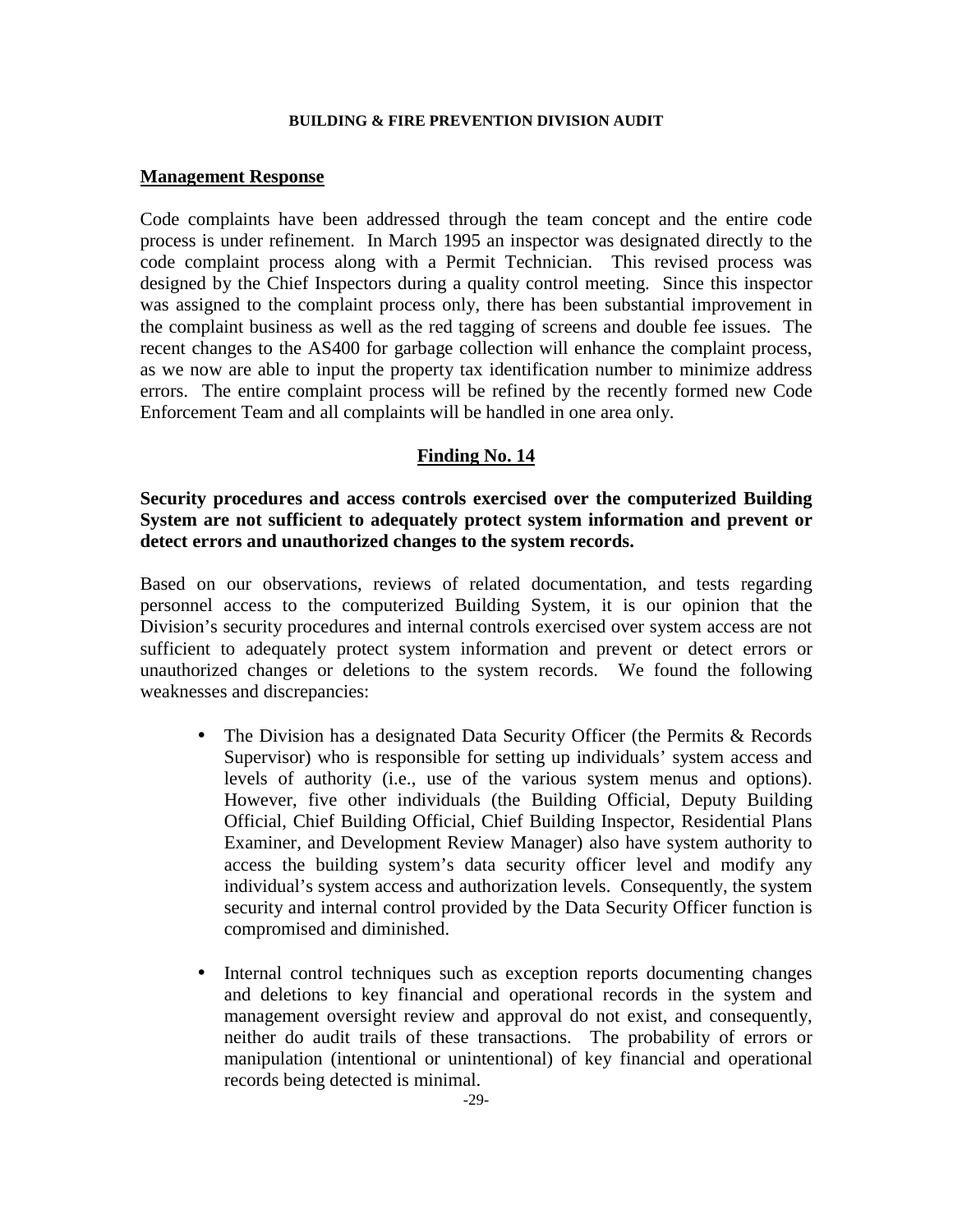- The Permits & Records Supervisor, who serves as the division's designated Data Security Officer, has too much overlapping operational, financial, and systems responsibility and authority for one individual.
- System access and levels of authorization for each individual are not limited to need, based on job requirements and responsibilities, nor is system access and authority properly documented and approved by Division management. Too many individuals, who have no need except for possibly inquiry purposes, have complete access to the various menus and options in the system and can make changes to key data records (e.g., fee charges, inspections required, inspection results) that cannot be detected. Therefore, the integrity of the system is compromised.

The following examples indicate the type of control weaknesses found regarding system access and authorization:

Set Inspections Menu – Inspections necessary to allow the issuance of certificates of occupancy or completion are entered under this option by the plans examiners who, based on their expertise and review of construction plans, have determined what inspections are required. This menu option also allows for changes and deletions to the inspection records. We found that the Building Official, his deputy, the Chief Building Inspector, seven permit technicians, two secretaries, the Development Review Manager, and a Current Planning employee can also alter inspection records via this option.

Cash Receipts and Voids – Thirteen to 14 individuals have authority to issue cash receipts, 12 individuals can void impact fee receipts, and 26 individuals can void permit fee receipts.

Contractor Processing Menu; File Maintenance Option – Allows additions, deactivations, and changes to the Division's contractor records. All the permit technicians and six other individuals can access this menu option.

Inspection Processing Menu; Inspection Results Entry – Inspectors enter the results of their field inspections via the voice activated telephone system. This menu option allows them the capability of reviewing and changing the results when necessary. Thirteen other individuals have also been given system access to this capability.

Existing Inspection Maintenance – If recording errors have occurred regarding inspections for a given permit, this menu option may be used to correct them. The Building system manual states that "this option should only be used if absolutely necessary and with caution". Yet 20 people have been given access to this option.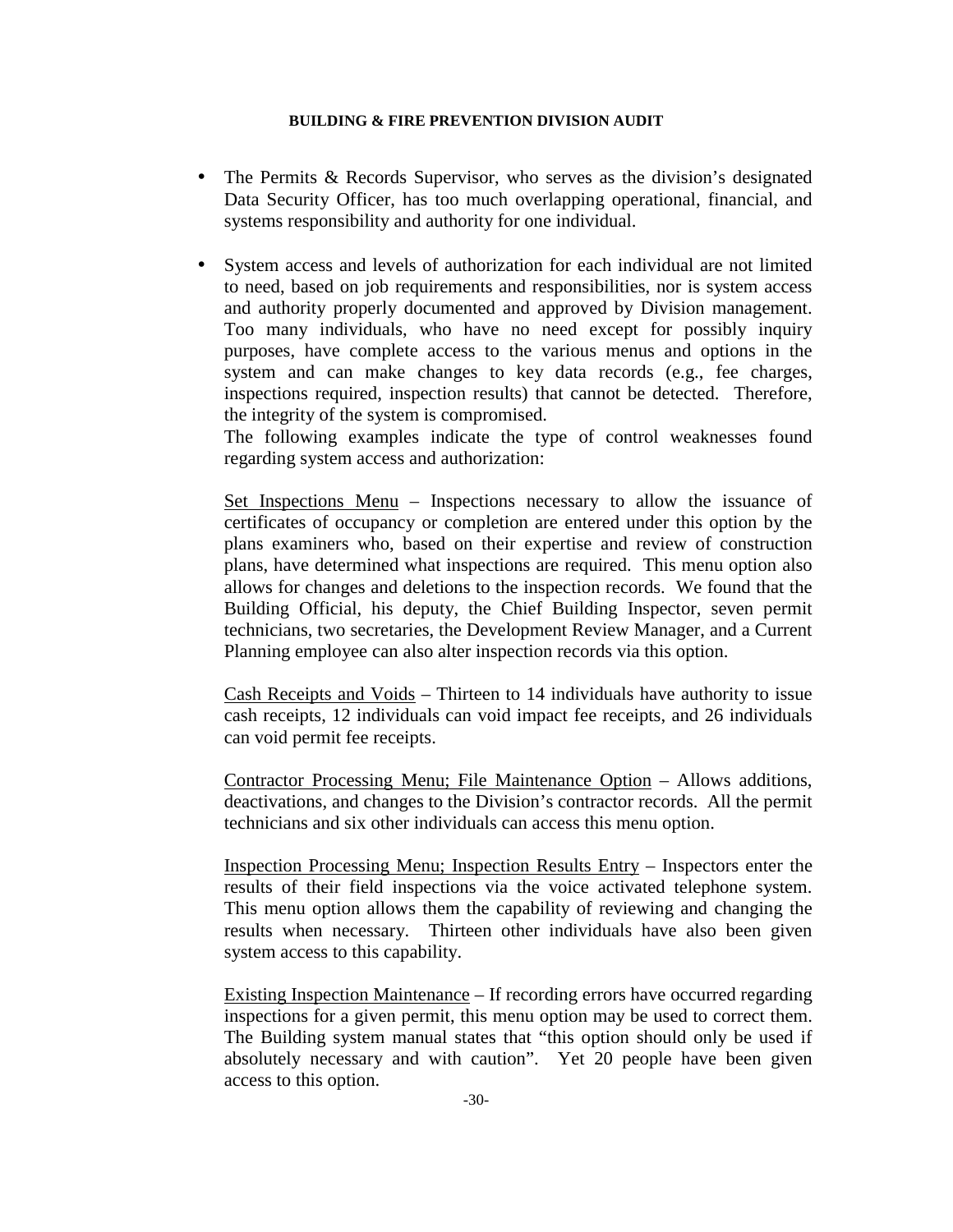Inspector Schedule Maintenance – This option allows inspections to be reassigned to another inspector when necessary. Thirty people have access to this option including all of the inspectors except one. For operational control and inspector accountability purposes, it would appear that this authority should be limited to the Chief inspectors.

#### **Recommendations**

To adequately protect building system data, provide assurance that normal transactions are properly processed, and prevent and detect errors or unauthorized changes or deletions to the system records, we recommend that:

- 1) Only one supervisory level individual be designated as the back up for the division's Data Security Officer. No other individual in the division should have data security officer access and/or authority.
- 2) Someone other than the Permits & Records Supervisor, who now serves as the division's Data Security Officer, be designated as the Data Security Officer to minimize the current lack of segregation of her duties which gives too much overlapping responsibility and authority to this individual.
- 3) Computer system access to the building system's screens, menus, record fields, and reports, and levels of authorization for each employee, be limited based on job requirements and responsibilities (i.e., need). System access and authority should be properly documented and approved by Division management.
- 4) Computer processing related internal control techniques, such as exception reports documenting changes and deletions to key financial and operational records and audit (i.e., transaction) trails, be developed and programmed into the Building system to allow for management oversight, review and approval.

## **Management Response**

If only one technician can do input for only part of the system, a delay is created. The system has been set up so that all permit technicians can provide extra customer service. Each permit tech is able to take an application from inception through the review process, including taking in fees and issuing permits. This enables each technician to assist their customer fully. This empowerment allows the processing of applications with the least amount of delay and as quickly as possible while maintaining quality control. The audit admits that the probability of errors is minimal but we concur that some audit trails are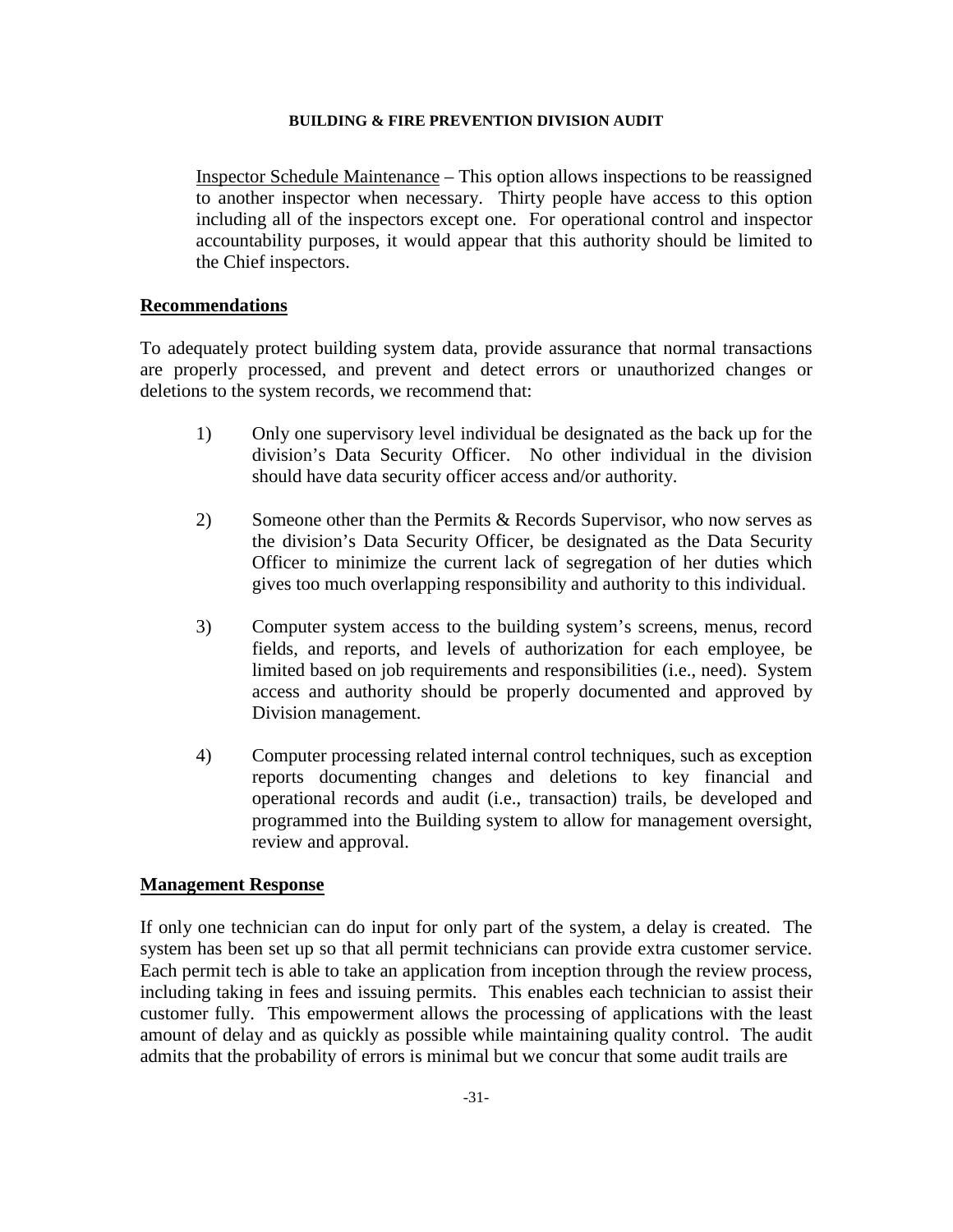necessary. While we have the capability to trace each keystroke by password, the permits and records supervisor will change her duties once the three drawer and cashiers register are on line. All her duties will then be supervisory and review of financial records for deletions, changes etc. and file maintenance will also be part of her responsibility. Computer processing related internal controls, such as exceptions reports documenting changes and deletions to key financial and operational records and audit trails will be part of future enhancements to be implemented by computer services.

# **Audit Comment**

We are gratified that management plans to take corrective action regarding the Permits  $\&$ Records Supervisor duties and the creation of exception reports and audit trails. Automating manual processes, procedures, and controls through computerization can be extremely beneficial for maximizing human and financial resources and is a powerful tool for both management and staff. However, with computerization comes the burden of ensuring the integrity and accuracy of the system data and programs. We cannot emphasize how important it is to have a sufficient level of security procedures and access controls to protect systems information and prevent or detect errors and unauthorized changes or deletions to the system records.

- 1. We concur with the need for customer service, however, Management is not addressing the weaknesses disclosed in the finding. The response is both misleading and inaccurate.
- 2. What the finding indicated was that "the probability of errors or manipulation of key financial and operational records being detected is minimal" because internal controls such as exception reports documenting changes and deletions to key financial and operational records in the system and management over-sight review and approval do not exist and neither do audit trails of these transactions.
- 3. We requested information from Computer Services regarding input information on certain selected data. Computer Services was unable to provide us with this information because they indicated that the capability to trace each keystroke and changes to record fields by password did not exist.

#### **Finding No. 15**

# **The Building Division does not have programs and procedures in place to assure compliance with Seminole County's Fire Safety Code.**

County Ordinance No. 92-2, Seminole County Fire Safety Code, enacted on February 25, 1992, established the purpose of regulating and preventing fire hazards in the County.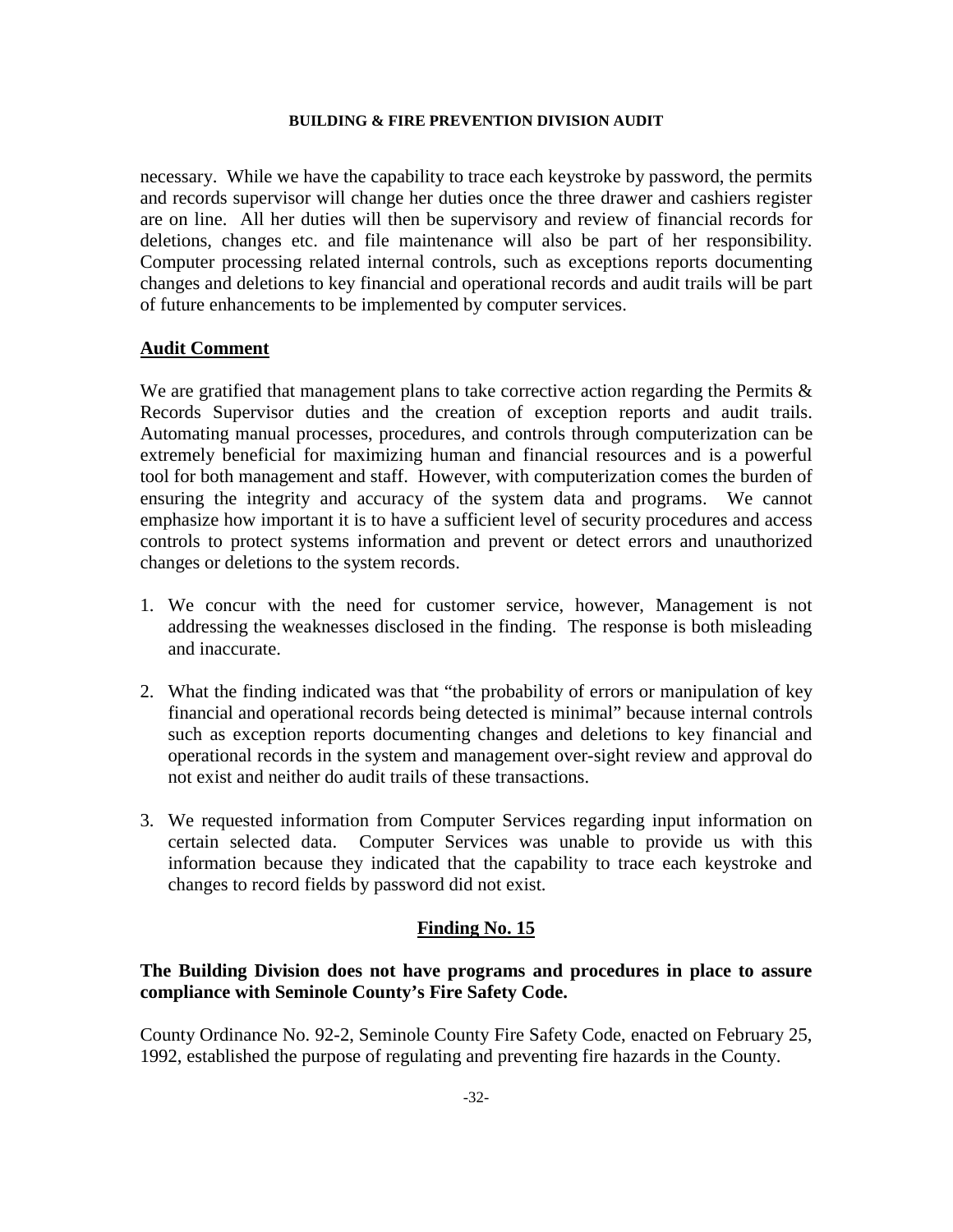The Ordinance adopts NFPA 1, the Fire Prevention Code of the National Fire Protection Association, 1987 Edition, as the County's Fire Prevention and Protection Code. County Ordinance No. 93-4, effective April 5, 1993, amends the County's Fire Prevention Code. Together, these ordinances make up Seminole County's Fire Safety Code, which requires, in part, that:

- Permits be obtained from the County to conduct hazardous operations or store, handle, or use hazardous materials which are considered to present an extra or unusual fire hazard to life or property; engage in the installation, modification, or repair of any fire protection system; or erect any tent like structure 120 square feet in area or larger. And, before a permit may be issued, an inspection shall be conducted to determine compliance with the Code.
- The Chief Fire Inspector periodically inspect or cause to be inspected any or all premises and shall make such orders as may be necessary for the enforcement of the laws and ordinances governing the same and for the safeguarding of life and property from fire.
- The Building Official make an annual report of their activities pertaining to and containing a summary of all proceedings conducted under the Seminole County Fire Safety Code. A copy of the report is to be transmitted to the Planning and Development Department Director or his designee and the Public Safety Department Director.

We determined the following discrepancies and matters of non-compliance regarding these ordinances:

- The Building division does not maintain current and accurate records regarding the issuance of Hazardous Use permits and their status (i.e., expired or current). There are no records available identifying the structures, building, businesses and individuals in unincorporated Seminole County that have been issued hazardous use permits nor is there a plan in place to determine those structures requiring a hazardous use permit or to insure they obtain one. There is no documentation available identifying hazardous use related inspections made and their results. And, Hazardous Use permits that have been issued by the Building division do not indicate the period for which the permit is valid (i.e., inception and expiration dates) even though NFPA 1 requires that these permits "show a period of validity".
- It appears that there is no program for conducting Fire Safety Code Related inspections, nor is there documentation available to indicate which structures, building, businesses, and individuals in the County should be inspected, which ones have been inspected and when, the results of those inspections.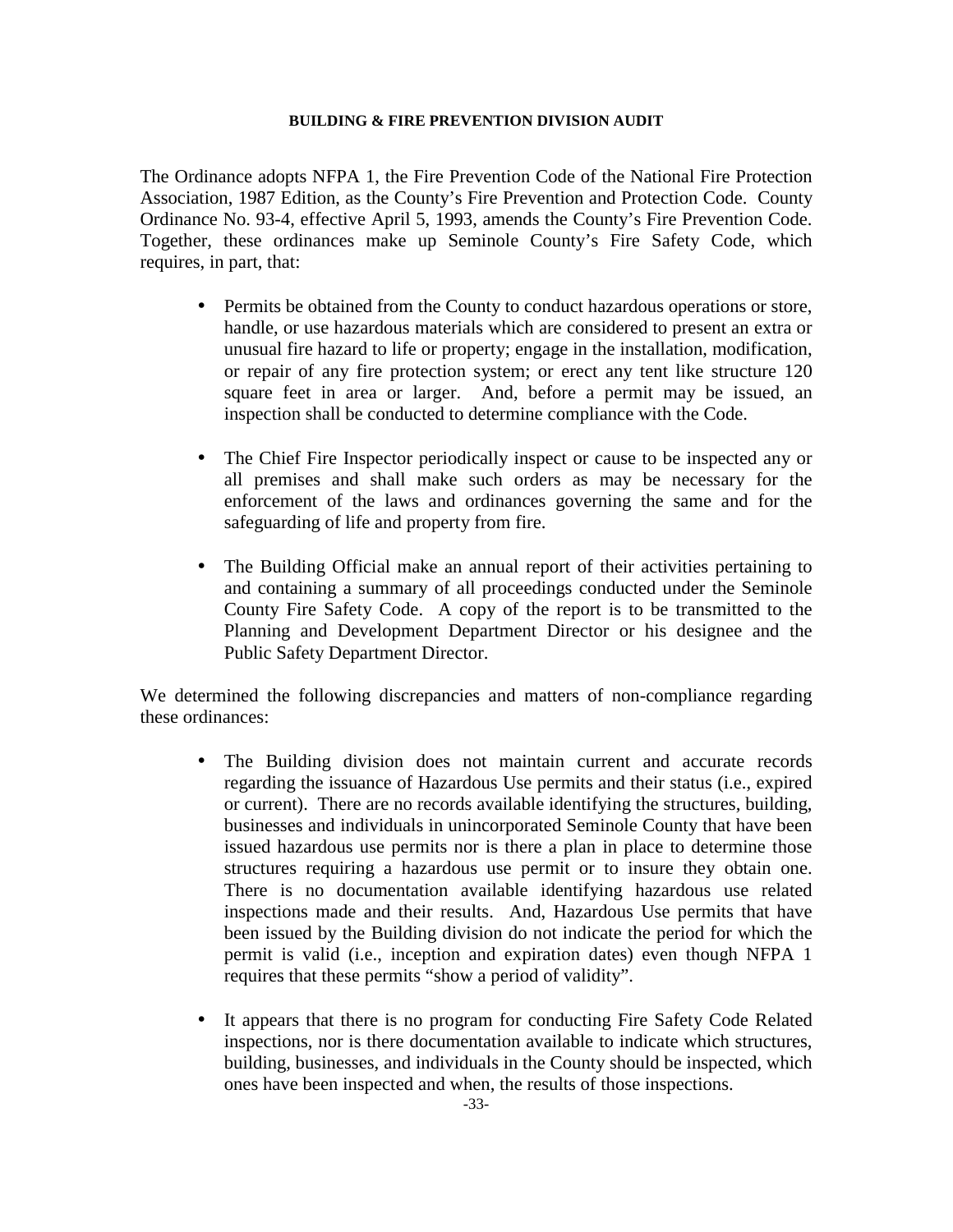• According to the County Building Official, the annual Fire Safety Code activities report was not prepared for fiscal year 1993-94 because of a lack of accurate data.

# **Recommendations**

To ensure compliance with Seminole County's Fire Safety Code, Ordinance Nos. 92-2 and 93-4, we recommend that the Building division:

- 1) Develop and implement a program to identify and inspect structures within the County requiring Hazardous Use permits which includes the maintenance of current and accurate records of inspection results, permits issued, and dates of inception and expiration.
- 2) Develop and implement a program for conducting Fire Safety Code related inspections that includes identifying and documenting those structures, building, and businesses in the County that require inspection, which ones have been inspected and when, and the results of those inspections.
- 3) Ensure that procedures are implemented to accurately capture and document Fire Safety Code activities so that the required annual report can be prepared and issued.

The Florida Statutes allow fees to be charged to pay for the cost of fire safety related inspections and administrative expenses. However, no fees are currently being charged for a Hazardous Use permit. We suggest that consideration be given to charging a fee for Hazardous Use permits to generate revenue to subsidize the Building division's Fire Safety Code activities.

# **Management Response**

Permits for hazardous operation are still being issued to a specific address and the permit is valid as long as the business remains. The fire secretary maintains a hazardous use hard copy file where all permits are kept including each application by address and the inspection file. As the fire inspector goes out to existing businesses he takes the inspection file with him. This file contains all the past inspection information and is a field plan to inspect buildings. On new construction, they inspect in accordance with the approved plan on the jobsite and a copy is retained in the Building Division office files. All inspection reports, hazardous warnings, etc. are in the address file. To maintain quality control with increasing business establishment development, the chief fire inspector and fire plans examiner are currently working on computerizing the fire inspection process and developing an existing business inspection matrix.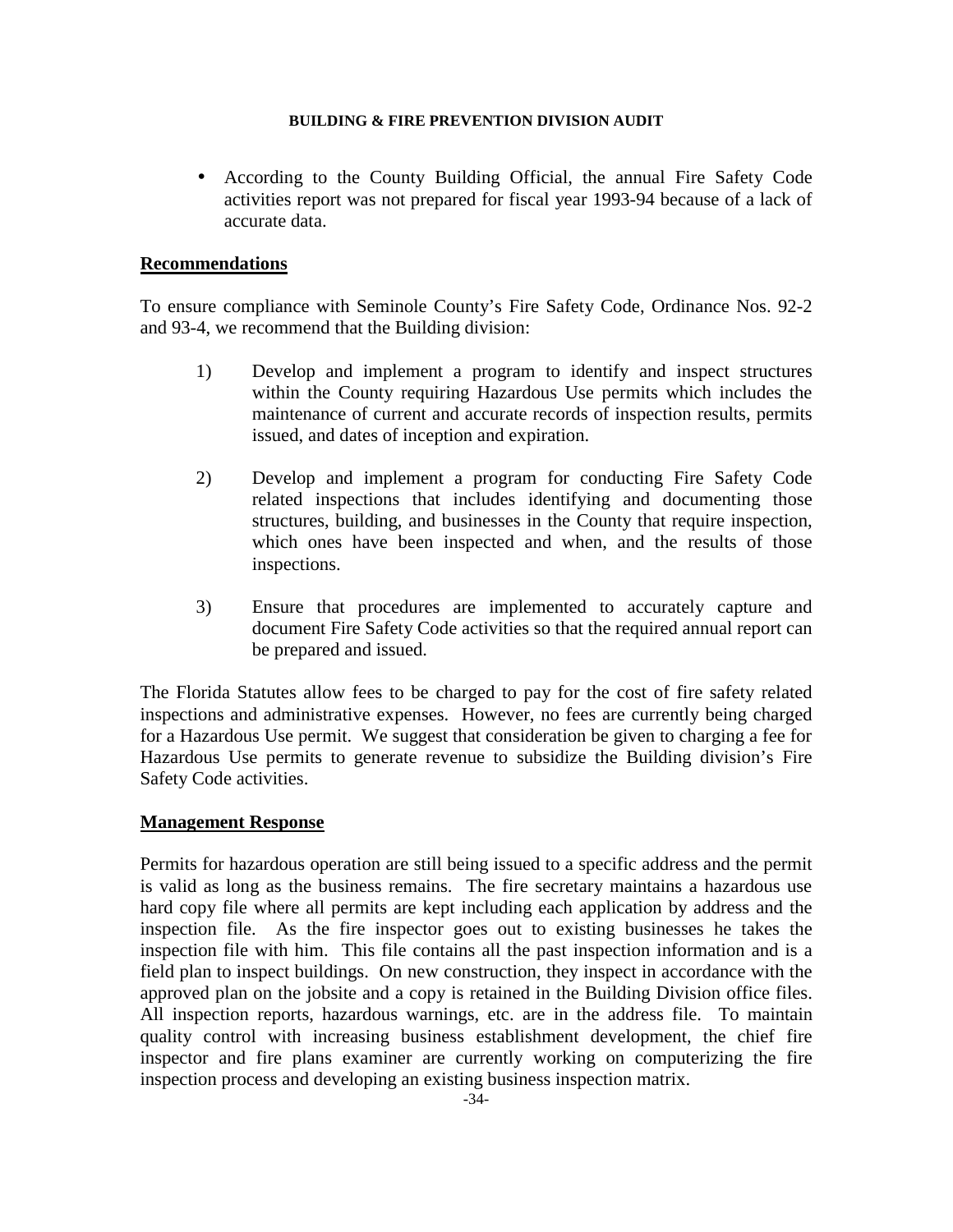# **Audit Comment**

The response does not address the discrepancy regarding the annual Fire Safety Code activities report which is required under Seminole County Ordinance No. 93-4, but was not prepared for fiscal year 1993-94.

# **Finding No. 16**

# **Seminole County's Building Official has performed and/or approved fire safety plans reviews and final fire inspections even though he was not a Certified Fire Safety Inspector (FS 633).**

Our audit testing determined that the County's Building Official has performed and/or approved fire safety reviews of building plans and final fire inspections even though he was not a Certified Fire Safety Inspector which was a violation of Florida Statutes, Chapter 633. From building permit documentation and computerized records, we found seven instances over the past two years where he has performed these duties and responsibilities. An examination of personnel files disclosed that it was also represented in his Supervisory Performance Evaluation, dated September 20, 1994, that he became "certified in Fire reviews and inspections over this rating period" and that the amount of his salary increase included a "financial reward" for accomplishing "cross certification". In fact, which was not true. The Building Official was in the process of becoming certified, but he was not a certified fire safety inspector at the time of his performance evaluation. The Florida Statutes requires that any person performing fire safety plans reviews and inspections must be properly certified by the division of State Fire Marshal of the Florida Department of Insurance. Therefore, the Building Official could not legally perform the duties and responsibilities of one until the certification program was completed and the certificate issued.

# **Recommendations**

We recommend that County Management:

- 1) Review this matter and take any appropriate actions deemed necessary; and
- 2) Establish a policy and procedures to ensure that employees who are required to have certifications or licenses to perform their job responsibilities meet these requirements and obtain the certificate and license before performing the applicable duties of the job.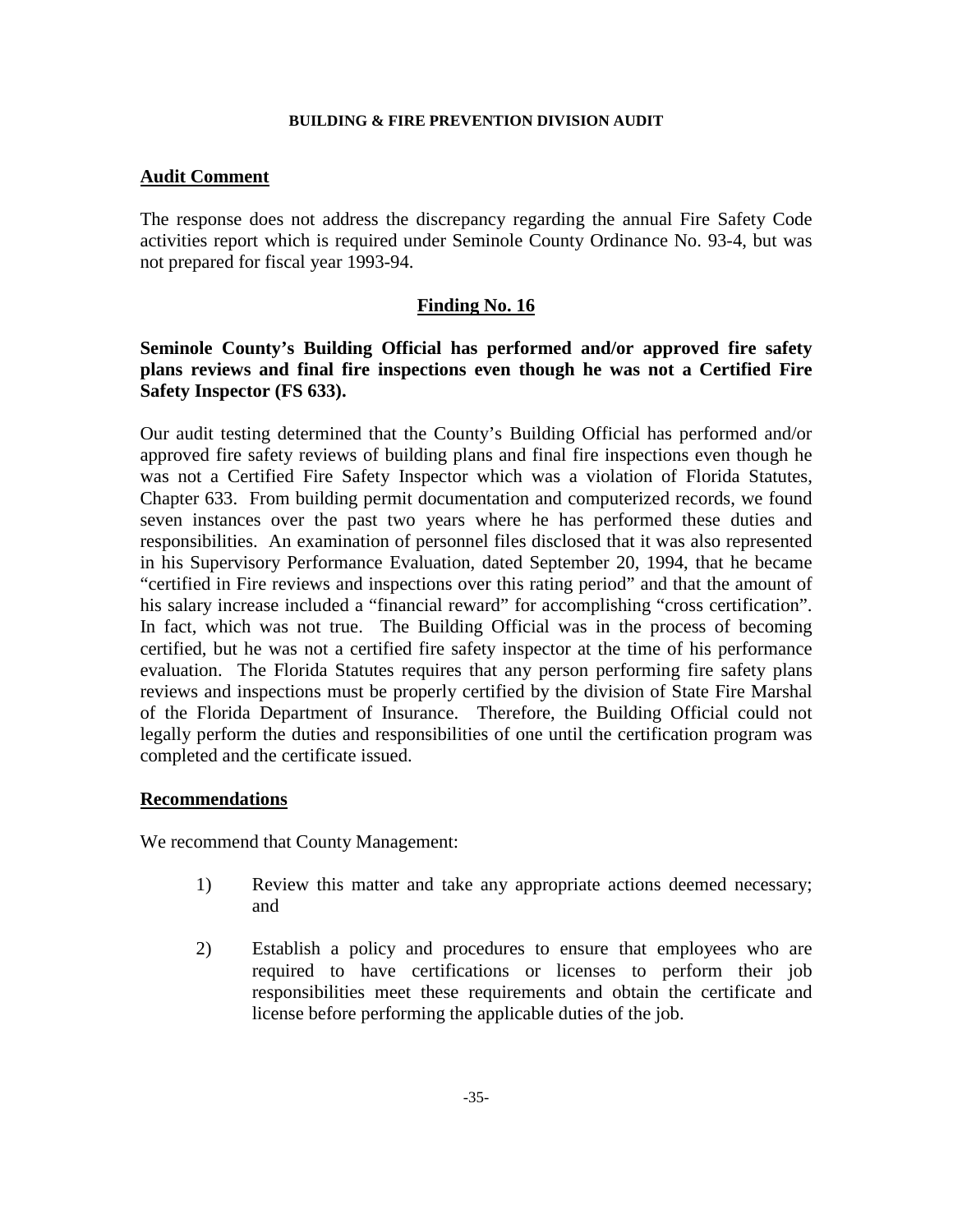#### **Management Response**

The Building Official began certification training in June 1994 and at the time of his evaluation had completed three of the required six certifications. Therefore, his evaluation reflected an increase in responsibility and training. The transfer of the fire inspections to the building division necessitated some interim operating procedures. The building official is charged with overriding the fire plan examiner when their decision is incorrect according to the fire code. This kind of action is required to prevent errors and maintain quality control during the transition. Each time the Building Official consulted with either NFPA (the code writing authority) or personnel at the Fire Academy to verify the code interpretation prior to correction. Note: Acknowledging long term program needs the Building Official was certified as a Fire Inspector in April 1995.

# **Audit Comment**

Although we understand that sometimes-interim procedures of an unusual nature are necessary; we do not support or condone the implementation of any procedures that violate State Statutes.

# **Finding No. 17**

**There appears to be a conflict between Florida Statutes Chapter 633, Fire Prevention and Control, and Seminole County Ordinance No. 93-4, regarding the responsibility and authority over fire safety enforcement, inspections, and reviews of building plans.** 

While reviewing the County Ordinances related to fire safety and inspections, we found what appears to be a conflict between Florida Statutes Chapter 633, Fire Prevention and control, and Seminole County Ordinance No. 93-4, regarding the responsibility and authority over fire safety enforcement, inspections, and reviews of building plans. F.S. Chapter 633.121 (Persons authorized to enforce laws and rules of State Fire Marshall) states that "the chiefs of county, municipal, and special-district fire departments; other fire department personnel designated by their respective chiefs; and personnel designated by local governments having no organized fire departments are authorized to enforce this law and all rules prescribed by the State Fire Marshall within their respective iurisdictions."

County Ordinance No. 93-4 amended Seminole County's Fire Safety Code and transferred the responsibility for its enforcement from the County Fire Chief to the County Building Official, including fire inspectors and the fire safety plans examiner. Internal Audit believes this transfer of responsibility and related personnel may not have been permissible under Florida Statutes because Seminole County has a local Fire Chief and Fire Department. As defined in Florida Statues, Chapter 633.121, only those local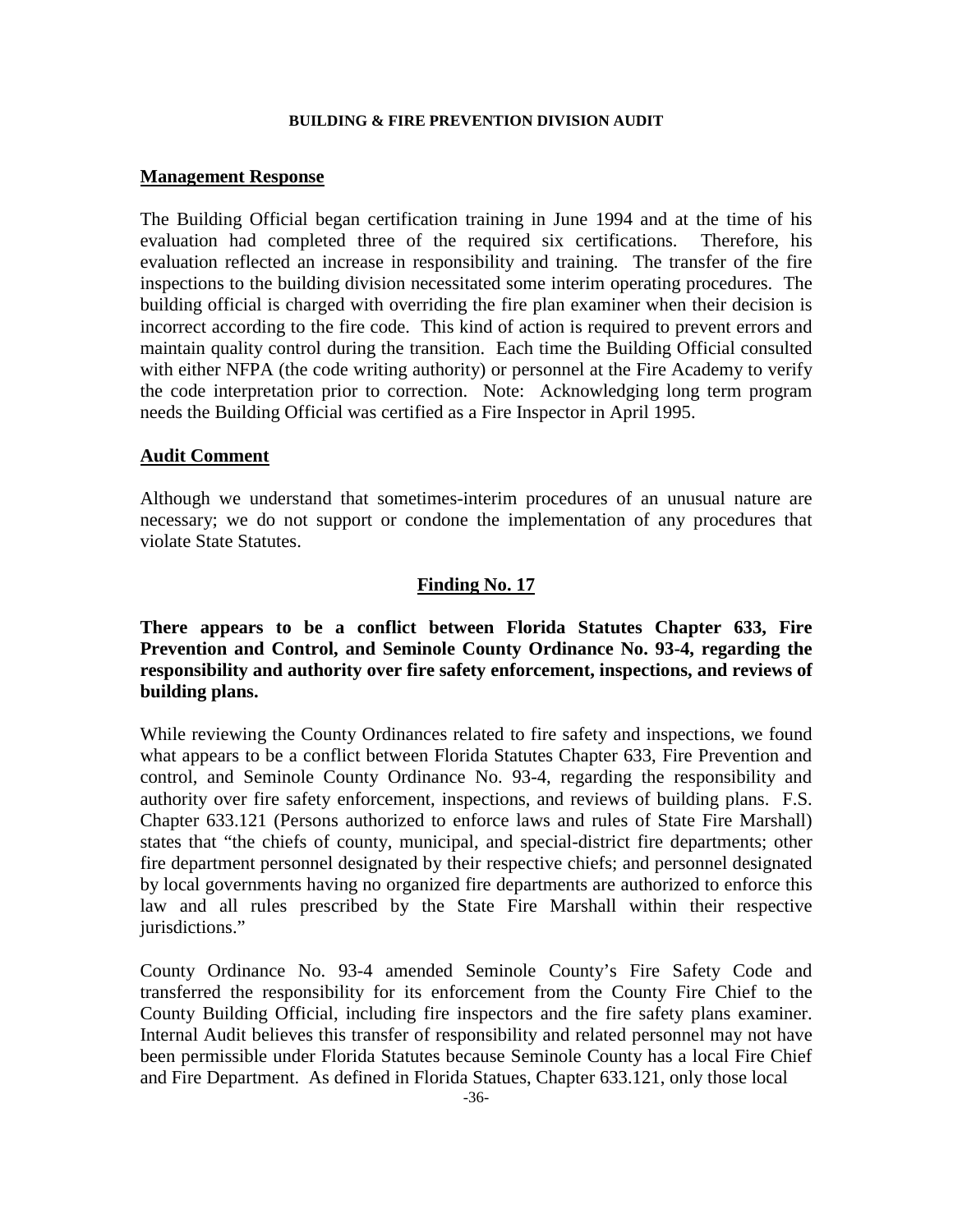governments having no organized fire departments can designate personnel other than chief of the local fire department to enforce the Uniform Fire Safety Code as defined in F.S. Ch. 633 and those rules prescribed by the State Fire Marshal in the Florida Administrative Code Chapter 4A.

#### **Recommendation**

Because of the significant compliance issues that result from this apparent conflict, we recommend that this matter be reviewed and researched by the County Attorney to determine the actual status of the County Ordinance No. 93-4 regarding the responsibility and authority over fire safety enforcement, inspections, and reviews of building plans within the context of the legal requirements of the Florida Statutes Chapter 633 and those rules prescribed by the State Fire Marshal in the Florida Administrative Code Chapter 4A.

# **Management Response**

The County Attorney initially reviewed legal issues associated with the transfer of fire inspection duties from the Public Safety Department to the Building Division at the time Ordinance 93-4 was adopted by the Board of County Commissioners in 1993. The cure to the situation described in your Finding No. 17 has already been affected through passage of Ordinance 93-4. This Ordinance prescribed that fire inspection responsibilities would be enforced pursuant to the County adopted Fire Prevention Code (Chapter 85 and Ordinance 93-4) in lieu of Florida Statute 633.121, "Fire Prevention and Control."

This Florida Statute section applies only to enforcement of rules by the State Fire Marshal and are not duties performed by county personnel in the Building and Inspection Division. These Florida Statute prescribed duties are instead performed through actions of personnel from the Department of Public Safety and not employees of the Seminole County Building Division. Chapter 85, Seminole County Fire Prevention Code is enforced by the Seminole County Building Official. The Building Official does not enforce Florida Statute 633.121. Therefore, we believe that the transfer of responsibility was tailored correctly in 1993 by the County Attorney through Ordinance 93-4 and that your finding Number 17 is incorrect.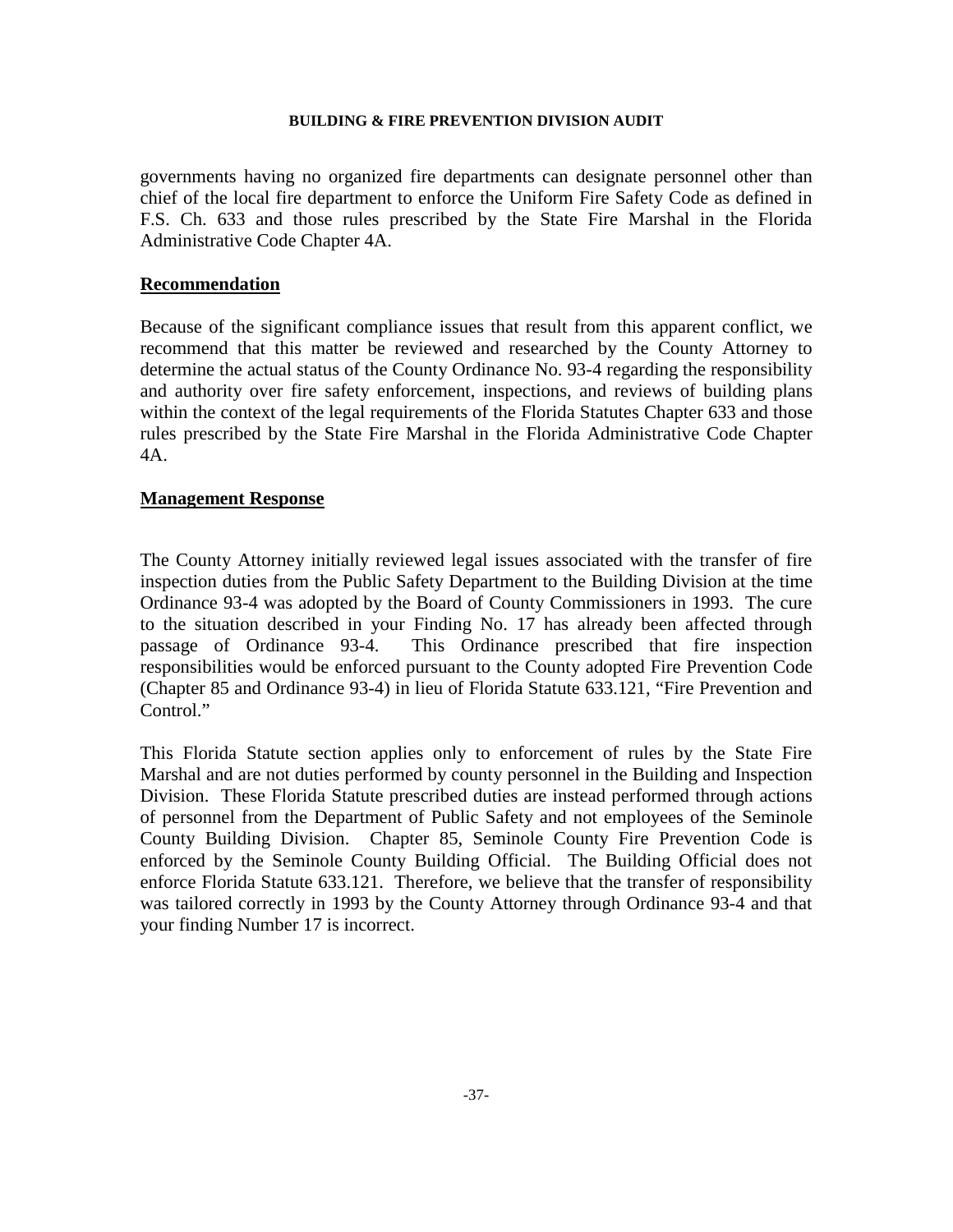# **Audit Comment**

We stand by our findings. Our examination of closed permits and discussions with the fire plans examiner and fire inspectors determined that they are approving plans and conducting inspections of fire alarm systems and fire protection systems, including fire suppression systems, fire extinguishing equipment and fire sprinkler systems based on the State Fire Marshal's rules, and not, as stated in the response, the Seminole County Fire Prevention Code.

# **OTHER ISSUES**

During the course of our audit fieldwork, we performed limited reviews relative to the Building Division's:

- Goals and objectives,
- Performance Standards,
- Administrative Control and Accountability,
- Customer Service, and
- Internal Communications.

Our comments and conclusions regarding these areas were discussed in detail with the Deputy County Manager, the Director of the Planning & Development Department, the Building Official and the Deputy Building Official at the final review meeting, and we deemed it unnecessary to elaborate further on these issues in this report.

Julie K. Watermolen, CPA, CFE, CIA Maryanne Morse Internal Auditor Clerk of the Circuit Court

County Auditor

T. Paul Wise Jr., CIA, CISA Internal Auditor

l

 $\overline{a}$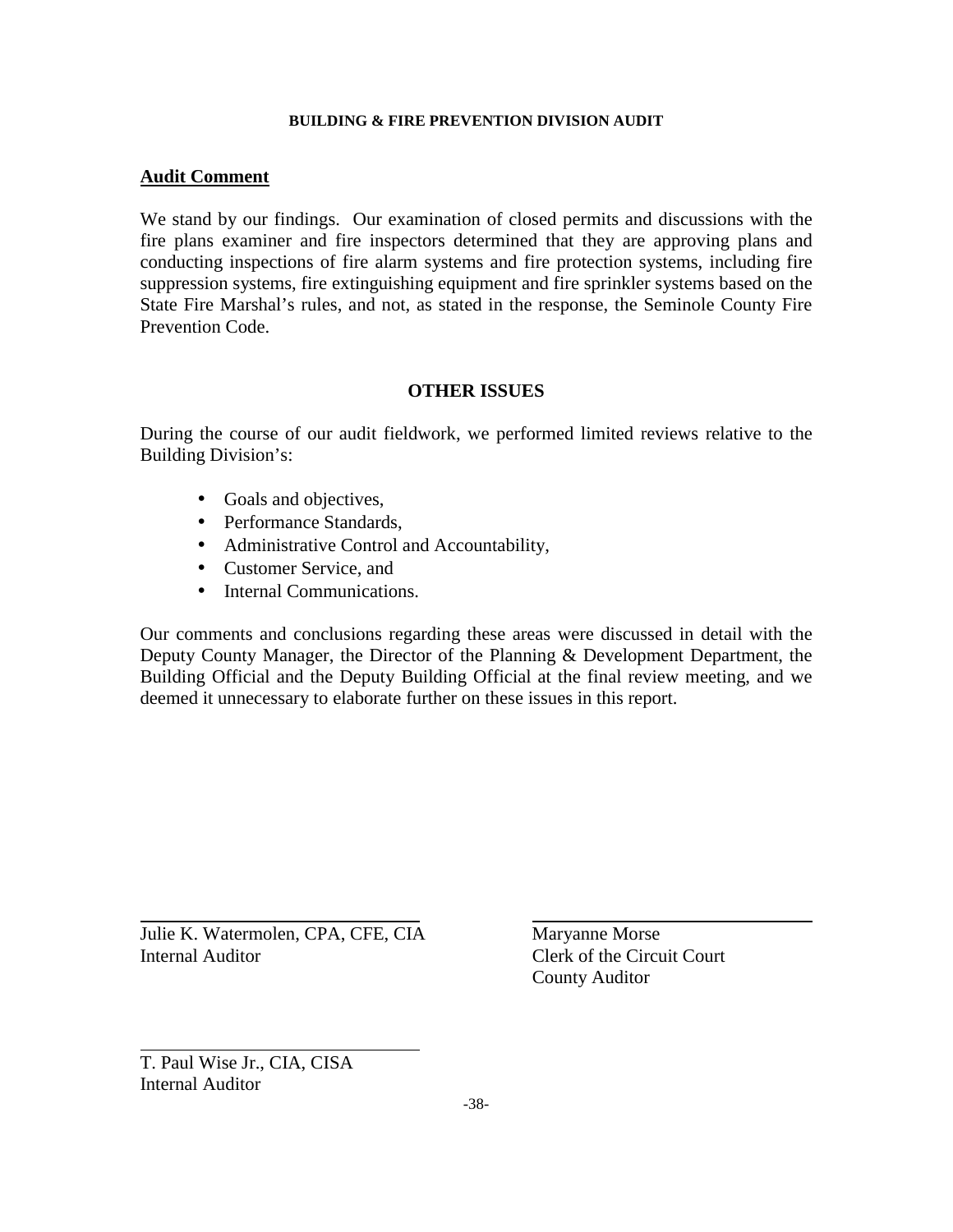# Seminole County Government--------

Planning and Development Department Administration 1101 East First Street Sanford FL 32771-1468 Telephone (407)321-1130 Ext. 7397 FAX 330-9594

September 28, 1995

Maryanne Morse Clerk of the Circuit Court 300 North Park Ave. Sanford, FL 32771

Dear Ms. Morse:

Enclosed is our response to your audit of the Building Division. While the audit process is often viewed as a distraction to providing daily customer service, we welcome this outside evaluation and view the process as an opportunity for enhanced quality in our organization. In addition to our specific responses, there are several general comments that are needed to frame the overall thrust of our operation:

- Customer service is our number one priority. This means providing expedient service while maintaining low fees and ensuring safe, habitable structures for County residents.
- I was pleased that you found no evidence of wrongdoing in this audit effort. Most of the findings were essentially observations that the current systems do not eliminate the possibility of someone doing something wrong if they were so inclined. While I can appreciate an auditor's desire to eliminate all such possibilities, I know that it can only be accomplished with more processes, bureaucracy, staff and costs. We will strive for a reasonable level of security measures and will discipline those that might abuse that system.
- The audit recommends independent verification of processes in several areas. This recommendation must be weighed against the need to provide expedient service. While we agree that computer enhancements will address some issues, staff empowerment and performance standards being developed under our new team concept will be used extensively.
- The Seminole County Building Division is the only division in the State of Florida that is uniquely and completely funded through permit fees. As such, there is a constant pressure to keep fees low (i.e., minimize staff costs) while providing expedient service. Any recommendations that require additional staff duties must therefore be evaluated against the cost to the customer in terms of time and money.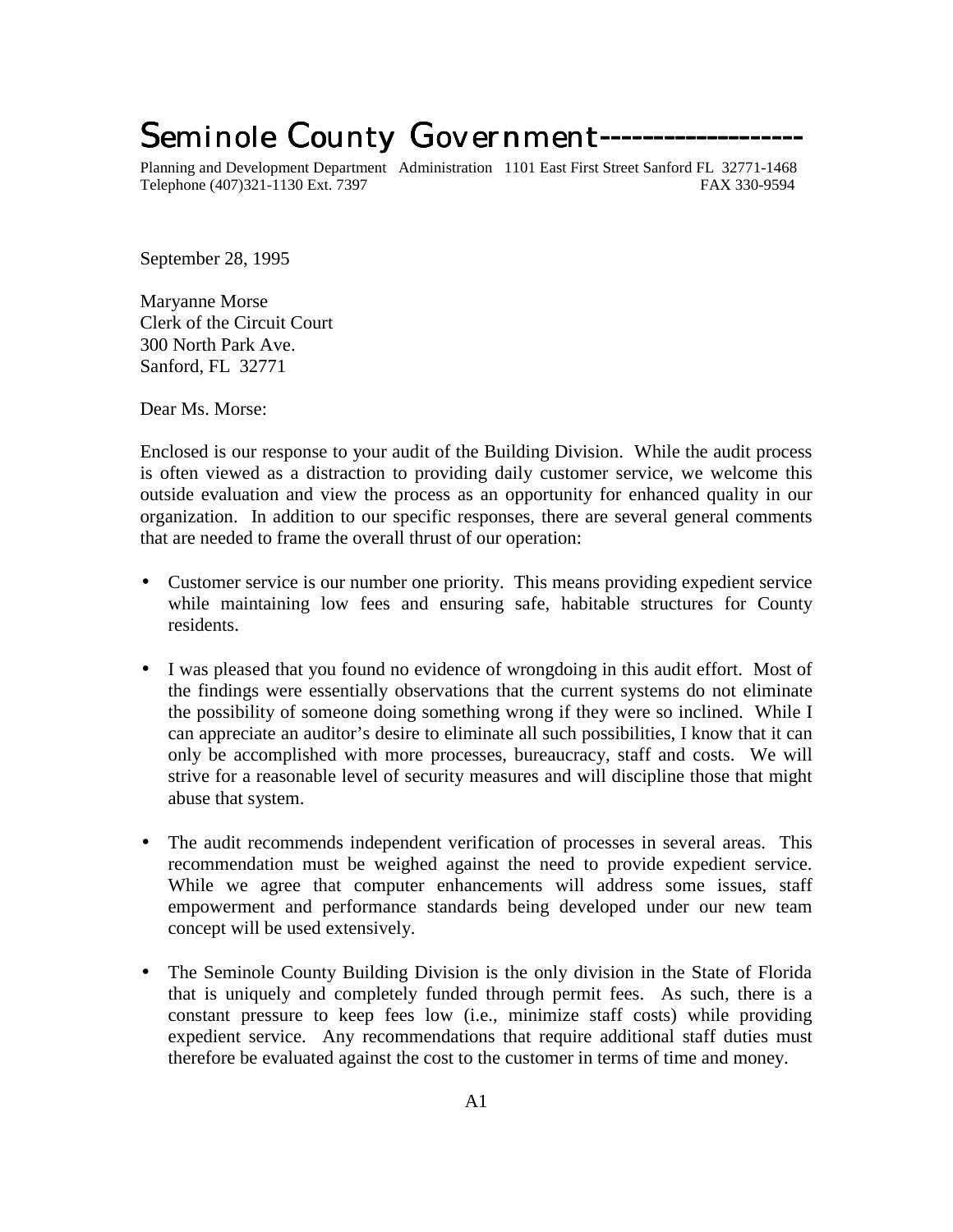Maryanne Morse September 18, 1995 Page 2

- With respect to ensuring safe structures for County residents, a recent ISO evaluation found our Division to be one of the best in the State. Builders will verify that Seminole County has the most rigorous plans review and inspection process in the region.
- Combining the Fire and Building functions is an excellent example of re-engineering government to be more efficient and responsive. While this idea is not new, (San Francisco merged their division in the 1950's), our re-engineering effort is viewed as a model for the region as documented in a recent evaluation (Wadley-Donovan, 1991) of the permitting processes in Central Florida as they relate to economic development.
- The Development Review System automated process was first developed in 1982 in Seminole County. This system has been continually enhanced. In 1990, this system was used as the model for the development of the Orlando/Orange County system as it had several capabilities not available with off-the-shelf systems. While other development review related functions (e.g., site plan, plats and commitments) are being developed on micro computer platforms, the hard copy printout, legal description tie in, inspection routing and other features of the Building System are state of the art. Enhancements will continue to be made each year to maintain and upgrade these capabilities.

In summary, I appreciate the efforts of your office in identifying perceived weaknesses in the daily operations of our Building Division. I believe that the actions that will be taken in response will result in a better system for all of the customers of the Building Division.

I look forward to your review of our response and I welcome the opportunity to discuss any issue you wish in greater detail.

Sincerely,

Ron H. Rabun County Manager

RHR:ag (mmaudit)

Enclosure

cc: Kevin Grace, Deputy County Manager/Community Services Tony VanDerworp, Planning & development Director Dave Beitz, Building Official